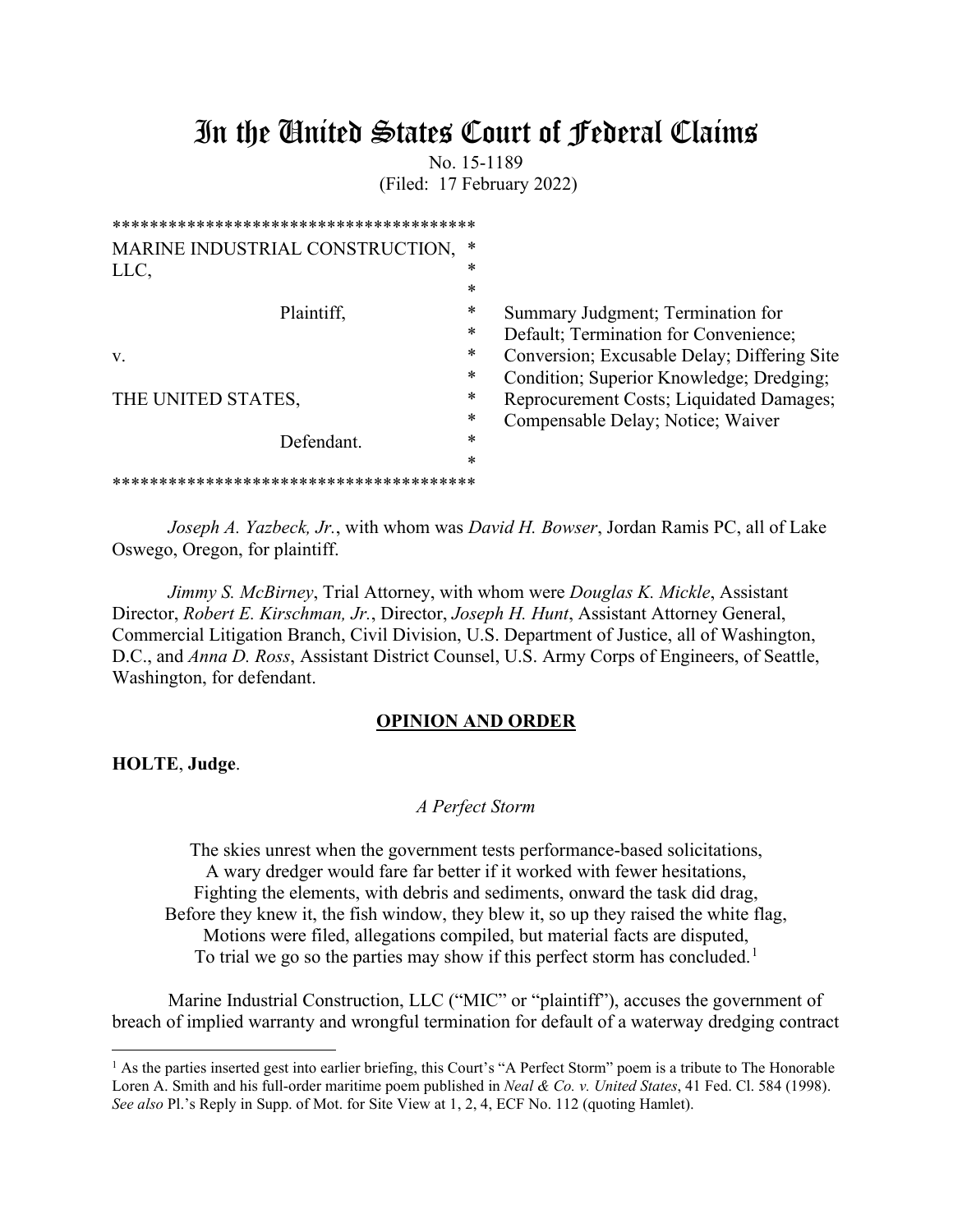awarded for \$1,290,250. The government counterclaims for costs related to the termination of the contract totaling \$1,031,751.50, plus interest. The Court bifurcated the motions contained within the cross-motions for summary judgment to first address four issues relating to the timeliness of evidentiary objections, exhibit authentication, designating a witness as an expert, and the admissibility of certain statements. The Court decided those four issues on 29 December 2020, conducted a site visit on 4 October 2021, and held oral argument on the remaining issues on 5 October 2021. This Order decides all remaining issues contained within the cross-motions for summary judgment. For the following reasons, the Court grants in part and denies in part plaintiff's motion for summary judgment and grants in part and denies in part the government's cross-motion for summary judgment.

# **I. Factual History**[2](#page-1-0)

# **A. A Perfect Storm Brews**

On 25 July 2014, the U.S. Army Corp of Engineers ("USACE" or "the government") issued Solicitation W912DW-14-B-0008 ("the solicitation"), for hydraulic dredging at the Quillayute River Waterway in La Push, Washington ("the waterway"). Def.-Counterclaimant's Opp'n to Pl.'s Mot. for Summ. J. and Cross-Mot. for Summ. J. ("Def.'s Cross-MSJ") at 3, ECF No. 83 (citing App. to Def.'s Cross-MSJ ("Def.'s Cross-MSJ App.") at 131–280 (Contract, FY14 Maintenance Dredging Quillayute River Waterway, La Push, Washington, Contract Number W192DW-14-C-0024)). The solicitation warned against dangerous weather conditions and some debris in the dredging area. *Id.* at 3–5 (citing Def.'s Cross-MSJ App. at 165, 193, 263, 273, 282 (the solicitation)). The solicitation urged bidders to perform a site visit to inspect "the character, quality, and quantity of surface and subsurface materials or obstacles to be encountered insofar as this information is reasonably ascertainable from an inspection of the site." *Id.* at 5 (citing Def.'s Cross-MSJ App. at 165 (the solicitation)). The solicitation informed prospective bidders the government had no knowledge of "artificial obstructions" that would require "additional equipment for economical removal." Decl. of David H. Bowser in Supp. of Pl.'s Mots. for Summ. J. ("Bowser Decl.") Ex. K at 1, ECF No. 80-10 (2014 solicitation).

The government procures dredging services of the waterway typically every two to three years. Cross-MSJ Oral Arg. Tr. ("Tr.") at 20:24–21:8, ECF No. 121. In 2014, however, the solicitation for these services was markedly different from past years. *See* Ex. K (comparison of solicitations from 2014, 2011, 2009, 2007, 2003, and 2002). The government moved "from a design-based specification to a more performance-based specification." Tr. at 197:19–198:25 (government counsel explaining the changes in 2014). The government "streamlined" the solicitation by removing certain disclaimers and requirements to bid on the contract. *Id.*; Def.'s Cross-MSJ at 42. In particular, the government removed warnings of sunken boats, fishnets, steel trolling wire, and machinery—all likely to cause frequent downtime. *Compare* Ex. K at 1– 2 (2014 solicitation), *with id.* at 9–10 (2011 solicitation), *and id.* at 13 (2009 solicitation). The government also removed precipitation information for the area and warnings about the resultant

<span id="page-1-0"></span><sup>2</sup> All facts in this section are undisputed, unless stated otherwise. *See* Rules of the Court of Federal Claims ("RCFC") 56(a) (requiring a movant for summary judgment to show "there is no genuine dispute as to any material fact"). The Court draws all inferences "in the light most favorable to the party opposing the motion." *Matsushita Elec. Indus. Co. v. Zenith Radio Corp.*, 475 U.S. 574, 587–88 (1986).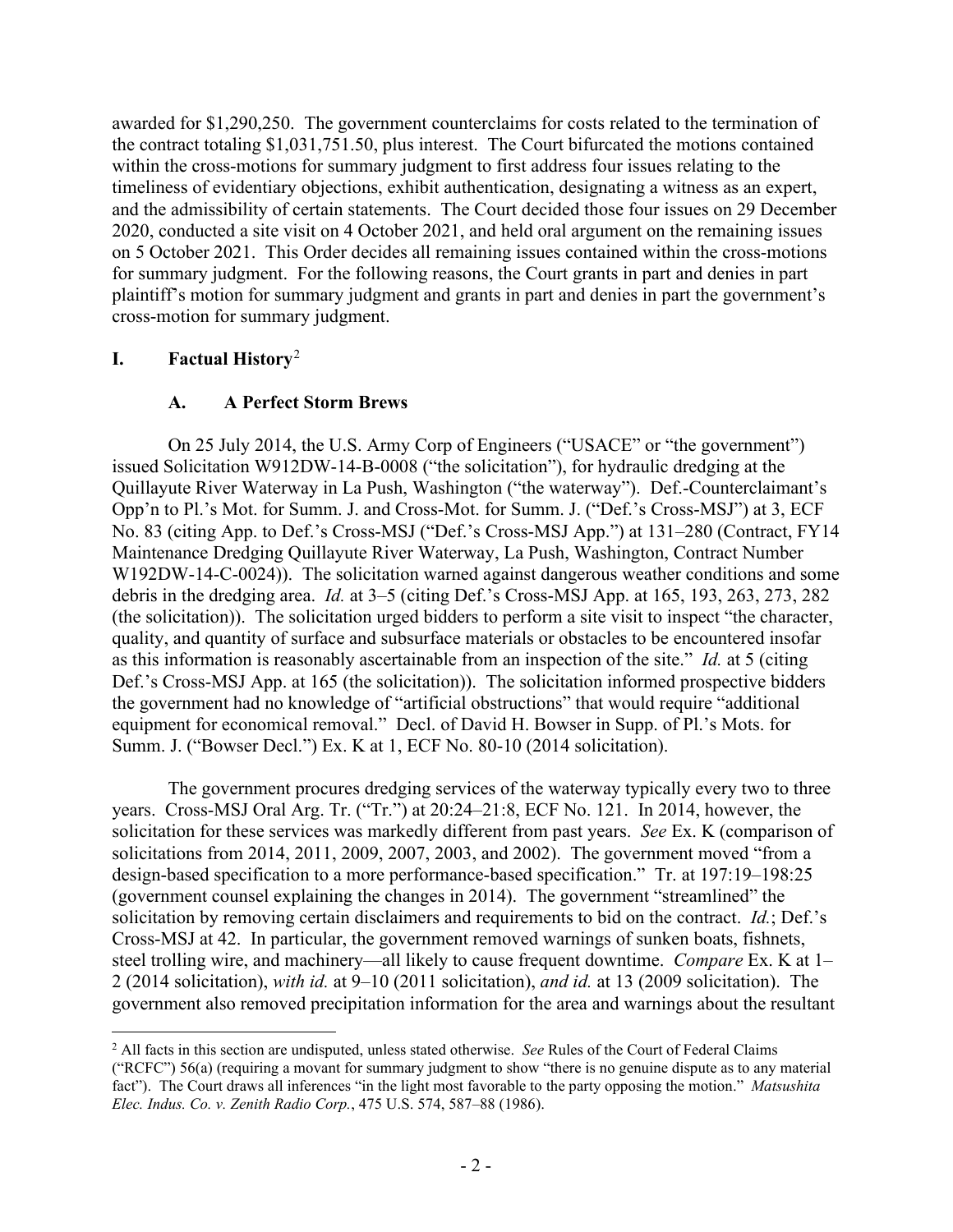"fast currents" carrying "[l]arge logs and trees" likely to arise "with little warning" and cause damage to equipment. *Id.* Additionally, the government added a boat basin to the scope of the solicitation—a portion of the waterway that had not been dredged in full since 1982. Bowser Decl. Ex. J at 73, ECF No. 80-9 (the resolicitation stating, "[p]ortions of the marina boat basin have not been dredged since 1982.").

Plaintiff submitted the lowest bid on 25 August 2014. Def.'s Cross-MSJ at 7. Plaintiff has over 60 years of experience dredging ports, rivers, and waterways, averaging 200,000 cubic yards dredged annually. Decl. of Joseph Bernert in Supp. of Pl.'s Mots. for Summ. J. ("Bernert Decl.") Ex. H at 63–64, ECF No. 81-1 (plaintiff's interrogatory response). On numerous government dredging contracts, plaintiff received an "excellent" contract performance rating. *Id.* at 64. Plaintiff owns all its dredging equipment, including pumps, augers, and clamshells. Tr. at 12:10–13:2 (plaintiff's counsel explaining MIC does not have to rent equipment). Despite plaintiff's experience as a veteran dredging contractor, plaintiff did not perform a site visit to inspect surface and subsurface materials prior to submitting its bid, although this was its "usual practice." Def.'s Cross-MSJ at 5 (citing Def.'s Cross-MSJ App. at 405 (deposition of MIC employee Michael Eakin at 29:9–11 (excerpts) (stating "nobody from MIC did a site visit prior" to plaintiff submitting its bid)), 356–57 (deposition of MIC co-owner Joseph Bernert at 22:22– 23:9 (excerpts) (confirming plaintiff's "usual practice" is to "walk a job"))); Tr. at 10:15–19 (plaintiff's counsel explaining plaintiff possessed "internal knowledge" of the site from a job years prior). Plaintiff also did not review bidder inquiries in the solicitation, although it usually did so. Def.'s Cross-MSJ at 6 (citing Def.'s Cross-MSJ App. at 314–16 (deposition of MIC employee Michael Harrison at 121:19–123:12 (excerpts) (testifying reviewing the bidder inquiries "most likely" would have "impacted [his] decision to either make the bid or how much [he] bid")), 359 (deposition of MIC co-owner Joseph Bernert at 25:2–13 (excerpts) (testifying plaintiff would "usually look at bidder inquiries that come in during the solicitation"))).

Plaintiff's low bid won the solicitation; the government sent plaintiff a letter requesting it confirm its bid in writing. *Id.* at 7–8 (citing Def.'s Cross-MSJ App. at 1–130 (contract), 449 (USACE letter to MIC seeking verification of bid (advising plaintiff its bid was "31% below the Independent Government Estimate (IGE) and significantly lower than all other bids," asking it to "verify its bid in writing," to check for errors, and describing debris)). Plaintiff moved ahead without adjusting its submission. *Id.* at 9 (citing Def.'s Cross-MSJ App. at 295 (deposition of MIC employee Michael Harrison at 66:6–17 (excerpts)), 397 (deposition of MIC President David Bernert at 36:11–37:3 (excerpts)), 410 (deposition of MIC employee Michael Eakin at 40:9–14 (excerpts))). The government awarded plaintiff the contract on 12 September 2014. *Id.* (citing Def.'s Cross-MSJ App. at 413 (deposition of MIC employee Michael Eakin (excerpts))).

#### **B. The Perfect Storm Strikes**

The USACE held a preconstruction conference with plaintiff on 24 September 2014, at which the USACE issued a notice to proceed. *Id.* at 10; Tr. at 116:3–7 (government counsel) indicating work conditions in the fall are better than winter). The notice to proceed triggered a fourteen-day deadline for plaintiff to provide certain required pre-dredging submittals to the USACE and a 150-day deadline to complete the project. Def.'s Cross-MSJ at 10 (citing Def.'s Cross-MSJ App. at 39, 75–77 (contract)). Plaintiff did not provide its final submittal until 10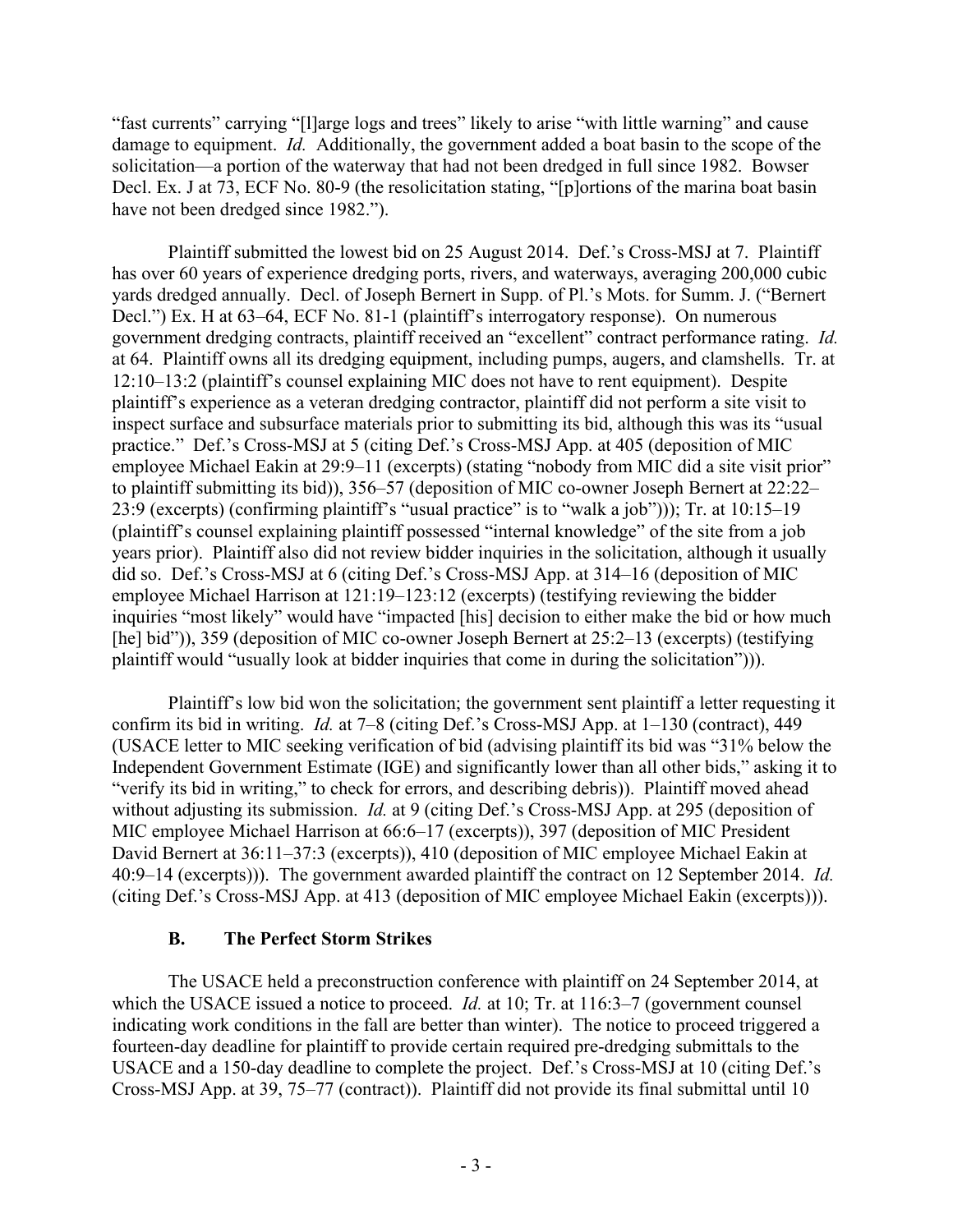November 2014, more than one month after the 8 October 2014 deadline. *Id.* at 12–13 (citing Def.'s Cross-MSJ App. at 423–24 (deposition of MIC employee Michael Eakin at 72:20–73:21 (excerpts)), 525 (FY2014 Dredging Project Submittal Register), 464 (USACE email to plaintiff on 14 October 2014, "we really need to see the remaining submittals soon"), 466 (USACE email to plaintiff on 17 October 2014, "We have not received your submittals (14 days from NTP has long past).... We have not heard from you regarding these submittals .... The weather and marine conditions will continue to get worse as time slips by  $\dots$ ."). The USACE approved plaintiff to begin dredging the same day, 10 November 2014, Def.'s Cross-MSJ App. at 525; then on 18 November 2014, plaintiff began dredging the water way. Tr. at 63:18–25 (plaintiff's counsel explaining MIC began dredging the outer channel before encountering weather conditions that made dredging the outer channel not ideal).

Following this delayed start, plaintiff immediately experienced further delays to its dredging. On 19 November 2014, plaintiff encountered its first storm event causing six days of delay to its operation. Pl.'s Suppl. Brief in Supp. of its Mots. for Summ. J. ("Pl.'s Suppl. Br.") at 2, ECF No. 104 (citing Bernert Decl. Ex. M, ECF No. 81-3 (weather logs and reports of the first storm event)). Plaintiff faced six more storm events over the remainder of the contract period. *Id.* Plaintiff encountered additional delays related to problems with its equipment, including a faulty crane and dredging pumps. Def.'s Cross-MSJ at 13–15 (citing Def.'s Cross-MSJ App. at 485–86 (MIC internal email regarding La Push project failures), 501 (MIC internal email regarding equipment issues)). More delays ensued when floating logs damaged plaintiff's discharge pipes. *Id.* at 15–16 (first citing Pl.'s Mots. for Summ. J. ("Pl.'s MSJ") at 17–20, ECF No. 79; and then citing Def.'s Cross-MSJ App. at 311–13 (deposition of MIC employee Michael Harrison at 114:20–116:15–21 (excerpts)), 419 (deposition of MIC employee Michael Eakin at 66:19–25 (excerpts))). Plaintiff also created delays of its own by taking extended breaks from dredging the waterway throughout the contract period. *Id.* at 18 (citing Def.'s Cross-MSJ App. at 425–26 (deposition of MIC employee Michael Eakin at 76:12–77:12 ("those breaks [were] longer than would normally be expected under these circumstances")).

On 30 December 2014, without finishing the inner and outer channels of the waterway, plaintiff began dredging the boat basin. Second Suppl. Decl. of David H. Bowser in Supp. of Pl.'s Reply & Resp. ("Second Bowser Decl.") Ex. W at 12, 63 (the Quileute Tribe expressing the importance of dredging the boat basin during this contract), ECF No. 88-2; Tr. at 66:23–67:9 (plaintiff's counsel explaining MIC stopped dredging to start on the boat basin as soon as possible). The dredging delays worsened. On a near daily basis for the following two months of dredging, plaintiff encountered debris in the boat basin that clogged and disabled plaintiff's dredging equipment. *See* Bernert Decl. Ex. L, ECF No. 81-2 (daily construction reports from November 2014 to February 2015). Plaintiff also encountered clay in the basin it was illequipped to dredge. Tr. at 103:21–105:11 (explaining the difficulty of dredging clay without a cutterhead, "it's like using a straw in . . . ice cream"). Examples of the debris plaintiff attempted to suction up include tires, rubber, wire, plastic, hose, metal, boat parts, nets, and cable. *See*  Ex. L (daily construction reports from November 2014 to February 2015)*.* The various debris would "plug[] up the Toyo pumps" or get "wrapped up in the auger of the Mud Cat." Tr. at 19:8–15. "[A]t a minimum, [plaintiff] would [then] have to raise up the equipment to take [the debris] out" of its equipment. Tr. at 19:21–22. Occasionally, the debris would make it through the equipment, only to create a clog in plaintiff's discharge pipe, forcing plaintiff to cease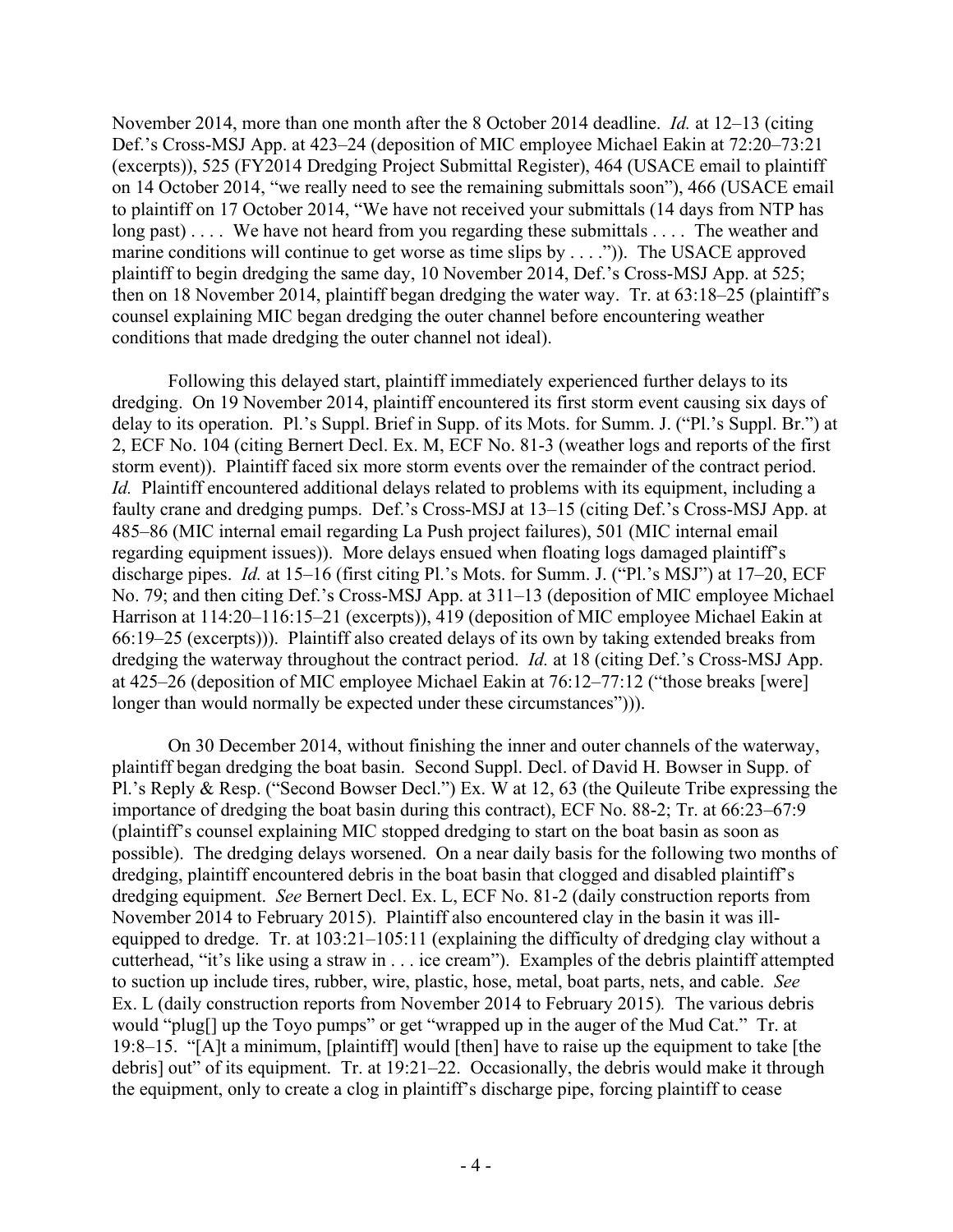dredging "to raise up a section of the sunken pipe and try to get it out." Tr. at 20:1–11. Each stoppage would often cost plaintiff hours. *See* Ex. L (daily construction reports from November 2014 to February 2015). Plaintiff attempted to remedy the problem by using a mechanical clamshell to remove the debris, but the USACE denied the request "due to the environmental constraints." Tr. at 18:3–13. Plaintiff was unfortunately without access to a cutterhead dredge, which may have been the solution to its problem. Tr. at 13:7, 92:16–19, 103:21–104:5 (quoting USACE project manager John Pell, "[without a cutterhead, i]t doesn't pump as efficiently").

On 13 January 2015, the government issued a cure notice. Def.'s Cross-MSJ at 19 (citing Def.'s Cross-MSJ App. at 508 (USACE cure notice letter to MIC)). Plaintiff initially responded on 21 January 2015 with a list of actions it was taking to improve production; the next day, plaintiff sent another letter alleging differing site conditions. *Id.* (citing Def.'s Cross-MSJ App. at 509–10 (MIC letter to USACE responding to cure notice), 511–17 (MIC letter to USACE labeled Serial Letter 0001)). This allegation was related to unexpected debris in the boat basin but said nothing about weather or clay content. *Id.* (citing Def.'s Cross-MSJ App. at 511–17 (MIC letter to USACE labeled Serial Letter 0001)). Plaintiff continued to perform behind schedule, and the government issued a show cause letter on 29 January 2015. *Id.* at 20 (citing Def.'s Cross-MSJ App. at 518–19 (USACE letter to MIC inviting MIC to show cause why USACE should not terminate the contract for default)). The government ultimately terminated the contract for default on 27 February 2015. *Id.* (citing Def.'s Cross-MSJ App. 520–21 (USACE letter terminating the contract for default)). This termination was 156 days into the project, six days past the deadline; plaintiff had dredged 13,011 cubic yards of the required 79,000. *Id.* (citing Second Am. Compl., ECF No. 20, Ex. 2 at 8).

#### **C. The Aftermath of The Storm**

On 1 March 2015, "the fish window open[ed]." Tr. at 111:8–23. The "fish window" is the annual period between 1 March and 1 September when no dredging can occur due to "environmental concerns" related to local species of fish. *Id.* Due to the "fish window," the waterway dredging remained unfinished for six months while the government issued a new solicitation for the contract. *See* Ex. J (2015 resolicitation).

The solicitation for 2015, Solicitation W912DW-15-B-0014 ("the resolicitation"), had critical differences compared to the 2014 solicitation plaintiff bid on. *Compare* Def.'s Cross-MSJ App. at 131–280 (2014 solicitation), *with* Ex. J (2015 resolicitation). For example, the resolicitation made prior dredging records and bathymetric soundings available for review. Ex. J at 10 (2015 resolicitation). In the resolicitation, the government included the pre-2014 warnings about precipitation for the area and the resultant "fast currents" carrying "[1]arge logs and trees" likely to arise "with little warning" and cause damage to equipment. *Id.* at 11. The government warned in the resolicitation of debris in the boat basin, such as sunken vessels, and stated "[p]ortions of the marina boat basin have not been dredged since 1982." *Id.* at 73. The resolicitation added a minimum discharge pipe size of twelve inches and required the use of a cutterhead suction dredge. *Id.* at 78. The resolicitation further warned of the presence of wire, metal debris, rope, fishing nets, and tires, as well as a change in disposal site. *Id.* at 78, 82. The resolicitation, on its face, stated clay is present in the waterway and removed the requirement that the contractor remove any sunken vessels. *Id.* at 78–79. Dredging could begin more quickly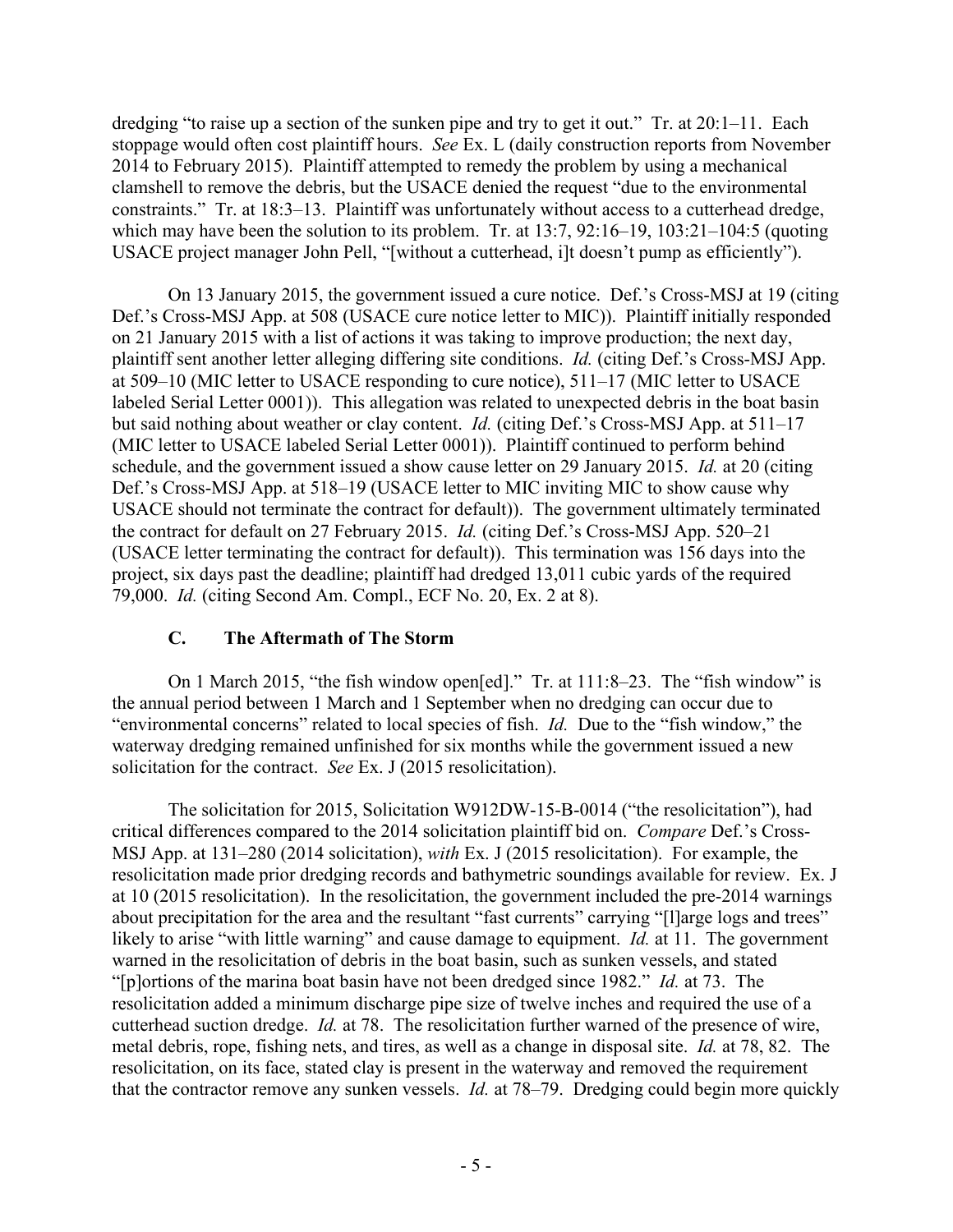following the fish window under the structure of the resolicitation. Def.'s Cross-MSJ App. at 131–280 (2014 solicitation); Tr. at 61:10–13 (government counsel explaining the process allowed for the work to begin as soon as the environment window opened in early September). The 2014 solicitation contained none of the notices found in the resolicitation. Tr. at 96:22–97:1 (regarding the 2014 solicitation, "THE COURT: . . . [T]his procurement was changed with less warnings or concerns in order to increase bidding, correct? [GOVERNMENT]: That was the goal.").

On 27 August 2015, the government awarded the resolicitation to the reprocurement contractor who had "predominantly dredged" the waterway "for many years" before plaintiff's 2014 contract. Def.'s Cross-MSJ App. at 524 (2015 contract milestones); Tr. at 93:21–23. The reprocurement contractor began dredging with a cutterhead on 25 September 2015. Def.'s Cross-MSJ App. at 524 (2015 contract milestones); Tr. at 94:1 (plaintiff's counsel explaining the reprocurement contractor used its own cutterhead dredge). On 5 November 2015, the reprocurement contractor finished the job; it did so for "nearly \$7,000 less than the contract awarded to [plaintiff]." Def.-Counterclaimant's Reply in Supp. of Cross-Mot. for Summ. J. ("Def.'s Reply") at 23, ECF No. 90; Tr. at 90:7–18 (government counsel stating, "I'm sure [plaintiff's dredging] made it a little bit easier [for the reprocurement contractor].").

While the government reprocured the dredging contract, on 1 July 2015, plaintiff requested a Contracting Officer's Decision on four claims to costs and delay days for: (1) the period between contract award and notice to proceed issuance; (2) severe weather and log traffic; (3) miscellaneous debris; and (4) clay content. Ex. T at 1, ECF No. 85-2 (Contracting Officer's Decision). On 15 April 2016, the contracting officer issued his final decision, finding plaintiff was not entitled to any of its claimed relief. *Id.* at 18.

# **II. Procedural History**

On 13 October 2015, plaintiff sued the government for breach of contract, arguing the government wrongfully terminated the contract because plaintiff's delay was excusable. *See*  Compl. at 1–3, ECF No. 1. Plaintiff requested the Court "[c]onvert[] the [government's] termination for default to a termination for convenience" and "award[] [plaintiff] fees pursuant to the Equal Access to Justice Act." *Id.* at 3. Plaintiff filed a first amended complaint on 1 July 2016 and sought "\$638,260.81 in additional costs caused by USACE's breach of warranty, the differing site conditions encountered, and USACE's failure to disclose its superior knowledge," plus interest and fees, along with additional time to perform the contract. *See* First Am. Compl. at 7, ECF No. 10. On 16 January 2017, plaintiff filed a second amended complaint. *See* Second Am. Compl. This complaint asserts three counts: (1) breach of contract for denial of a valid claim, requesting the Court find plaintiff encountered 117.5 days of excusable delay and award plaintiff \$638,260.81 and "an additional 80.5 days to complete the work"; (2) breach of contract for improper termination of default, requesting the Court convert the government's termination for default "to a termination for convenience"; and (3) breach of contract for improper demand of payment, requesting the Court find the government's demand for \$1,031,751.50 wrongful and set it aside. *Id.* at 7–9. On 6 July 2018, the government filed a first amended answer to plaintiff's second amended complaint and asserted a counterclaim for \$1,031,751.50 plus interest for "excess reprocurement costs, administrative costs and liquidated damages demanded by the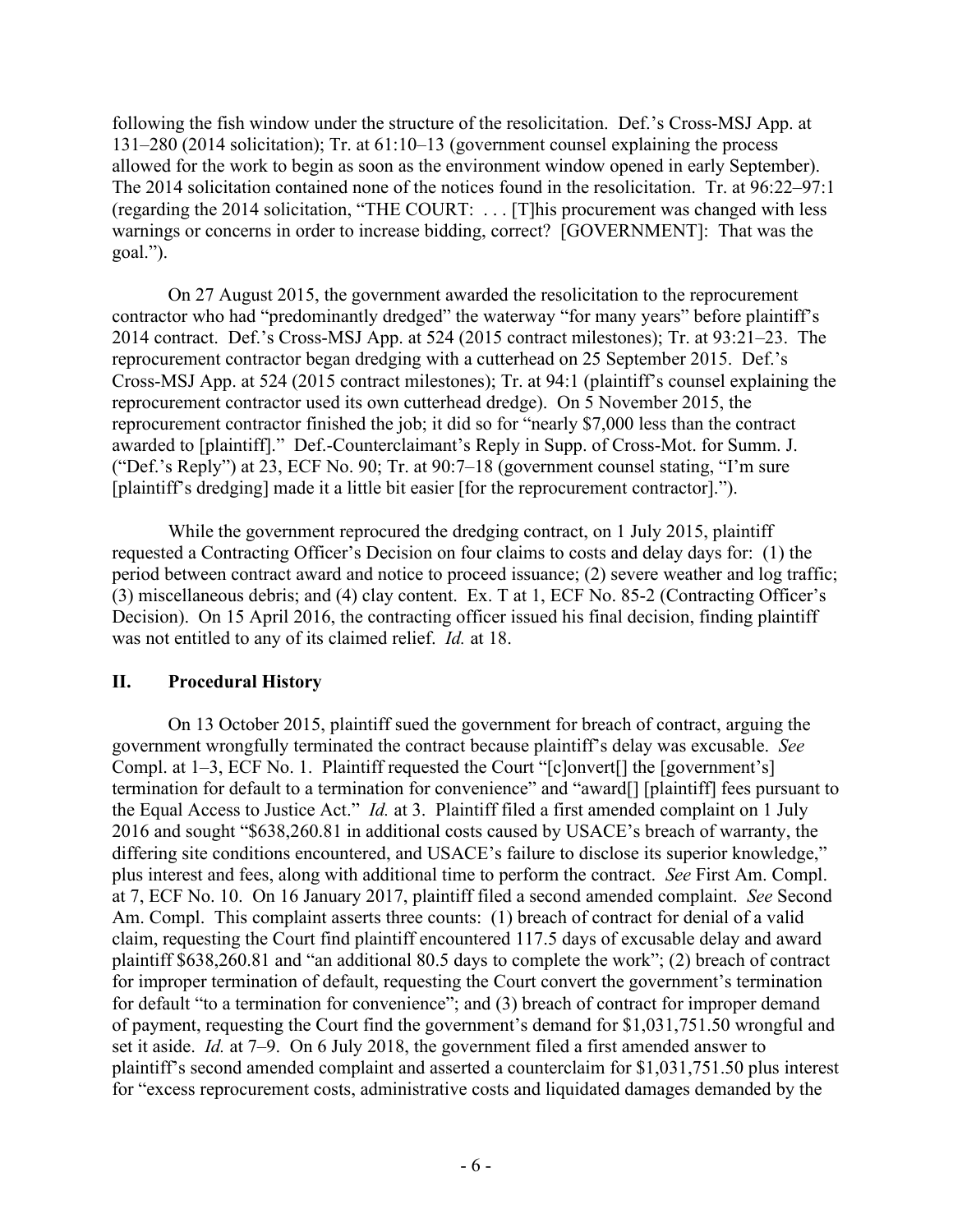contracting officer's final decision . . . ." First Am. Answer to Second Am. Compl. and Countercl. at 9, ECF No. 31. On 13 August 2018, plaintiff answered the government's counterclaim. *See* Pl.'s Answer to Def.'s Countercl., ECF No. 40.

Plaintiff moved for summary judgment on 4 May 2020 on the three counts in its second amended complaint. *See* Pl.'s MSJ. Also, on 4 May 2020, plaintiff supplemented its motion for summary judgment with two declarations and various attached exhibits. *See* Bowser Decl., ECF No. 80; Bernert Decl., ECF No. 81. On 3 June 2020, the government filed an objection to inadmissible evidence regarding statements in the two declarations plaintiff offered in support of its motion for summary judgment. *See* Def.-Counterclaimant's Objs. to Inadmissible Evidence Offered in Support of Pl.'s Mot. for Summ. J. ("Def.'s Objs."), ECF No. 82. The government objected to parts of the Declaration of Joseph Bernert, vice president and co-owner of MIC, ECF No. 81, and Exhibit H to the Declaration of Joseph Bernert, ECF No. 81-1. [3](#page-6-0) *Id.* The government objected to certain statements of Mr. Bernert and alleged they were based on information contained in academic literature, hearsay not within the record, and allegations beyond his personal knowledge. *Id.* The government also objected to Exhibit H as inadmissible hearsay not within any exception and to parts of Exhibit H as containing inadmissible lay witness opinion. *Id.* On 4 June 2020, the government filed a response to plaintiff's motion for summary judgment and cross-motion for summary judgment on the three counts in plaintiff's second amended complaint and the counterclaim in its first amended answer. *See* Def.'s Cross-MSJ at 26, 46.

On 17 June 2020, plaintiff filed a response to the government's objections, which requested the Court strike the government's objections to its declarations as untimely, defended Mr. Bernert's testimony as proper Rule 701 lay witness opinion, and, alternatively, moved to designate Mr. Bernert as an expert witness. *See* Pl.'s Mot. Strike Def.'s Objections as Untimely, Opp'n in Resp. to Def.'s Objs. to Inadmissible Evidence Offered in Supp. of Pl.'s Mots. for Summ. J., and Alternative Mot. to Designate Expert ("Pl.'s Mot. Strike Def.'s Objs."), ECF No. 84. On 24 June 2020, the government replied in support of the timeliness of its objections, argued Mr. Bernert should not be able to give lay testimony, and stated it was too late in the proceedings for plaintiff to declare Mr. Bernert an expert witness. *See* Def.-Counterclaimant's Reply in Support of Objs. to Inadmissible Evidence Offered in Support of Pl.'s Mot. for Summ. J., ECF No. 86. On 27 June 2020, plaintiff replied in support of its motion for summary judgment and in response to the government's motion for summary judgment. Pl.'s Consolidated Reply in Supp. of Its Mots. for Summ. J. and Resp. Against Def.'s Mots. for Summ. J. ("Pl.'s Reply"), ECF No. 87. Plaintiff also argued the Court should not consider the government's attachments and exhibits at the summary judgment stage because the government had not authenticated any of the attachments to its motions. *Id.* at 2. On 10 July 2020, the government replied in support of its cross-motion for summary judgment. *See* Def.'s Reply.

As the parties' counsel agreed, the Court bifurcated the motions contained within the cross-motions for summary judgment and addressed the four pending evidentiary issues prior to

<span id="page-6-0"></span><sup>&</sup>lt;sup>3</sup> The government objected to "Exhibit H to the Declaration of David Bowser, Dkt. No. 80" on the first page of its objection brief, but Item II on page 2 of the brief is directed to "Declaration of David Bowser, Exhibit H, Dkt. No. 81-H)." Def.'s Objs. at 1–2. Exhibit H is attached to the Declaration of Joseph Bernert, ECF No. 81 on the CM-ECF docket. The government clarified during oral argument it made an error confusing ECF No. 81 with ECF No. 80. *See* Evidentiary Oral Arg. Tr. at 40:14–41:2, ECF No. 96.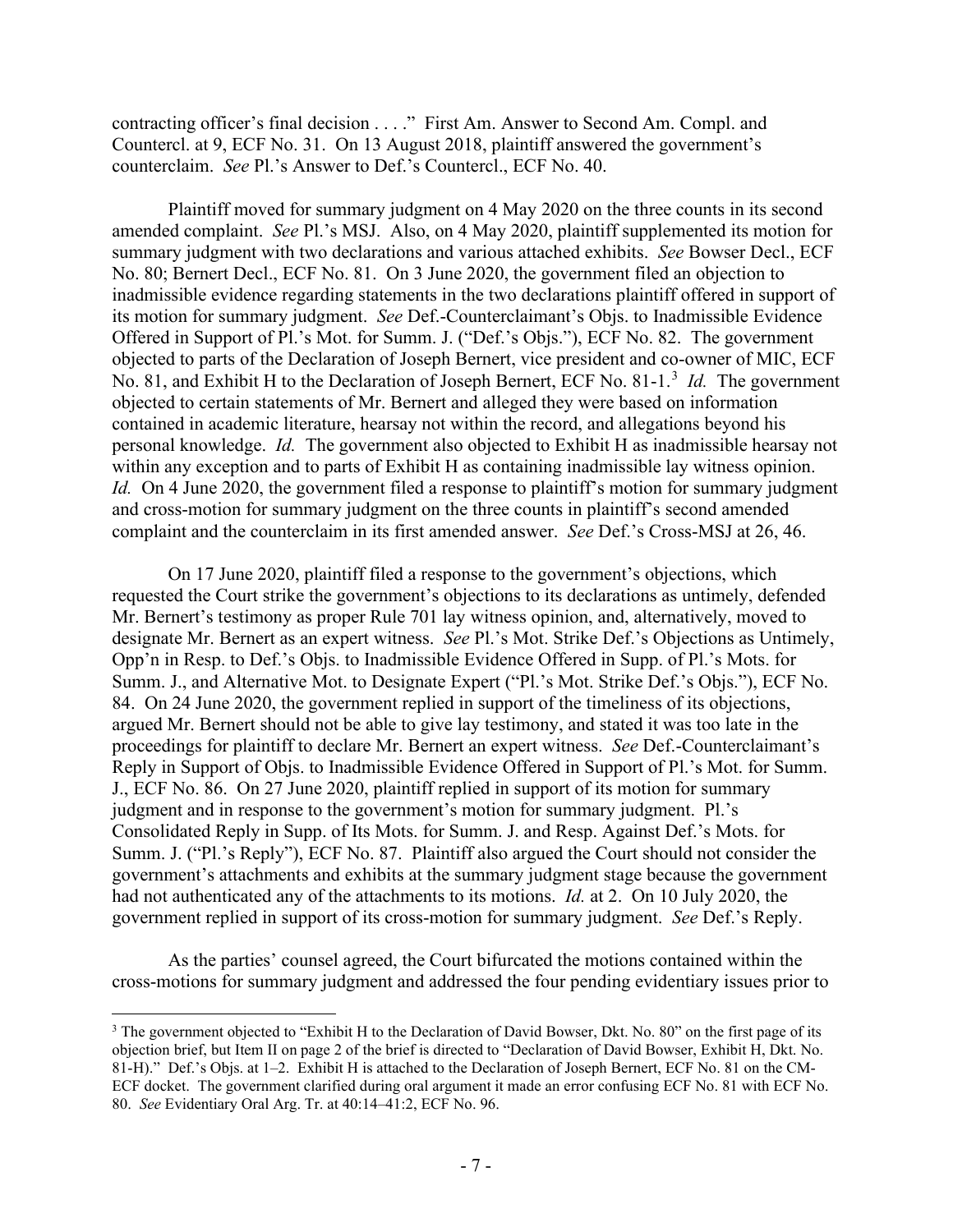the summary judgment motions. *See* Order, ECF No. 93. On 23 September 2020, the Court held oral argument on the four issues, and on 29 December 2020, the Court ruled on them. *See*  Evidentiary Oral Arg. Tr.; Order, ECF No. 100. The Court denied plaintiff's motion to strike the government's objections, denied plaintiff's objection to the government's exhibits for lack of authentication, denied plaintiff's motion to designate its witness as an expert, and granted as to certain sections the government's request that the Court disregard alleged inadmissible statements. Order at 1. In effect, the Order rendered inadmissible paragraphs 4E and 5–12 of Joseph Bernert's Declaration. *Id.* at 26; *see* Bernert Decl. The Court further decided it will not consider declaration statements taken from Exhibit H, Interrogatory No. 9, and any other statements in Exhibit H containing analysis of weather patterns and sediment content not based on personal knowledge. Order at 26. The parties then requested supplemental briefing on the cross-motions for summary judgment in a joint status report ("JSR"), which the Court ordered on 24 February 2021. *See* JSR, ECF No. 101; Order, ECF No. 103. On 31 March 2021, plaintiff filed its supplemental brief, noting the Court's 29 December 2020 Order did not eliminate any of plaintiff's motions for summary judgment and had no impact on its earlier reply in support of its motion for summary judgment and in response to the government's motion for summary judgment. Pl.'s Suppl. Br. at 1, 6. On 14 April 2021, the government filed its response to plaintiff's supplemental brief. *See* Def.-Counterclaimant's Resp. to Pl.'s Suppl. Br. in Supp. of Mots. for Summ. J. ("Def.'s Suppl. Br."), ECF No. 105. On 22 June 2021, plaintiff filed its reply supplemental brief. *See* Pl.'s Reply Suppl. Brief, ECF No. 109.

On 22 June 2021, plaintiff filed a motion requesting the Court "conduct a viewing of the project site at La Push, Washington, namely the Boat Basin, Inner Channel, and Outer Channel in order to aid its understanding of the arguments raised by [d]efendant regarding what could be observed during any pre-bid site view." Pl.'s Mot. for Site View at 4–5, ECF No. 110. The government filed its response in opposition to the motion for site view on 2 July 2021, and plaintiff filed its reply on 13 July 2021. *See* Def.-Counterclaimant's Opp'n to Pl.'s Mot. for Site View, ECF No. 111; Pl.'s Reply in Supp. of Mot. for Site View, ECF No. 112. On 23 July 2021, the Court granted MIC's motion for site view, finding "[a] site visit w[ould] help the Court understand unique conditions at the project location, such as the topography of the river and basin at issue, and add context to the photographic evidence included in the briefing." Order at 7, ECF No. 113. The parties filed a JSR on 30 July 2021 proposing early October for the site visit. JSR at 1, ECF No. 114. The parties confirmed in a status conference on 30 August 2021 an October site visit would present the same conditions as what could have been observed during any pre-bid site viewings in August 2014. *See* Order, ECF No. 115. On 24 September 2021, the parties filed a JSR including numerous photographic exhibits and a map with agreed upon points of interest to guide the Court on the site visit and explain how the various locations relate to the parties' summary judgment briefing. *See* JSR Re Site Visit Plan, ECF No. 119. The Court then conducted a site visit of the project site at La Push, Washington, on 4 October 2021 and held oral argument on the cross-motions for summary judgment on 5 October 2021 in Seattle, Washington.

#### **III. Summary of the Parties' Cross-Motions for Summary Judgment**

Pending before the Court are the parties' cross-motions for partial summary judgment. *See* Pl.'s MSJ; Def.'s Cross-MSJ. On 29 December 2020, the Court ruled on four evidentiary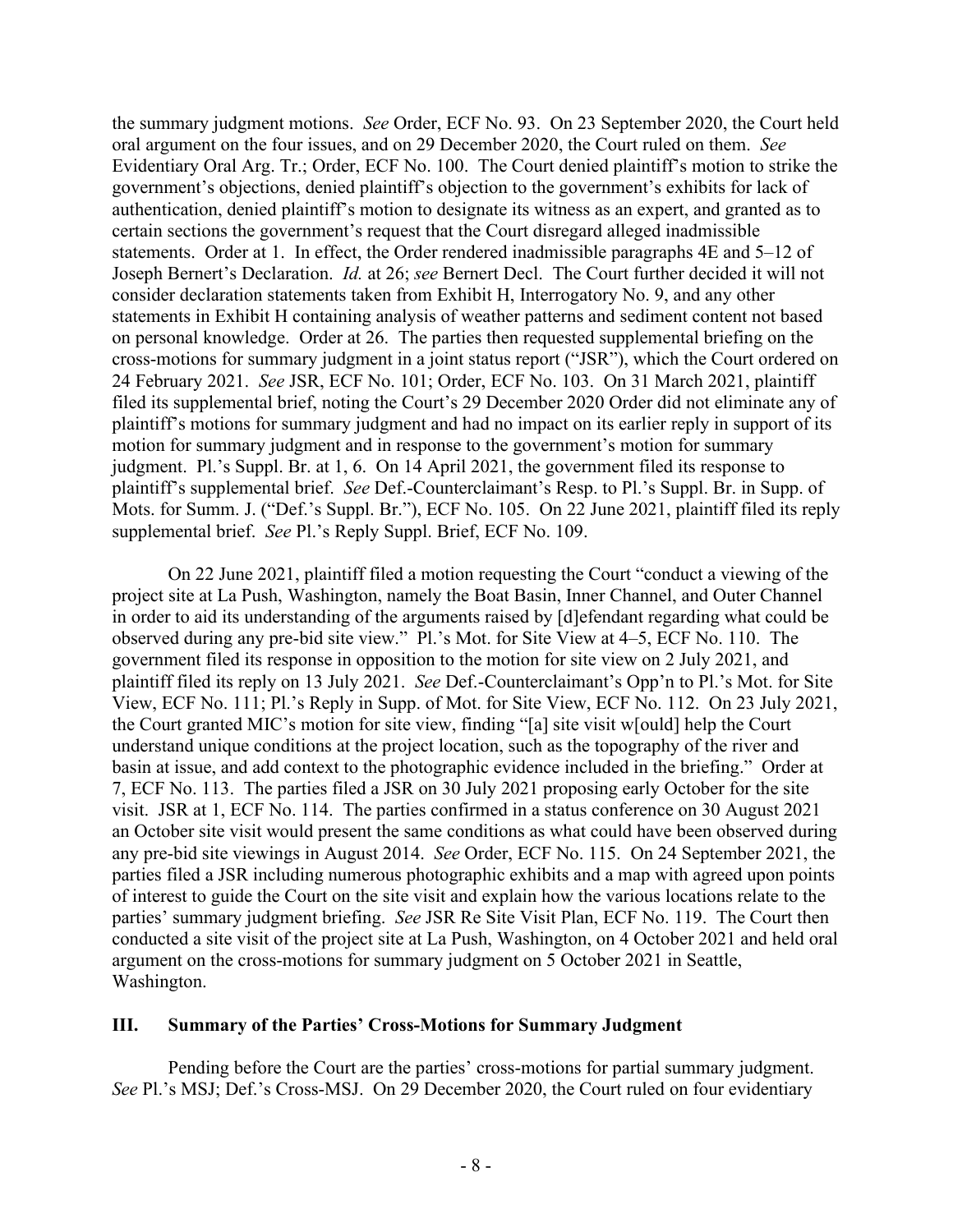issues which were bifurcated from the motions. *See* Order. All the parties' motions for summary judgment remain. *See* Order; Pl.'s Suppl. Br.

Plaintiff submits nine motions for summary judgment for the Court's review. *See* Pl.'s MSJ at 1–2. First, plaintiff seeks summary judgment on the government's counterclaim for excusable delay due to unusually severe weather. *Id.* at 1. Second, plaintiff seeks summary judgment on the government's counterclaim on account of the government's "substantial and material changes in the reprocurement solicitation by, in part, limiting the available equipment that could be used and reinserting substantial and material warnings that increased the costs of performance." *Id.* Third, plaintiff seeks partial summary judgment in favor of its breach of contract claim and the government's counterclaim due to the clay it encountered, a differing site condition, within the materials dredged. *Id.* Fourth, plaintiff seeks partial summary judgment in favor of its breach of contract claim and the government's counterclaim because it encountered man-made debris and sunken vessels, a differing site condition, in the dredging area. *Id.* Fifth, plaintiff seeks partial summary judgment in favor of its breach of contract claim and the government's counterclaim for the government withholding superior knowledge of a minimum necessary pipe size. *Id.* Sixth, plaintiff seeks partial summary judgment in favor of its breach of contract claim and the government's counterclaim for the government withholding its superior knowledge of "floating log traffic through the project site during weather events that would damage equipment." Pl.'s MSJ at 1. Seventh, plaintiff seeks partial summary judgment in favor of its breach of contract claim and the government's counterclaim for the government withholding superior knowledge of man-made debris and sunken vessels in the dredging area. *Id.* at 2. Eighth, plaintiff seeks partial summary judgment in favor of its breach of contract claim and the government's counterclaim because the government withheld superior knowledge of clay in the dredging area. *Id.* Ninth, plaintiff seeks partial summary judgment on the government's liquidated damages claim, because they are a penalty as applied to the fish window. *Id.*

The government cross-motions for summary judgment on each of plaintiff's nine grounds for summary judgment and adds six additional motions of its own. Def.'s Cross-MSJ at ii–iii. The government's first motion for summary judgment requests the Court to find plaintiff was in default when the government terminated the contract. *Id.* at 24. Second, the government motions for summary judgment on plaintiff's claim of compensable delay due to plaintiff's own concurrent delays. *Id.* at 26. Third, the government motions for summary judgment on plaintiff's entitlement to convert its termination for default due to plaintiff's failure to comply with the contract's notice provisions. *Id.* at 27. Fourth, the government motions for summary judgment on plaintiff's claim to unforeseeable delay due to weather because plaintiff cannot prove the weather was unusually severe, unforeseeable, or that plaintiff was without fault or negligence. *Id.* at 29, 32. Fifth and sixth, the government motions for summary judgment on plaintiff's claims to differing site conditions due to clay and debris as plaintiff cannot satisfy the required elements for the claims. *Id.* at 33–41. In its seventh motion for summary judgment the government asks the Court to find the government did not withhold superior knowledge of a 12" minimum pipe size. Def.'s Cross-MSJ at 41–43. Eighth, ninth, and tenth, the government motions for summary judgment on plaintiff's superior knowledge claims related to floating logs, debris, and clay because information regarding all three was reasonably available to bidders. *Id.* at 43–45. Eleventh, the government motions for summary judgment on the validity of the termination for default since, even if given all the claimed excusable delay, plaintiff still would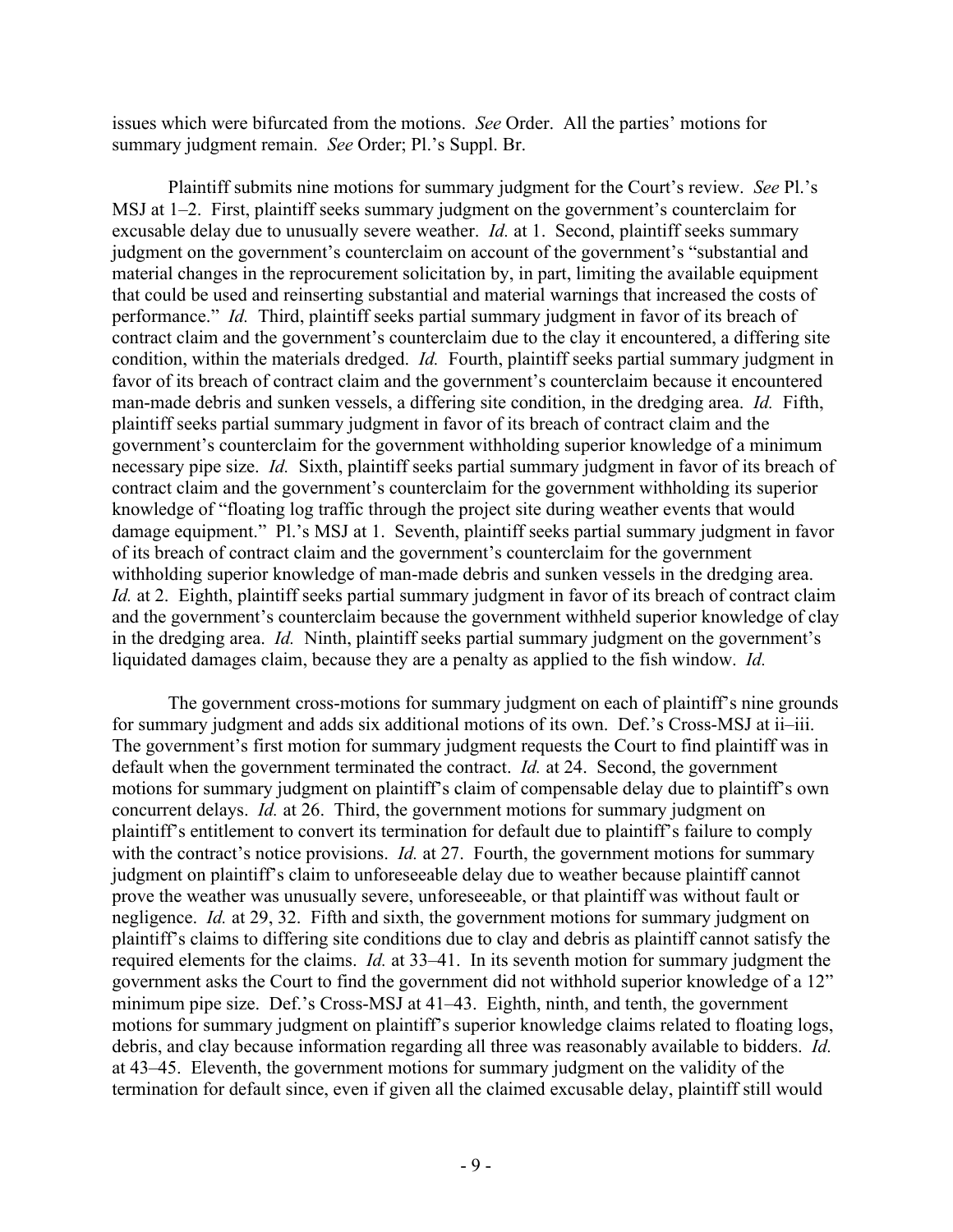not have finished the contract. *Id.* at 46. Twelfth, the government motions for summary judgment on its claim for reprocurement costs arguing the reprocurement contract was not materially altered, no change impacted the contract price, and plaintiff does not dispute the costs claimed. *Id.* at 48. Thirteenth, the government motions for summary judgment on its claim for administrative costs as they are undisputed. *Id.* at 48. Fourteenth, the government moves for summary judgment on its liquidated damages as to the work window because they are undisputed. Def.'s Cross-MSJ at 49. Fifteenth, the government moves for summary judgment on its liquidated damages as to the fish window since plaintiff cannot meet its burden of challenging the agreed upon provision. *Id.* at 50.

# **IV. Summary Judgment Standard**

Summary judgment is appropriate where the evidence demonstrates there is "no genuine dispute as to any material fact and that the movant is entitled to judgement as a matter of law." RCFC 56(a); *Anderson v. Liberty Lobby, Inc.*, 477 U.S. 242, 247–48 (1986). A genuine issue is one that "may reasonably be resolved in favor of either party." *Anderson*, 477 U.S. at 250. A fact is material if it might significantly affect the outcome of the suit. *Id.* at 248. In determining if summary judgment is appropriate, a court will draw all inferences in the light most favorable to the nonmoving party. *Matsushita Elec. Indus. Co.*, 475 U.S. at 587. A party seeking summary judgment bears the burden of establishing the "absence of any genuine issues of material fact." *Celotex Corp. v. Catrett*, 477 U.S. 317, 322 (1986) (quoting *Catrett v. Johns-Manville Sales Corp.*, 756 F.2d 181, 184 (D.C. Cir. 1985), *rev'd sub nom. Celotex Corp. v. Catrett*, 477 U.S. 317 (1986)).

When the moving party has met this burden, the burden shifts and the nonmovant must point to sufficient evidence to show a dispute exists over a material fact allowing a reasonable fact finder to rule in its favor. *Anderson*, 477 U.S. at 256–57. The evidence need not be admissible, but mere denials, conclusory statements, or evidence that is merely colorable or not significantly probative will not defeat summary judgment. *Celotex*, 477 U.S at 324.

This Court reviews an agency's termination for default *de novo*. 41 U.S.C. § 7104(b)(4); *see also Seaboard Lumber Co. v. United States*, 903 F.2d 1560, 1562 (Fed. Cir. 1990). "In determining whether a default termination was justified, a court must review the evidence and circumstances surrounding the termination, and that assessment involves a consideration of factual and evidentiary issues." *McDonnell Douglas Corp. v. United States*, 323 F.3d 1006, 1014 (Fed. Cir. 2003). "As a general matter, government contracting officers have 'broad discretion to determine whether to terminate a contract for default.'" *Allen Eng'g Contractor Inc. v. United States*, 611 F. App'x 701, 705 (Fed. Cir. 2015) (quoting *Lanterman v. United States*, 75 Fed. Cl. 731, 733–34 (2007)).

#### **V. Whether Plaintiff was in Default at Termination**

The government begins its cross-motion for summary judgment by asserting plaintiff was in default at the time USACE terminated the contract. Def.'s Cross-MSJ at 24. The government claims: "As of one day before the contractual completion deadline, it would have taken [plaintiff] another 780 days of non-stop dredging at its total rate of production for [plaintiff] to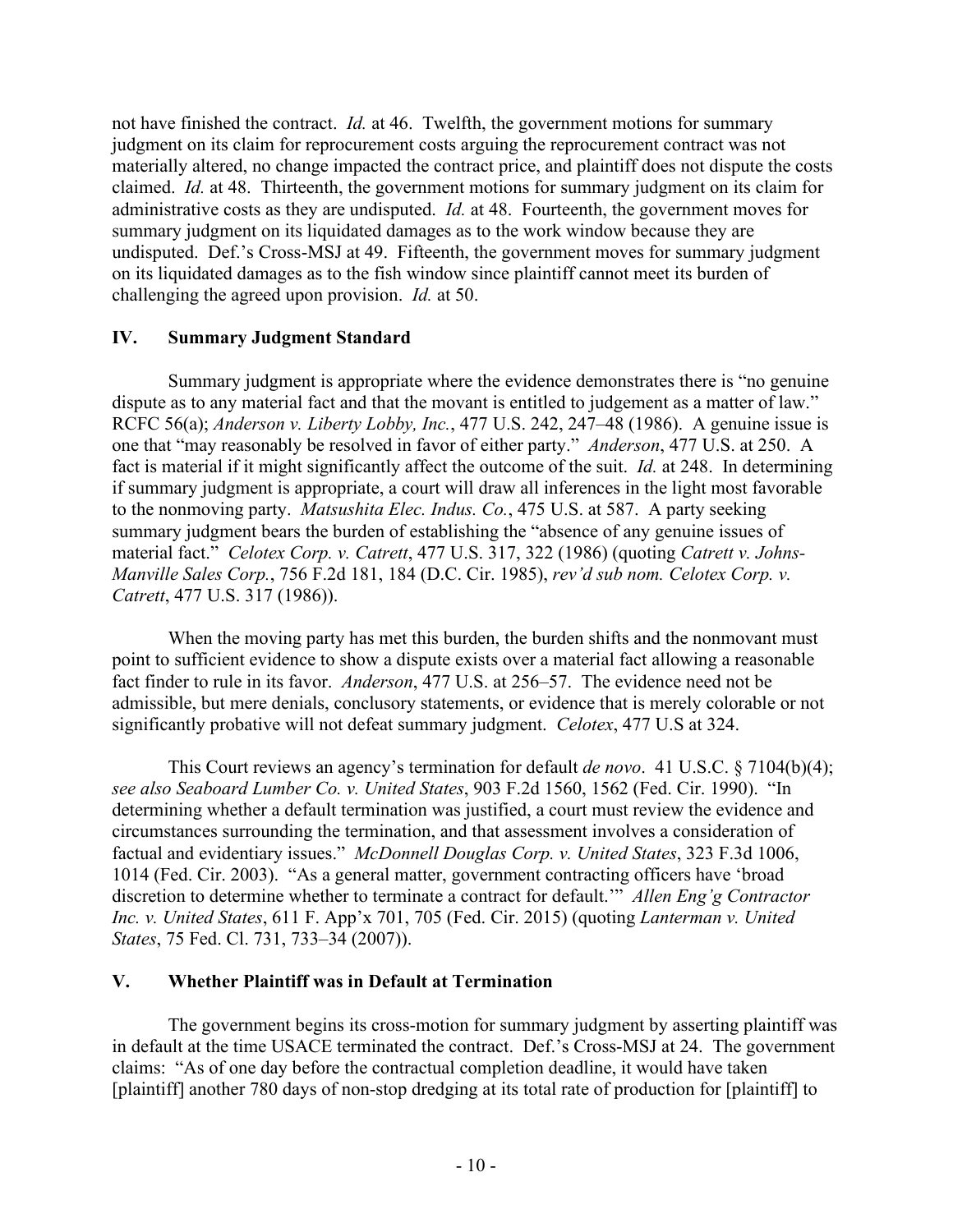complete the project." *Id.* Unless plaintiff can prove both its default was excusable and it would have completed the contract but for the excusable delays, the government argues its termination for default was appropriate as a matter of law. *Id.* at 24–25.

Plaintiff argues it was not in default at termination so long as it "can prove that its default was excusable." Pl.'s Reply at 8 (quoting Def.'s Cross-MSJ at 24). Plaintiff claims "[e]xcusable delay precludes default." *Id.* In addition, plaintiff argues the government's cited cases do not support the proposition that plaintiff must demonstrate it would have completed the contract but for the excusable delay. *Id.* at 8–9. The government replies plaintiff's purported disagreement on this issue "is illusory," because plaintiff does not argue it was not in default, rather plaintiff argues its default was excusable. Def.'s Reply at 3.

When a contractor challenges a default termination, the government bears the initial burden of showing the contractor was in default at the time the contract was terminated. *Lisbon Contractors, Inc. v. United States*, 828 F.2d 759, 765 (Fed. Cir. 1987). "A contractor's failure to make timely delivery of agreed-upon goods establishes a prima facie case of default." *Gen. Injectables & Vaccines, Inc. v. Gates*, 519 F.3d 1360, 1363 (Fed. Cir.), *opinion supplemented on denial of reh'g,* 527 F.3d 1375 (Fed. Cir. 2008) (citing *Nuclear Rsch. Corp. v. United States*, 814 F.2d 647, 650 (Fed. Cir. 1987)). The parties' contract in this case incorporates by reference FAR 52.249-10(a), which states a contractor is in default when it "fails to prosecute the work . . . , with the diligence that will insure its completion within the time specified in th[e] contract." *See*  Def.'s Cross-MSJ App. at 15 (contract). In such an event, "the Government may, by written notice to the [c]ontractor, terminate the right to proceed with the work . . . that has been delayed." FAR 52.249-10(a). "The burden then shifts to the contractor to show that the failure to deliver the contract goods was excusable." *Gen. Injectables & Vaccines*, 519 F.3d at 1363 (citing *DCX, Inc. v. Perry*, 79 F.3d 132, 134 (Fed. Cir. 1996)).

Plaintiff's contract with the USACE to dredge the waterway required it to dredge an estimated 79,000 cubic yards within 150 days of the notice to proceed, but no later than 28 February 2015. Second Am. Compl. Ex. 2 at 8; Pl.'s Reply at 10; Def.'s Cross-MSJ at 8, 24. As of 27 February 2015, 156 days after the notice to proceed—six days past the deadline—plaintiff dredged 13,011 of the 79,000 cubic yards. Second Am. Compl. Ex. 2 at 8; Pl.'s Reply at 10; Def.'s Cross-MSJ at 24; Def.'s Cross-MSJ App. at 139 (2014 solicitation). Although the parties dispute how many additional days plaintiff needed to complete the contract, no party argues plaintiff finished dredging within the allotted 150 days or would have finished dredging by 28 February 2015. Pl.'s Reply at 10 (arguing 117.5 additional days would be sufficient); Def.'s Cross-MSJ at 24 (arguing 780 more days was needed). Plaintiff even conceded it was "not in compliance with the contract at the time of termination." Tr. at 155:2–12 (plaintiff's counsel stating, "we're not arguing that February 28th, all work was done"). Accordingly, the Court finds no dispute of material fact that plaintiff was in default at the time the USACE terminated the contract.[4](#page-10-0) *Lisbon Contractors, Inc.*, 828 F.2d at 765; *Matsushita*, 475 U.S. at 587. The Court grants the government's motion for summary judgment on this issue. Def.'s Cross-MSJ at 24.

<span id="page-10-0"></span><sup>4</sup> For the first time at oral argument, plaintiff argued the termination for default was an abuse of discretion by the contracting officer and an arbitrary and capricious decision. Tr. at 106:6–110:11 (discussing the standard for invalidating a termination for default, "[THE COURT:] Does MIC make that argument in its briefs? [PLAINTIFF]: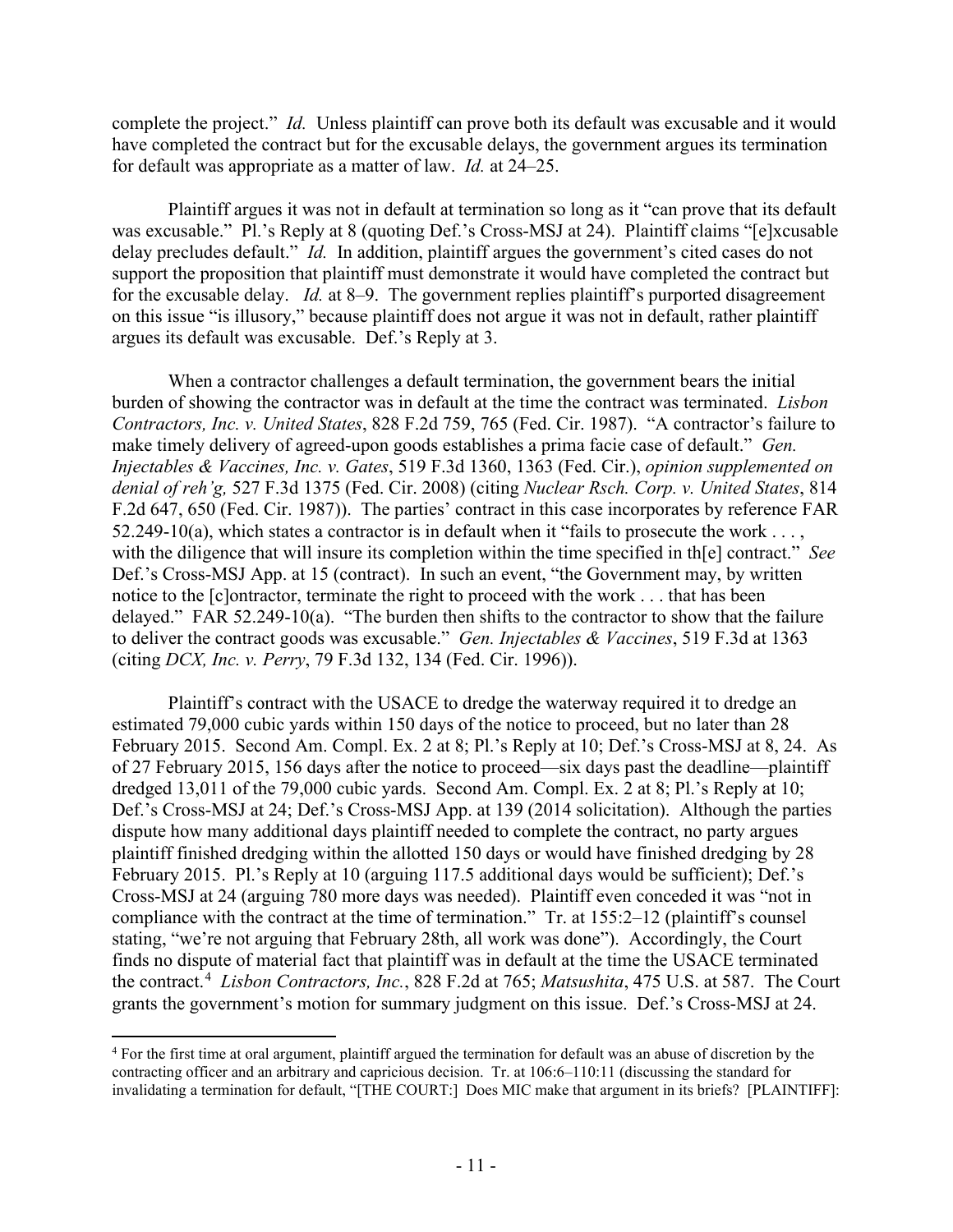#### **VI. Whether Conversion to Termination for Convenience is Warranted**

After finding the government carried its initial burden of showing plaintiff was in default at the time the contract was terminated, the burden shifts to plaintiff to prove its default was excusable. *See supra* Section V; *Lisbon Contractors, Inc.*, 828 F.2d at 765; *Gen. Injectables & Vaccines*, 519 F.3d at 1363 (quoting FAR 52.212-4(f)) (an excusable delay is "caused by an occurrence beyond the reasonable control of the [c]ontractor and without its fault or negligence"). Plaintiff moves for summary judgment on various grounds for excusable delay and breach of contract to justify converting the government's termination for default into a termination for convenience. Pl.'s MSJ at 1–2; *see* Second Am. Compl. at 8; *see Engineered Maint. Servs., Inc. v. United States*, 55 Fed. Cl. 637, 641 (2003) (citing FAR 49.201) ("For terminations of convenience, the parties will seek to negotiate an agreement that will compensate the contractor . . . for the work done and preparations made for the terminated portion of the contract."), *aff'd,* 89 F. App'x 267 (Fed. Cir. 2004). The government likewise moves for summary judgment on these issues "[b]ecause [plaintiff] cannot meet its burden of proof as to any of its asserted grounds for excusable delay under the undisputed facts of this case." Def.'s Cross-MSJ at 26. Each basis for summary judgment on these issues and the parties' related arguments are laid out in the subsections below.[5](#page-11-0)

#### **A. Whether Plaintiff Failed to Timely Notify USACE of Delay, Precluding its Recovery**

The government requests the Court deny plaintiff's excusable delay and differing site condition claims because plaintiff failed to comply with the contract's notice provisions: FAR

I don't think it's that clear, Your Honor. I think it might be mixed in with some other stuff . . . ."). Without making the arguments in its briefs, plaintiff asserts it "put in the record evidence," Tr. at 107:7, and cited a case for the arbitrary and capricious standard. Tr. at 106:19–25; Pl.'s MSJ at 5 (citing *Darwin Constr. Co. v. United States*, 811 F.2d 593, 596 (Fed. Cir. 1987)) ("The contracting officer, however, must not make the decision to terminate for default in an arbitrary and capricious manner."). Plaintiff has not motioned for summary judgment on this issue, nor has either party briefed it; accordingly, the Court does not decide whether the contracting officer abused her discretion here. The Court notes, however, it reviews an agency's termination for default *de novo*. 41 U.S.C. § 7104(b)(4); *see also Seaboard Lumber Co.*, 903 F.2d at 1562.

<span id="page-11-0"></span> $<sup>5</sup>$  As the government notes, it is unclear from plaintiff's briefing when plaintiff is arguing excusable delay as a</sup> defense to termination for default, when plaintiff is arguing it encountered differing site conditions to obtain an equitable adjustment, and when plaintiff is simultaneously asserting both. Def.'s Cross-MSJ at 26 n.10. In addition, there was confusion at oral argument as to the difference between a claim for excusable delay under FAR 52.249-  $10(b)(2)$  and a claim for a differing site condition under FAR 52.236-2(a). Tr. at  $136:20-137:23$  (plaintiff stating a claim for a differing site condition is in "a separate section" of the FAR; "[i]t's not in the excusable delay section." Plaintiff continued, "we're not talking about the actual [differing site condition] claim . . . at this point. We're talking about whether or not things happened without the fault of the contractor that excused the termination[, excusable delay]."); Tr. at 139:12–15 (plaintiff clarifying a "differing site claim . . . would be a claim for compensation for a differing site condition," separate from "an excusable delay analysis"); *but see* Pl.'s MSJ at 38– 39, 41–54, 59 (tallying up the delay due to clay and debris while requesting the Court find plaintiff encountered differing site conditions). To the extent plaintiff is arguing multiple defenses together, the Court analyzes the merits of each separately. For clarity, the Court notes the parties' cross-motions for partial summary judgment only ask the Court to assess excusable delay for severe weather, and differing site conditions for clay and debris. Pl.'s MSJ at 1; Def.'s Cross-MSJ at ii. The Court's findings regarding excusable delay and differing site conditions in this Opinion are therefore limited to these three separate claims.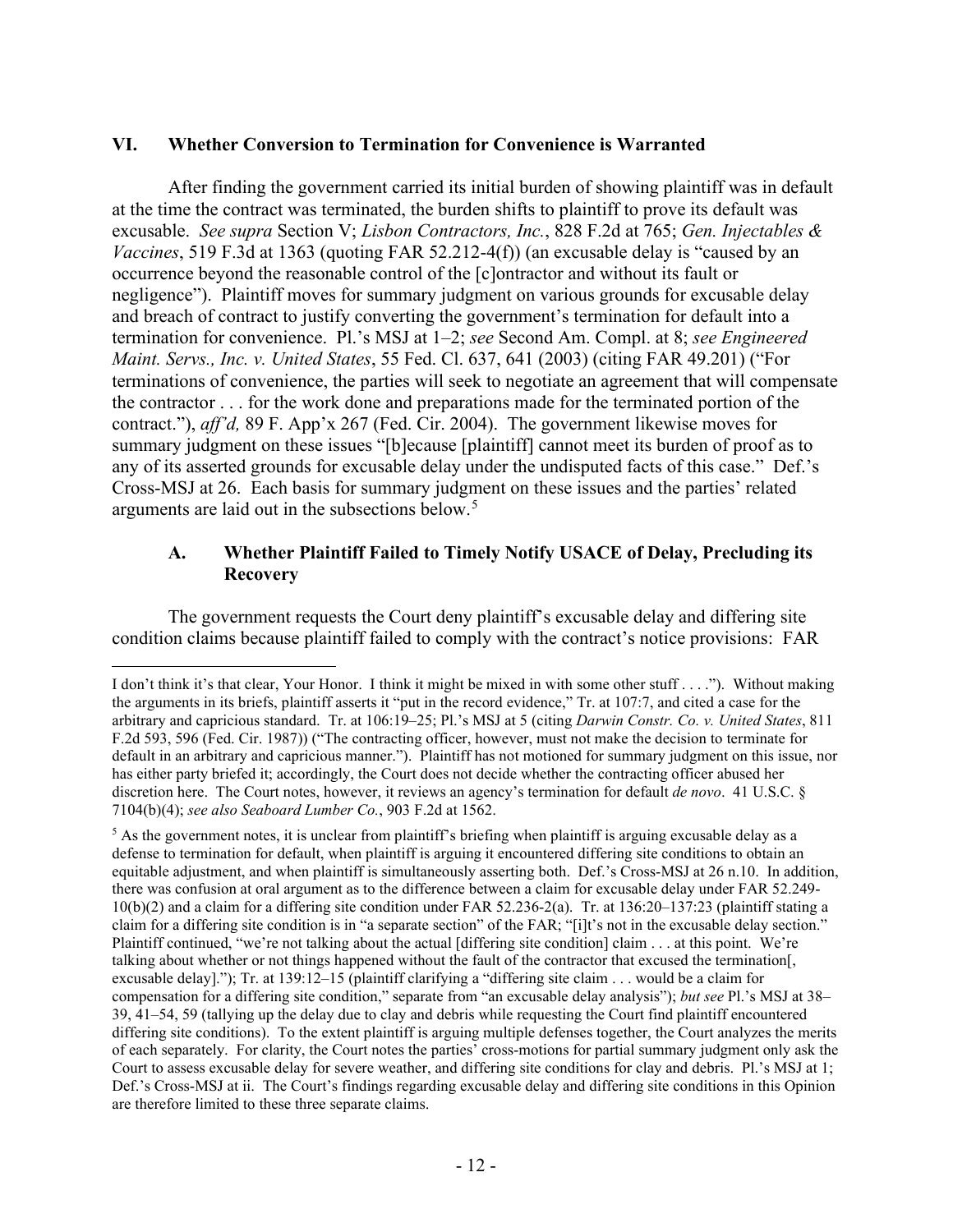52.249-10 and FAR 52.236-2. Def.'s Cross-MSJ at 27–28. The government asserts plaintiff "ignores FAR 52.249-10(b)(2)'s requirement that MIC notify the contracting officer 'in writing,' 'within 10 days from the beginning of any delay'" "due to 'unforeseeable causes beyond the control and without the fault or negligence of the Contractor.'" *Id.* The government argues plaintiff failed to provide written notice of delay due to debris, differing site conditions, weather, log traffic, or clay until well after the ten days allowed by the contract for claiming excusable delay. *Id.* at 27–28. In addition, the government states FAR 52.236-2, the differing site conditions provision, required plaintiff to promptly, and before the conditions are disturbed, give written notice of such conditions. *Id.* at 28. The government asserts plaintiff "failed to provide the required 'prompt' notice before disturbing the physical conditions relating to clay and debris . . . , depriving USACE of the opportunity to 'investigate the site conditions promptly after receiving the notice.'" *Id.* at 28–29 (quoting FAR 52.236-2(b)). The government lastly argues plaintiff cannot prove "USACE was not prejudiced by [plaintiff]'s failure to provide timely notice, which 'effectively prevented any verification of [plaintiff's] claim and also the employment of alternate remedial procedures.'" *Id.* at 29 (quoting *Renda Marine, Inc. v. United States*, 66 Fed. Cl. 639, 650 (2005)).

Rather than argue compliance with the contract's notice provisions, plaintiff's briefing argues lack of notice is not a defense to its claims because the government waived the defense, the government had actual knowledge of the issues, and no prejudice resulted. Pl.'s Reply at 4– 6. Plaintiff asserts USACE "waived any 10-day notice requirement by accepting MIC's claim[s] and denying the claim[s] on the merits instead of rejecting them for lack of notice." *Id.* (citing *K-Con Bldg. Sys., Inc. v. United States*, 131 Fed. Cl. 275, 321–22 (2017)). Additionally, plaintiff claims USACE had actual knowledge of the weather, debris, clay, log traffic, and sunken vessels causing plaintiff's claimed excusable delay. *Id.* at 5 (citing numerous USACE produced documents in Second Suppl. Decl. of David H. Bowser Ex. W, ECF No. 88-2). Plaintiff avers USACE cannot show any actual prejudice resulted from the lack of notice because the issues causing excusable delay would have been unchanged by prompt notice. *Id.* at 5–6. Lastly, at oral argument, plaintiff argued for the first time it provided sufficient notice. Tr. at 70:7–71:11 (citing Ex. W at 2, 9, 22, 41, 50, 51) (plaintiff's counsel responded to the Court, "I would say that it would be [satisfactory notice] . . . they make note that [plaintiff] complains of excessive debris causing frequent downtimes. The Corps mentions the change[d] conditions."); Tr. at 164:11–165:3 (citing Ex. W at 40) (plaintiff asserted it gave notice of weather on 20 November 2014).

The Court will first assess the sufficiency of plaintiff's notices regarding excusable delay and differing site conditions. The Court will then address plaintiff's lack of notice defenses: waiver and constructive notice. The Court notes, however, it finds *infra* plaintiff failed to support its unusually severe weather excusable delay claim and failed to establish its clay differing site condition claim. *Infra* Sections VI.B., VI.C.1. Notice with respect to these two claims is therefore moot because the claims fail on the merits. *See Hoel-Steffen Constr. Co. v. United States*, 456 F.2d 760, 768 (Ct. Cl. 1972) (remanding for consideration of the merits after finding the notice defense fails); *Engineered Maint. Servs., Inc.*, 55 Fed. Cl. at 641 (declining to consider the merits after finding insufficient notice). To be thorough and fully address the parties' cross-motions for summary judgment, the Court will still analyze plaintiff's notice with respect to unusually severe weather and clay.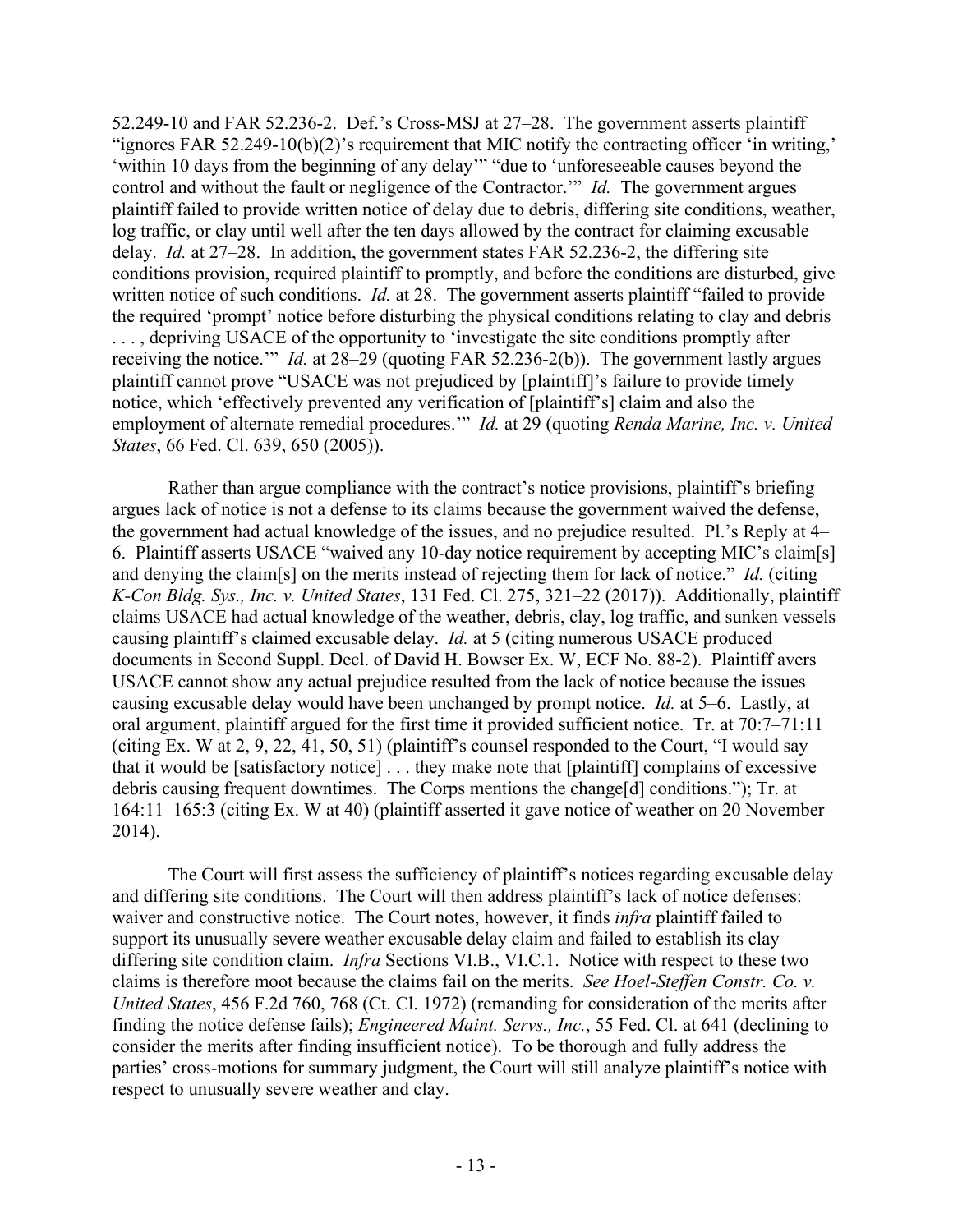#### **1. Whether Plaintiff's Notice Satisfies The FAR**

Before showing plaintiff's delay in completing the work was excusable, plaintiff must demonstrate, "within 10 days from the beginning of any delay . . . , [it] notifie[d] the Contracting Officer in writing of the causes of delay." FAR 52.249-10(b)(2) (incorporated by reference into the parties' contract, Def.'s Cross-MSJ App. at 15). Before establishing plaintiff encountered type 1 differing site conditions, it must demonstrate that it "promptly, and before the conditions [we]re disturbed, g[a]ve a written notice to the [c]ontracting [o]fficer of (1) subsurface or latent physical conditions at the site which differ materially from those indicated in th[e] contract." FAR 52.236-2(a) (incorporated by reference into the parties' contract, Def.'s Cross-MSJ App. at 15). "No request by the [c]ontractor for an equitable adjustment to the contract under this clause shall be allowed, unless the [c]ontractor has given the written notice required." FAR 52.236-  $2(c)$ .

The Court is to apply the contract's notice provisions "with a certain measure of flexibility." *K-Con Bldg. Sys., Inc.*, 131 Fed. Cl. at 321.

To adopt [a] severe and narrow application of the notice requirements . . . would be out of tune with the language and purpose of the notice provisions, as well as with this court's wholesome concern that notice provisions in contract-adjustment clauses not be applied too technically and illiberally where the [g]overnment is quite aware of the operative facts.

*Hoel-Steffen Constr.*, 456 F.2d at 767–68 (citing *Copco Steel & Eng'g Co. v. United States*, 341 F.2d 590, 598 (Ct. Cl. 1965)); *see also Thompson v. United States*, 91 Ct. Cl. 166, 179 (1940). "[T]he notice need not be in any particular form (despite the FAR requirement of a writing) so long as it is sufficient to generally inform the [g]overnment of the facts surrounding the claim." *Engineered Maint. Servs., Inc.*, 55 Fed. Cl. at 641 (citing *Dawco Constr., Inc. v. United States*, 18 Cl. Ct. 682, 693 (1989), *aff'd in part, rev'd in part,* 930 F.2d 872 (Fed. Cir. 1991)). "Mere notice or knowledge that the contractor encountered a 'condition' falls short of the contractual requirement that the contractor notify the [g]overnment that it considered the condition to constitute a 'differing site condition.'" *Engineered Maint. Servs., Inc.*, 55 Fed. Cl. at 641–42 (citation omitted). "[O]nce [such] notice is given it need not be given again when the same conditions recur on the site." *Renda Marine, Inc.*, 66 Fed. Cl. at 650 (quoting *Dawco Constr., Inc.*, 18 Cl. Ct. at 693).

#### **a. Plaintiff's Notice of Delay Due to Unusually Severe Weather**

At oral argument, plaintiff provided the Court with one example of giving the government notice of weather encountered. Tr. at 164:11–165:3 (citing Ex. W at 40) (plaintiff asserting it gave notice of weather on 20 November 2014); *see also* Pl.'s Reply at 5 (listing six examples of the government's knowledge of weather conditions but providing no examples of plaintiff giving notice as to unusual severity or delay). On 19 November 2014, plaintiff encountered its first storm event. Pl.'s Suppl. Br. at 2. On 20 November 2014, plaintiff emailed the USACE contracting officer: "Due to the severe weather and wave action that is forecasted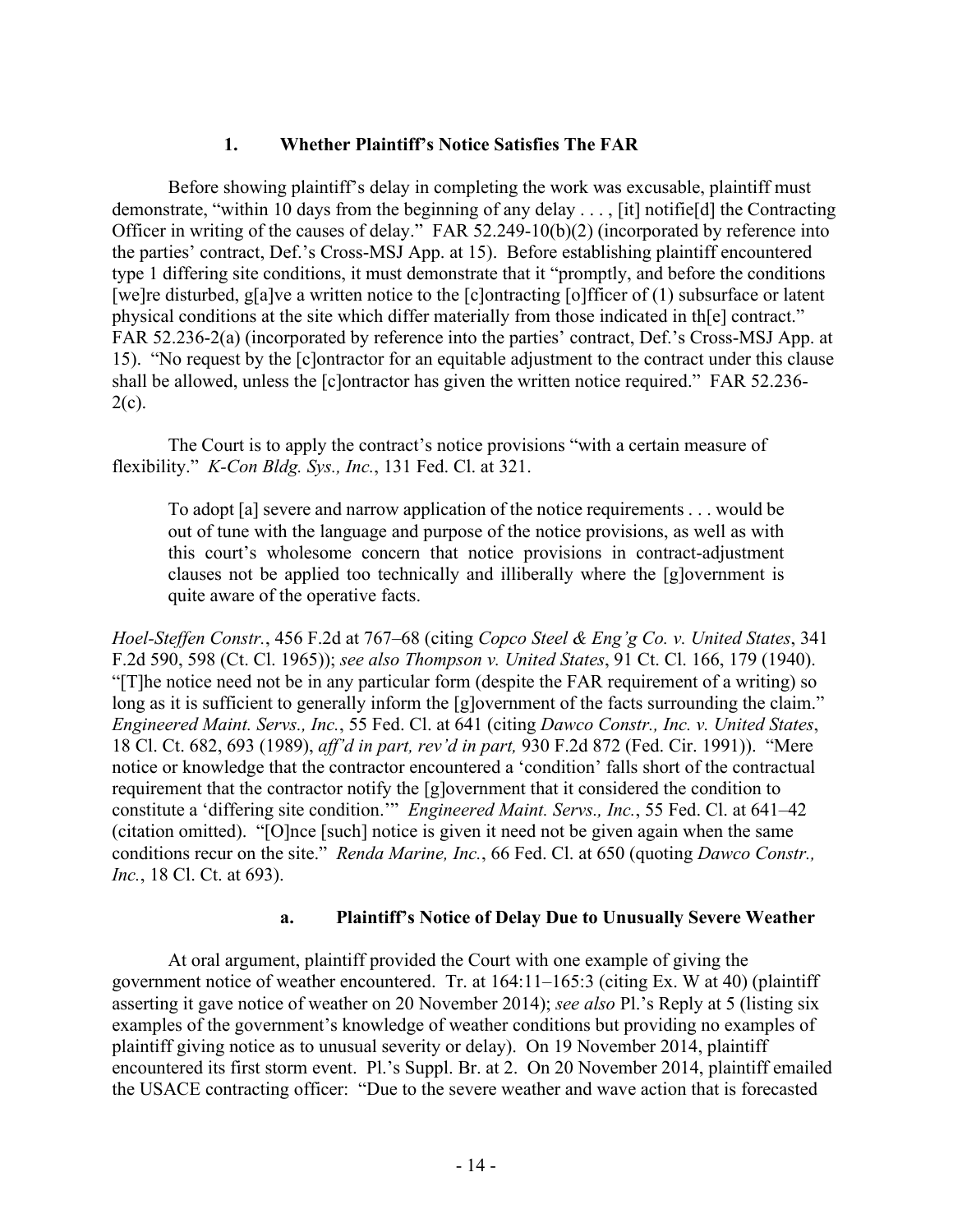for the rest of this week MIC will be altering its process for dredging. [Plaintiff] was forced to shut down dredging operations of the outer channel yesterday and has moved to the inner channel . . . ." Ex. W at 40 (plaintiff's email announcing the altered MIC schedule and forced shutdown of dredging operations due to severe weather).

While the Court is to apply the FAR 52.249-10(b)(2) notice provision with flexibility, plaintiff's alleged notice to the USACE as to unusually severe weather fails to inform the government that completion of the contract would be delayed by an unforeseeable cause. *Id.*; *K-Con Bldg. Sys., Inc.*, 131 Fed. Cl. at 321; *see* Tr. at 165:12–14 (government counsel stating, "There's no dispute . . . [plaintiff] told the Corps, [w]eather is impacting our performance. That doesn't mean that the weather was unforeseeable. That doesn't mean that the weather was unusual."). Plaintiff's notice does not indicate progress would be affected at all by the weather; rather, the email states plaintiff is adopting an alternative plan that will "allow[] dredging operations to continue despite unsafe conditions." Ex. W at 40 (plaintiff's email announcing the altered MIC schedule). Moreover, describing the weather encountered as severe does not necessarily mean the weather is "unusually" so, or "unforeseeable," as the contract requires. FAR 52.249-10(b)(1). Even assuming describing the weather as severe is sufficient notice of an "unforeseeable cause[]" of delay, *id.*, plaintiff's email goes on to explain most of its crew is taking a break from dredging for Thanksgiving anyway. Ex. W at 40 (plaintiff's email stating "[d]redging operations will start again . . . following the holiday."). If plaintiff intended for its email to the contracting officer to constitute notice of delay due to an unforeseeable cause, plaintiff should have said as much, rather than attributing any slow in progress to a holiday break. *See id.* Reviewing plaintiff's email in full, it does not notify the government that plaintiff encountered delay due to unforeseeable causes. FAR 52.249-10(b)(1); *see Engineered Maint. Servs., Inc.*, 55 Fed. Cl. at 641–42.

Plaintiff failed to provide the Court with any other evidence it complied with the contract's notice provision regarding delay due to unusually severe weather. *See* Pl.'s Reply at 5 (plaintiff does not argue it provided sufficient notice). Accordingly, the Court finds no dispute of material fact that plaintiff failed to comply with the contract's notice provision, FAR 52.249- 10(b)(2), for excusable delay arising from unusually severe weather. *See Engineered Maint. Servs., Inc.*, 55 Fed. Cl. at 641–42; *Anderson*, 477 U.S. at 250; Def.'s Cross-MSJ at 27. The Court discusses the government's waiver of the FAR 52.249-10(b)(2) notice requirements *infra* Section VI.A.2. The Court then finds plaintiff failed to support its unusually severe weather excusable delay claim. *Infra* Section VI.B.

# **b. Plaintiff's Notice of Debris**

At oral argument, plaintiff provided the Court with six examples of communications regarding debris that allegedly satisfy the contractual notice provisions. Tr. at 70:7–71:11 (plaintiff's counsel citing Ex. W at 2, 9, 22, 41, 50, 51 (emails and one conference call meeting minutes)). Although plaintiff does not argue sufficient notice in its briefing, plaintiff's citations to the record regarding actual knowledge show additional USACE communications regarding man-made debris, including sunken vessels. Pl.'s Reply at 5 (citing Ex. W at 30, 37, 44, 48, 70 (emails between plaintiff and USACE)). The earliest of these communications occurred on 5 January 2015. Ex. W at 44 (plaintiff's 5 January 2015 "status of dredging" email to USACE).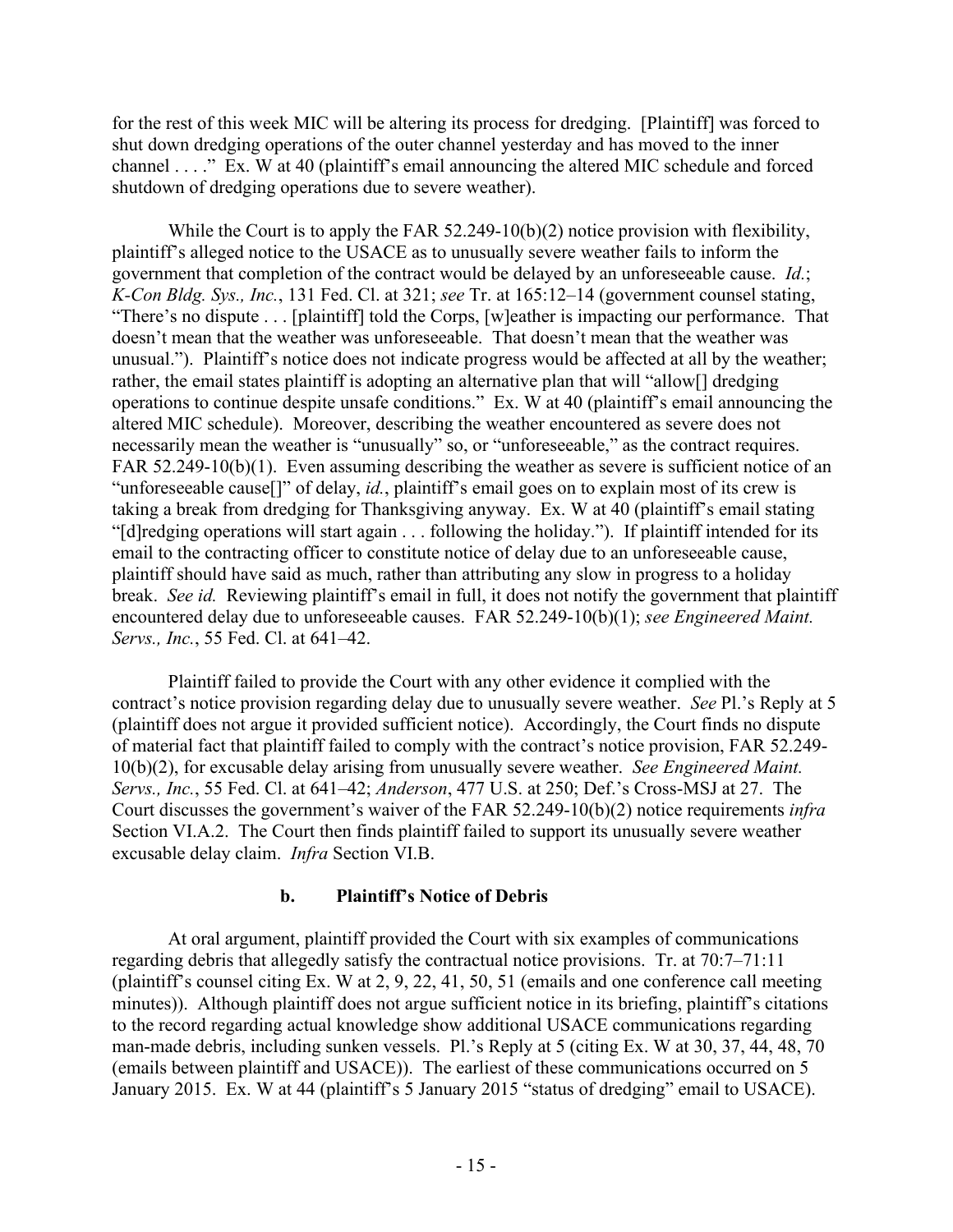#### **i. The Debris Timeline**

Plaintiff's first encounter with debris occurred on 20 November 2014 at the Coast Guard station outside the boat basin. *See* Pl.'s MSJ at 41 (20 November 2014 debris event indicating cables and gill nets found at Coast Guard station (citing to Ex. L at 1–4, ECF No. 81-2 (daily construction reports from 20 November 2014))). Without considering the sufficiency of plaintiff's communications, there are 46 days between plaintiff's first claimed debris event and plaintiff's first communication to the USACE regarding the presence of debris in the waterway. *Compare* Pl.'s MSJ at 41 (20 November 2014 debris event at coast guard station) *with* Ex. W at 44 (plaintiff's 5 January 2015 "status of dredging" email to USACE). A lapse of 46 days exceeds the ten-day notice window for excusable delay. FAR 52.249-10(b)(2). A lapse of 46 days is also not "prompt[], and before the conditions [we]re disturbed," as required for a differing site condition claim. FAR 52.236-2(a); *see* Pl.'s MSJ at 41 (photo of plaintiff pulling the debris out of the water, therefore disturbing that particular condition); *Promptly*, Merriam-Webster.com Dictionary, https://www.merriam-webster.com/dictionary/promptly (last visited Feb. 9, 2022) ("without delay[,] very quickly or immediately"). Prompt notice enables the government to verify plaintiff's claims and potentially employ "alternate remedial procedures" the government had no such opportunity with respect to the 20 November 2014 debris. *Schnip Bldg. Co. v. United States*, 645 F.2d 950, 959 (Ct. Cl. 1981). Accordingly, with regard only to plaintiff's excusable delay and differing site condition claims for the 20 November 2014 debris event, plaintiff failed to comply with the contractual notice provisions. FAR 52.236-2(a), 52.249-10(b)(2). The Court discusses the government's waiver of the notice requirements for excusable delay and differing site conditions due to debris *infra* Section VI.A.2.

Plaintiff claims 46 additional debris events occurred on or after 30 December 2014 while plaintiff was dredging in a different area—the boat basin. *See* Pl.'s MSJ at 41–54 (claiming no delay due to debris between 20 November 2014 and 30 December 2014); Ex. W at 12 (6 January 2015 progress update reporting "lots of debris (derelict fishing nets, wire rope, tires, etc[.)] are requiring frequent shut downs to clear the dredge pump."); Tr. at 66:23–67:9 (plaintiff's counsel explaining the dredging was stopped in an effort to get started on the boat basin as soon as possible). Given all but one of plaintiff's 47 debris claims, or 98%, occurred on 30 December 2014 or later, and at a different site (inside the boat basin), the Court applies the contract's notice provisions "with a certain measure of flexibility" and finds plaintiff's claims to excusable delay and differing site conditions due to debris are chronologically divisible. *See K-Con Bldg. Sys., Inc.*, 131 Fed. Cl. at 321. The singular four-hour delay due to artificial debris on 20 November 2014 likely would not alone give rise to claims for excusable delay or differing site conditions. FAR 52.236-2(a), 52.249-10(b)(2). To start the notice clock on plaintiff's claims for excusable delay and differing site conditions on 20 November 2014 as the government argues, when 98% of debris was not encountered until 30 December 2014 or later in a separate area of the waterway, Pl.'s MSJ at 41–54, would be contrary to this court's precedent and would work an injustice on plaintiff. *See, e.g.*, *Hoel-Steffen Constr.*, 456 F.2d at 767–68 ("To [strictly apply] the notice requirements . . . would be out of tune with the language and purpose of the notice provisions, [and] with this court's wholesome concern that notice provisions in contractadjustment clauses not be applied too technically . . . where the [g]overnment is quite aware of the operative facts."). Accordingly, the Court assesses notice of the boat basin debris events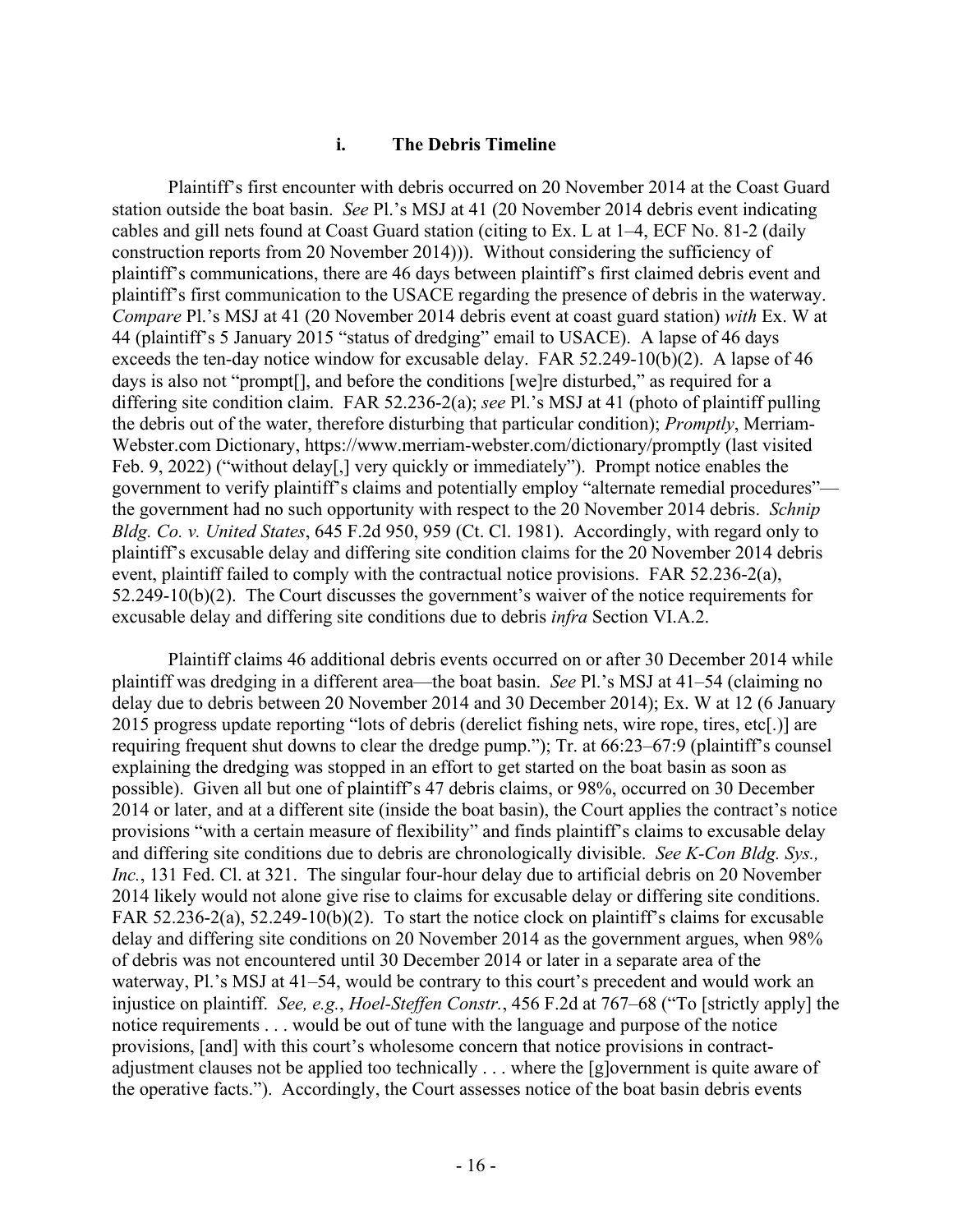separately. To be entitled to excusable delay for the remainder of the claimed debris events, plaintiff's communications to the USACE occurring on or before 9 January 2015 must satisfy FAR 52.249-10(b)(2). To be entitled to a differing site condition claim for the remainder of the claimed debris events, plaintiff's communications to the USACE must have occurred promptly and before the conditions were disturbed. FAR 52.236-2(a).

Plaintiff's first debris-related communication was on 5 January 2015 and in response to a status inquiry from the USACE project manager: "Material is pumping well when we are not hitting debris. We are constantly pulling up items such as tires, building material, ropes and nets. On Saturday, we had to stop 6 times to remove debris from the pump." Ex. W at 44 (plaintiff's 5 January 2015 "status of dredging" email to USACE). Plaintiff's email to the USACE project manager and contracting officer continued, "[plaintiff] feels a conversation needs to be had with regard to the amount of artificial debris being found in the Boat Basin. An item here and there was anticipated but we are constantly finding material." *Id.*; Tr. at 168:19–23 ("[USACE project manager] Mr. Pell came out [at least once per week and] looked at us dealing with the debris clog. He snapped some pictures of piles of debris . . . . And then they just proceeded to move forward, deal with it kind of thing."); Ex. A at 8 (deposition of USACE project manager John Pell at 56:8–57:15 (excerpts)) (stating he visited the project site at least once per week and would usually observe MIC deal with debris clogs). On 7 January 2015, plaintiff again emailed the USACE stating, "[plaintiff] has made the USACE and the Tribe aware of the artificial debris, and other possible pollutants, that is in the marina." Ex. W at 41. In another 7 January 2015 email to the contracting officer, plaintiff stated:

As per your contract officer we cannot bring in an excavator or any other means of mechanical dredging to remove the artificial debris that we were somehow, magically supposed to know was there prior to the bidding process. The [M]ud [C]at and the [T]oyo function fine but no hydraulic dredge will remove the artificial debris that is currently in the marina.

*Id.* at 50. On 8 January 2015, the USACE contracting officer internally sent an email regarding plaintiff stating: "The dredge Contractor of the existing maintenance contract is failing and we ... expect a claim from the contractor for changed conditions, part of which may be allowed." *Id.* at 70. Lastly, on 22 January 2015, plaintiff submitted an official claim for a differing site condition due to debris to the USACE. *Id.* at 30–36.

#### **ii. Excusable Delay**

Regarding notice of excusable delay under FAR 52.249-10(b)(2), three of plaintiff's January emails discussed *supra* occurred within ten days of plaintiff beginning boat basin dredging. Ex. W at 41, 44, 50 (5 & 7 January 2015 emails between plaintiff and USACE). The communications informed the USACE plaintiff is experiencing significant delay due to the debris, the amount of which plaintiff did not anticipate and was ill-equipped to handle. Ex. W at 44, 50 (explaining six stoppages in one day, the amount debris being unanticipated, and that a hydraulic dredge is insufficient). The government understood the significance of what plaintiff was communicating as the contracting officer acknowledged the difficulty plaintiff was having and the potential claims that may come as a result. *Id.* at 70. Plaintiff's communications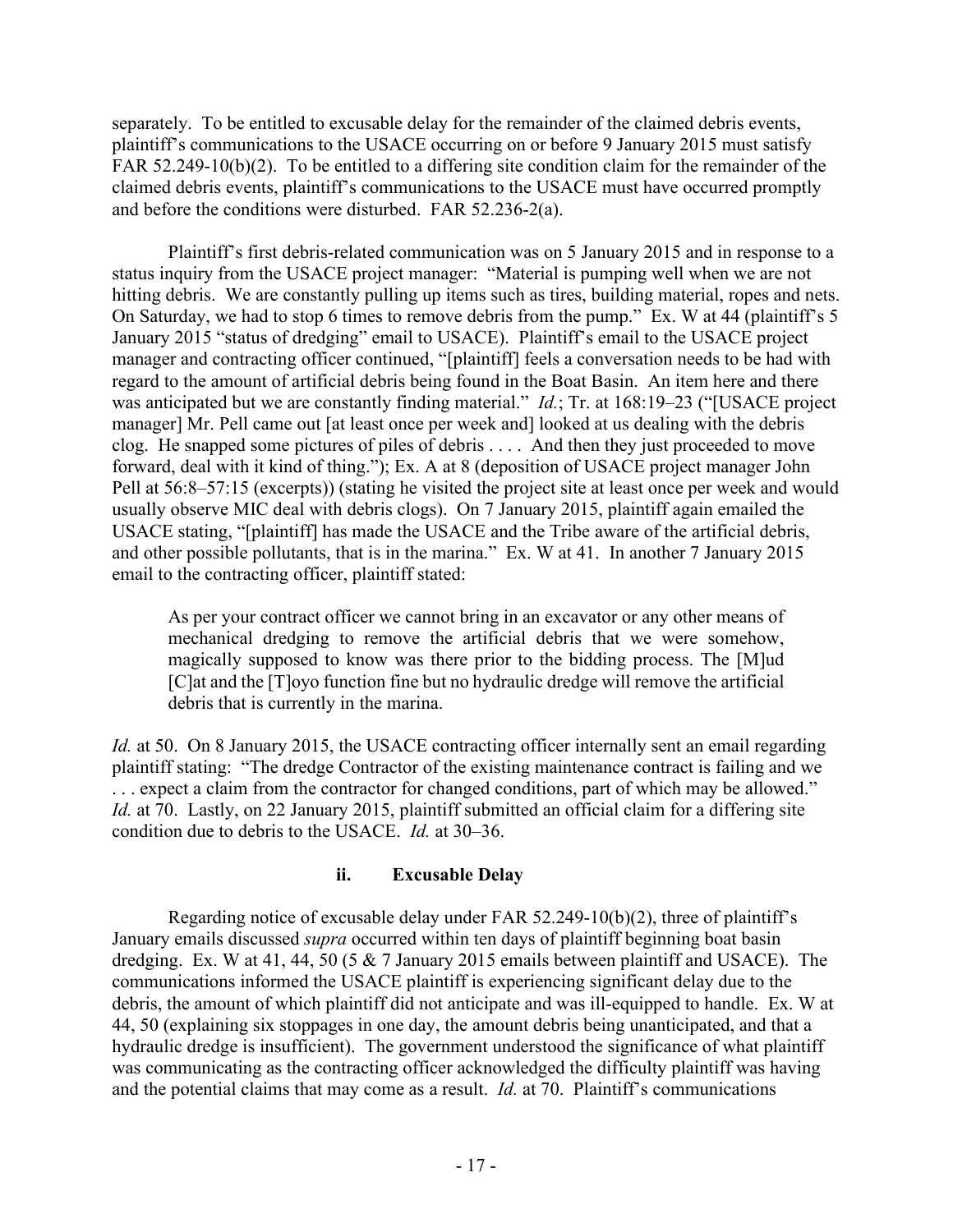therefore properly put the government on notice plaintiff was encountering delay due to causes it deemed unforeseeable. *Engineered Maint. Servs., Inc.*, 55 Fed. Cl. at 641–42 (citing *Dawco Constr., Inc.*, 18 Cl. Ct. at 693) ("[T]he notice need not be in any particular form (despite the FAR requirement of a writing) so long as it is sufficient to generally inform the [g]overnment of the facts surrounding the claim."). Accordingly, the Court finds no dispute of material fact that plaintiff complied with the contract's notice provision, FAR 52.249-10(b)(2), for excusable delay arising from all debris in the boat basin beginning on or after 28 December 2014. *See id.*; *Matsushita*, 475 U.S. at 587. The Court also discusses the government's waiver of the notice requirements for excusable delay due to debris *infra* Section VI.A.2.

#### **iii. Differing Site Condition**

Regarding notice of a differing site condition claim under FAR 52.236-2(a), within a week of its first debris events in the boat basin, plaintiff informed the government it was encountering far more debris than it anticipated or could have expected in the bidding process. Ex. W at 44, 50 (5 & 7 January 2015 emails between plaintiff and USACE). Given the amount of debris anticipated was not zero, *id.* at 44, and the contract warned of at least some debris, Def.'s Cross-MSJ App. at 273 (the 2014 contract stating, "The Contractor may encounter accumulations of forest trash, sunken logs, stumps, and miscellaneous debris."), it logically follows plaintiff would continue dredging for a few days to first determine if the debris issue was pervasive enough to constitute a differing site condition. Plaintiff's notice of debris was therefore prompt because it came shortly after it was apparent plaintiff had a differing site condition claim and still provided the government with the opportunity to inspect the condition. FAR 52.236-2(a); *Schnip Bldg. Co.*, 645 F.2d at 959; *Promptly*, Merriam-Webster.com Dictionary ("without delay[,] very quickly or immediately").

In addition, after receiving these communications from plaintiff, the contracting officer stated she was expecting a claim for a differing site condition. Ex. W at 70 (8 January 2015 email from Contracting Officer); *see also* Tr. at 168:19–23 ("[USACE project manager] Mr. Pell came out [at least once per week and] looked at us dealing with the debris clog. He snapped some pictures of piles of debris . . . . And then they just proceeded to move forward, deal with it kind of thing."); Ex. A at 8 (deposition of USACE project manager John Pell at 56:8–57:15 (excerpts)) (stating he visited the project site at least once per week and would usually observe MIC deal with debris clogs). Plaintiff's communications accordingly "notif[ied] the [g]overnment that it considered the condition to constitute a 'differing site condition,'" because the contracting officer expressly stated such. *Engineered Maint. Servs., Inc.*, 55 Fed. Cl. at 641– 42; *see* Ex. W at 70 (8 January 2015 email from Contracting Officer). Plaintiff's communications were therefore sufficient to inform the government of the facts surrounding plaintiff's debris differing site condition claim. Ex. W at 41, 44, 50 (plaintiff's emails to USACE regarding debris); *see Engineered Maint. Servs., Inc.*, 55 Fed. Cl. at 641–42; *Schnip Bldg. Co.*, 645 F.2d at 959.

Further, although plaintiff's notice of debris came after plaintiff had already encountered four debris events in the boat basin, 42 more debris events, or 91% of the total debris it would encounter, remained undisturbed by the time the USACE was on notice of plaintiff's differing site condition claim. Ex. W at 41, 44, 50, 70 (emails between plaintiff and USACE); *see* Pl.'s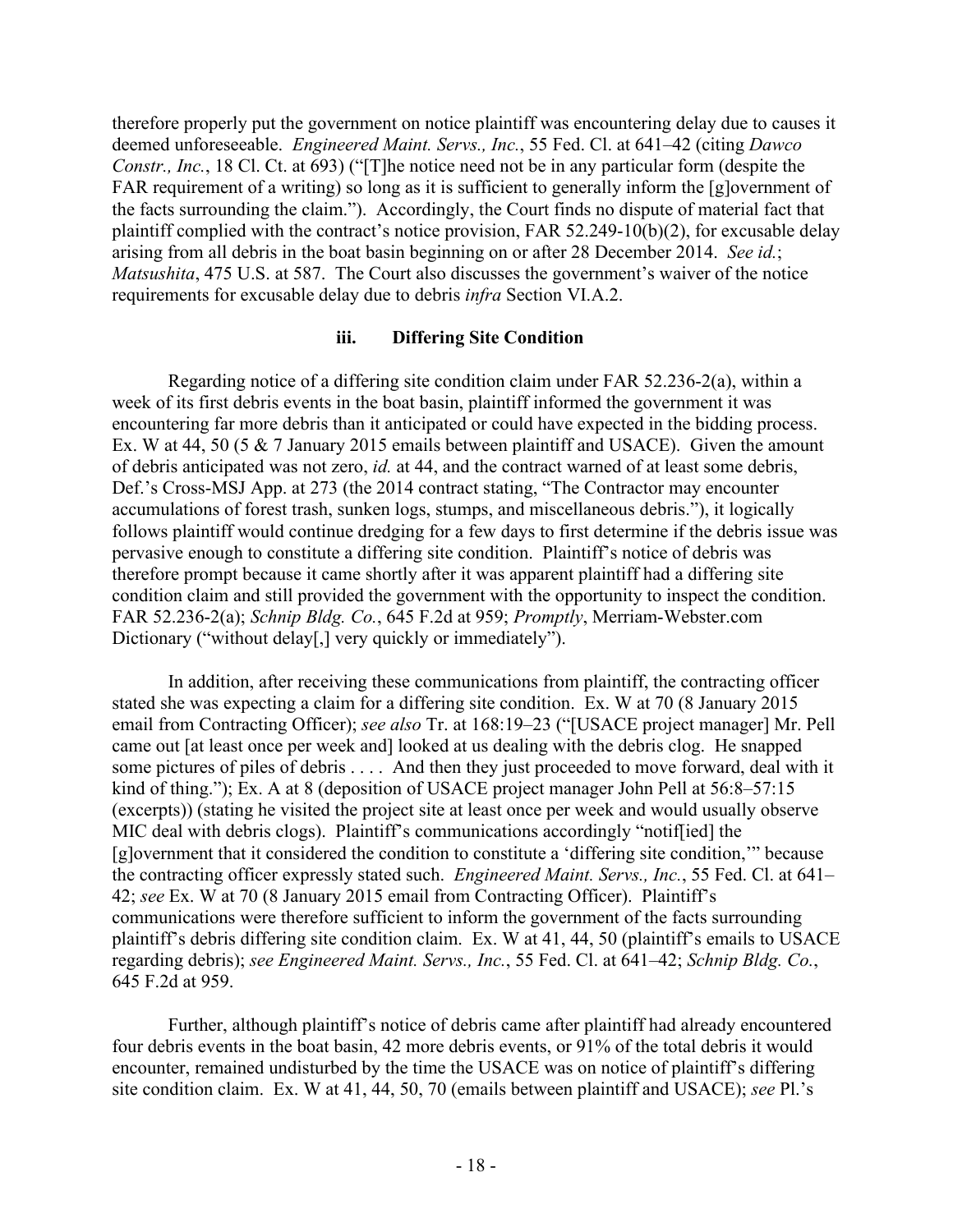MSJ at 41–54 (listing debris events, including dates and locations of debris, from 11 November 2014 to 27 February 2015); Tr. at 168:8–15 ("THE COURT: [T]hat satisfied the FAR provisions including, promptly before the conditions are disturbed, give written notice to the contracting officer? [PLAINTIFF]: Yes. Because there was still plenty more . . . debris to go around out there."). Given plaintiff's delay on project completion in January 2015, and the pressure on all parties to finish dredging the boat basin before the fish window began in March 2015, it would be unreasonable to expect plaintiff to have immediately ceased operation at the first sign of any debris. Ex. W at 12 (6 January 2015 progress report), 63 (9 December 2014 email from Quileute Tribe to USACE project manager John Pell) ("It is essential to the Tribe's Treaty Rights and our fishing economy that the marina be dredged during this contract, as well as the main channel. Hopefully, these proposed weekly telephone meetings will assist in making sure that the marina is completely dredged [by] February 2015."). In addition, with 42 remaining debris events remaining, plaintiff's notice was prompt enough to afford the government the opportunity to assess plaintiff's claims or employ remedial measures. *Schnip Bldg. Co.*, 645 F.2d at 959. Applying the notice provision "with a certain measure of flexibility," *K-Con Bldg. Sys., Inc.*, 131 Fed. Cl. at 321, and considering significant debris remained for the USACE to investigate, plaintiff's notice communications occurred promptly and substantially before the debris was disturbed. FAR 52.236-2(a).

The only evidence the government presents to show plaintiff failed to provide notice of debris as a differing site condition is a 2018 deposition of MIC employee Michael Eakin stating he cannot recall any notice provided before 22 January 2015. Def.'s Cross-MSJ at 19. Considering earlier communications are in the record and discussed *supra*, Michael Eakin's memory of almost four-year-old events do not create a dispute of material fact. *Celotex*, 477 U.S at 324. The Court finds plaintiff's notice of a differing site condition arising from debris in the boat basin beginning on or after 30 December 2014, the first noticed debris event, satisfies FAR 52.236-2(a). *See Engineered Maint. Servs., Inc.*, 55 Fed. Cl. at 641–42; *Matsushita*, 475 U.S. at 587. The Court also discusses the government's waiver of the notice requirements for differing site conditions due to debris *infra* Section VI.A.2. The Court lastly discusses the merits of plaintiff's claim for a differing site condition due to debris *infra* Section VI.C.2.

# **c. Plaintiff's Notice of Clay and Log Traffic**

Plaintiff does not argue it complied with either of the contract's notice provisions for clay content or floating logs in the waterway, nor does it provide the Court with any communications to the USACE on these issues. *See* Pl.'s Reply at 5 (listing six examples of the government's knowledge of these conditions but providing no examples of plaintiff giving notice as to any potential claims). The government alleges plaintiff did not claim excusable delay or differing site conditions with regard to clay or log traffic until plaintiff's counsel sent the USACE a letter in February 2015. Def.'s Cross-MSJ at 28 (not providing a copy of plaintiff's counsel's letter or an exact date of receipt).

Plaintiff's allegations regarding clay content in the waterway are limited to plaintiff's time dredging the boat basin, Pl.'s MSJ at 38–39, which began on 30 December 2014. Ex. W at 12 (6 January 2015 progress update). Plaintiff claims it encountered clay the entire time it was dredging in the boat basin. *See* Pl.'s MSJ at 37 (claiming delay for the entire period).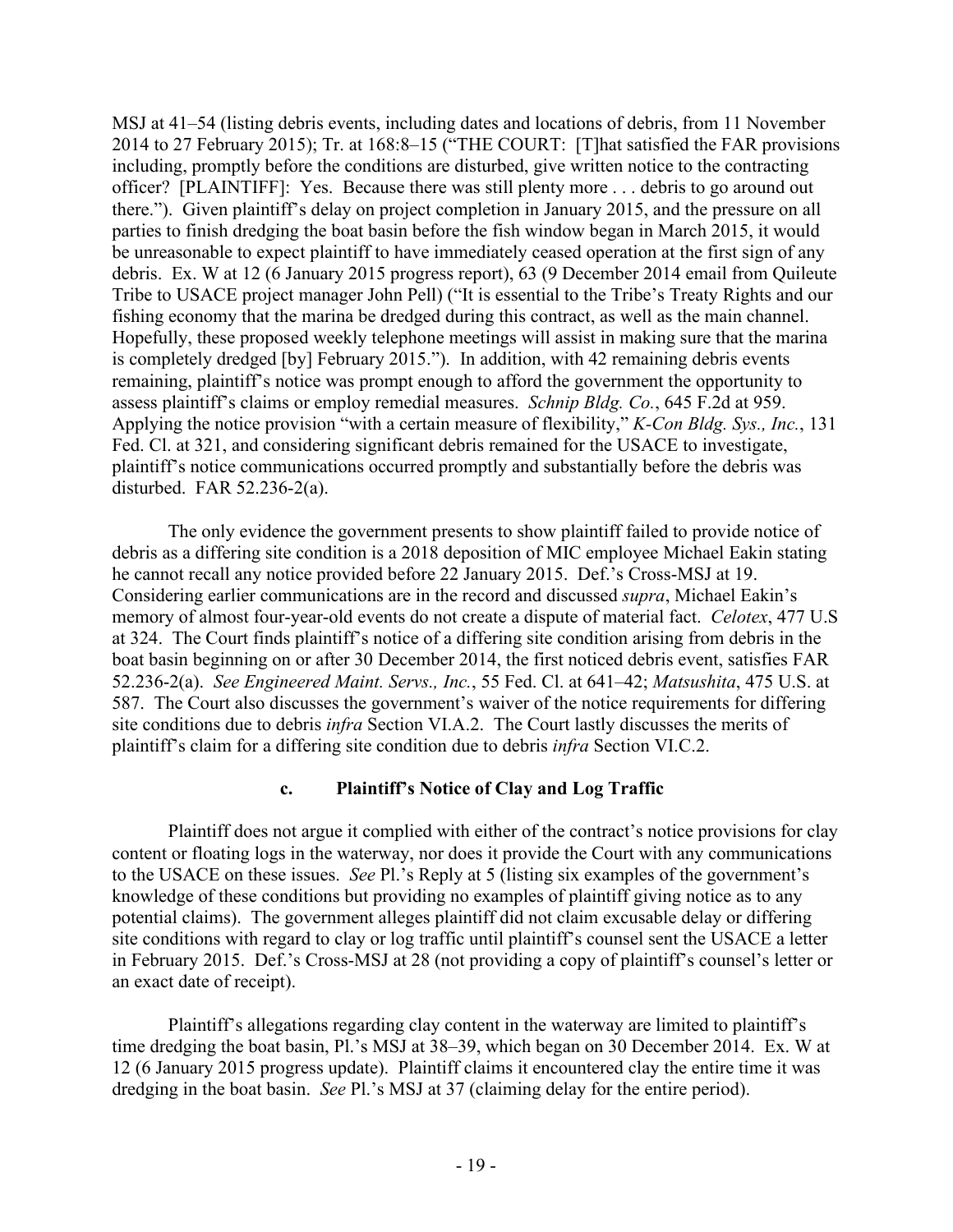Accordingly, plaintiff encountered delays due to clay for at least one month before notifying the USACE in February 2015 of its claims for excusable delay and differing site conditions. Def.'s Cross-MSJ at 28; Tr. at 66:23–67:9. One month exceeds the ten days allotted for a claim to excusable delay under FAR 52.249-10(b)(2). Additionally, waiting one month to provide notice of a differing site condition while dredging continues "24/7," Ex. W at 22, cannot be considered prompt "and before the conditions [we]re disturbed" as required by FAR 52.236-2(a). Dredging 24/7 for one month before providing notice does not afford the government the opportunity to assess plaintiff's claims or employ remedial measures. *Schnip Bldg. Co.*, 645 F.2d at 959; *see infra* Section VI.A.3 (notwithstanding any finding related to the government's earlier actual or constructive notice of the claim and lack of prejudice from the lack of written notice). The Court accordingly finds no dispute of material fact that plaintiff failed to comply with the contract's notice provisions, FAR 52.236-2(a), 52.249-10(b)(2), for differing site conditions and excusable delay arising from clay. *See Engineered Maint. Servs., Inc.*, 55 Fed. Cl. at 641–42; *Matsushita*, 475 U.S. at 587. The Court discusses the government's waiver of the FAR 52.249-10(b)(2) notice requirements for excusable delay due to clay *infra* Section VI.A.2. The Court also discusses whether plaintiff may avoid the notice requirements under FAR 52.236-2(a) for its clay differing site condition claim on a theory of actual or constructive notice *infra* Section VI.A.3. The Court lastly finds plaintiff failed to establish its clay differing site condition claim *infra* Section VI.C.1.

Plaintiff's claim to excusable delay due to log traffic is directly tied to the weather events plaintiff encountered, the first of which occurred on 19 November 2014. Pl.'s Suppl. Br. at 2; Pl.'s MSJ at 70 ("The log traffic is part of the delay associated with the weather"); Tr. at 209:21– 23 (plaintiff's counsel stating, "the logs are . . . what happens after you have an unusually severe weather event"). Accordingly, plaintiff waited nearly three months before notifying the USACE in February 2015 of its claims for excusable delay and differing site conditions due to log traffic. Def.'s Cross-MSJ at 28; Tr. at 66:23–67:9. Three months exceeds the ten days allotted for a claim to excusable delay under FAR 52.249-10(b)(2) and is not prompt under FAR 52.236-2(a). *Schnip Bldg. Co.*, 645 F.2d at 959. The Court finds no dispute of material fact that plaintiff failed to comply with the contract's notice provisions, FAR 52.236-2(a), 52.249-10(b)(2), for excusable delay and differing site conditions due to log traffic. *See Engineered Maint. Servs., Inc.*, 55 Fed. Cl. at 641–42; *Matsushita*, 475 U.S. at 587. The Court discusses the government's waiver of the notice requirements for excusable delay and differing site conditions due to log traffic *infra* Section VI.A.2.

# **2. Whether the Government Waived Notice as a Defense**

Plaintiff argues, through the contracting officer's decision, Ex. T, ECF No. 85-2, the government "waived any 10-day notice requirement by accepting [plaintiff]'s claim[s] and denying the claim[s] on the merits instead of rejecting them for lack of notice." Pl.'s MSJ at 4. The government broadly asserts plaintiff "is mistaken" because "the Contracting Officer (CO) did, in fact, identify [plaintiff]'s failure to provide timely notice as a basis for denying [plaintiff]'s claims," so no waiver occurred. Def.'s Reply at 12 (citing Ex. T at 15 (Contracting Officer's Decision)).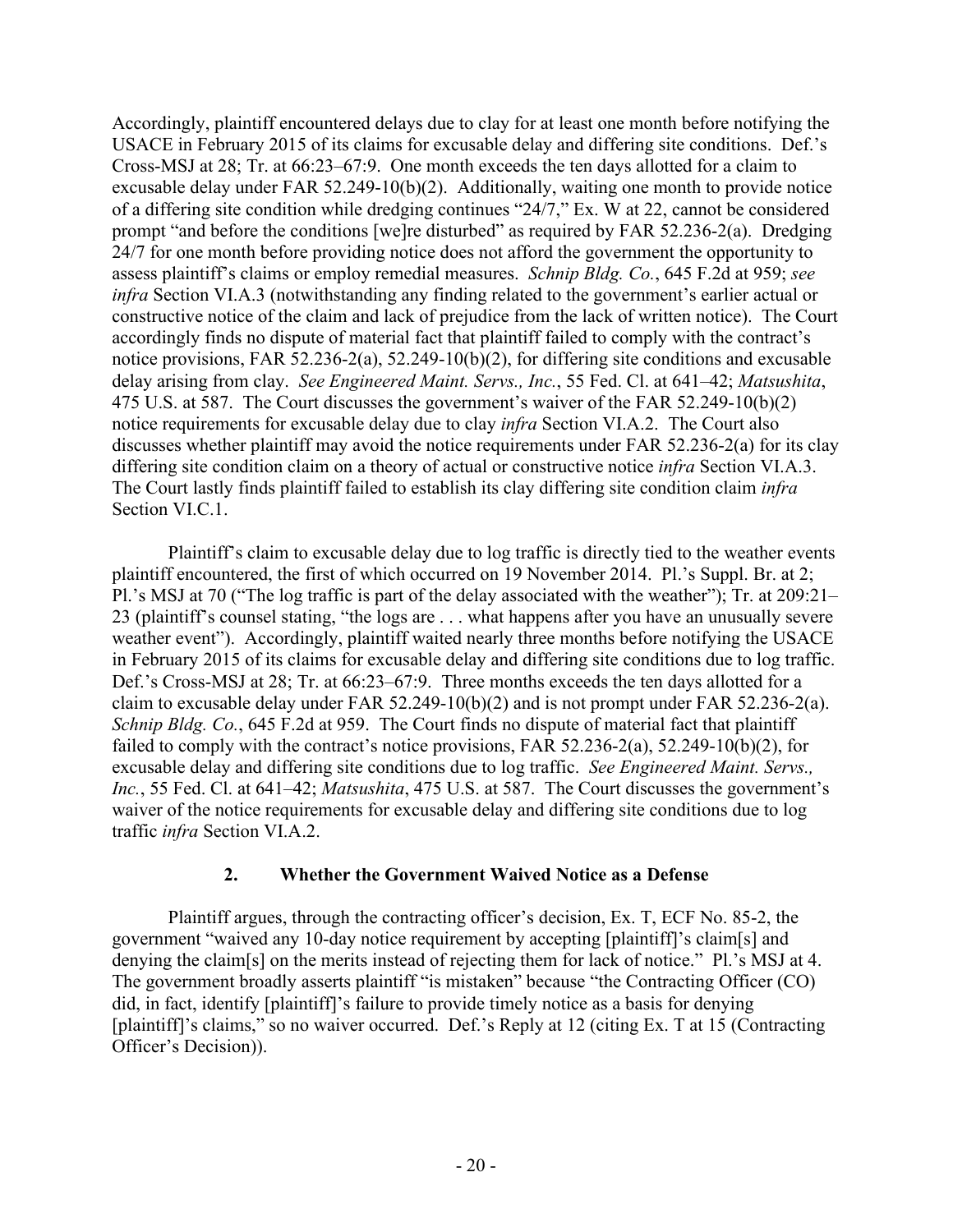The government may waive the contract's notice requirements by failing to raise them as a defense to plaintiff's differing site conditions and excusable delay claims. *See K-Con Bldg. Sys., Inc.*, 131 Fed. Cl. at 322 (finding the contracting officer failed to reject plaintiff's claims as untimely, "effectively waiv[ing] the ten-day notice requirement"). Even where the government addresses plaintiff's differing site conditions and excusable delay claims on the merits, as long as it also raises lack of notice as a defense, no waiver results. *See N. Am. Landscaping, Constr. & Dredge Co. v. United States,* 142 Fed. Cl. 281, 291 (2019) (holding "plaintiff's weather-related excusable delay claim is time-barred," despite the contracting officer also rejecting that claim on the merits); *R.P. Wallace, Inc. v. United States*, 63 Fed. Cl. 402, 417 (2004) (same); Tr. at 171:18–25 (THE COURT: " . . . the *North American Landscaping* case states, 'Plaintiff's failure to provide proper notice as to the delays being encountered provides a second independent basis upon which to deny excusable delay.' Is that . . . not the law?" [PLAINTIFF]: "If that's what the case says, that[] would be the law.").

The contracting officer's decision summarizes plaintiff's claims as "[c]osts and delay days" for: the time elapsed between contract award and notice to proceed issuance, weather, log traffic, debris, and clay. Ex. T at 1 (Contracting Officer's Decision). The decision analyzes each of plaintiff's claims for excusable delay and differing site conditions on the merits. *Id.* at 8–18 (Part V. Analysis). The contracting officer's decision, however, denies only one of plaintiff's claims for lack of notice: differing site conditions due to clay. *Id.* at 15. The differing site condition notice provision, FAR 52.236-2, is the only notice requirement cited in denying plaintiff's claims to costs and delay days for clay content. *Id.* The decision only denies plaintiff's "request for compensation of costs associated with encountering clay-like material," and does not mention excusable delay. Ex. T at 15. The decision does not discuss the ten-day excusable delay FAR 52.249-10(b)(2) notice requirement in any capacity. *See* Ex. T. Accordingly, the Court finds no dispute of material fact that the USACE raised notice as a defense only for costs under plaintiff's clay differing site condition claim. *Id.* By failing to raise the notice provisions as a defense to the remainder of plaintiff's claims, the USACE waived the notice requirements for at least the following: (1) excusable delay related to unusually severe weather, debris, floating logs, clay, and the time elapsed between contract award and notice to proceed issuance; and (2) differing site conditions due to debris. *See K-Con Bldg. Sys., Inc.*, 131 Fed. Cl. at 322; Ex. T (Contracting Officer's Decision). The Court grants in part and denies in part the government's motion for summary judgment on the issue of notice—only plaintiff's claim for a differing site condition due to clay is barred for lack of notice. FAR 52.236-2(a); Pl.'s Reply at 4–5; Def.'s Cross-MSJ at 27–29. The Court discusses whether plaintiff may avoid the notice requirements under FAR 52.236-2(a) for its clay differing site condition claim on a theory of actual or constructive notice *infra* Section VI.A.3. The Court finds, however, plaintiff failed to establish its clay differing site condition claim *infra* Section VI.C.1.

#### **3. Whether the USACE Had Actual or Constructive Notice of Clay**

Plaintiff's differing site condition claim as to clay is the only claim barred for lack of notice. *See supra* Section VI.A.2. Plaintiff argues the government had actual knowledge of the differing site conditions plaintiff encountered, and no prejudice resulted, so notice was not required. Pl.'s Reply at 5; Tr. at 136:1–8 (plaintiff arguing *K-Con Bldg. Sys., Inc.*, 131 Fed. Cl. 275, and *Hoel-Steffen Const. Co.*, 456 F.2d 760, support its actual knowledge theory). Plaintiff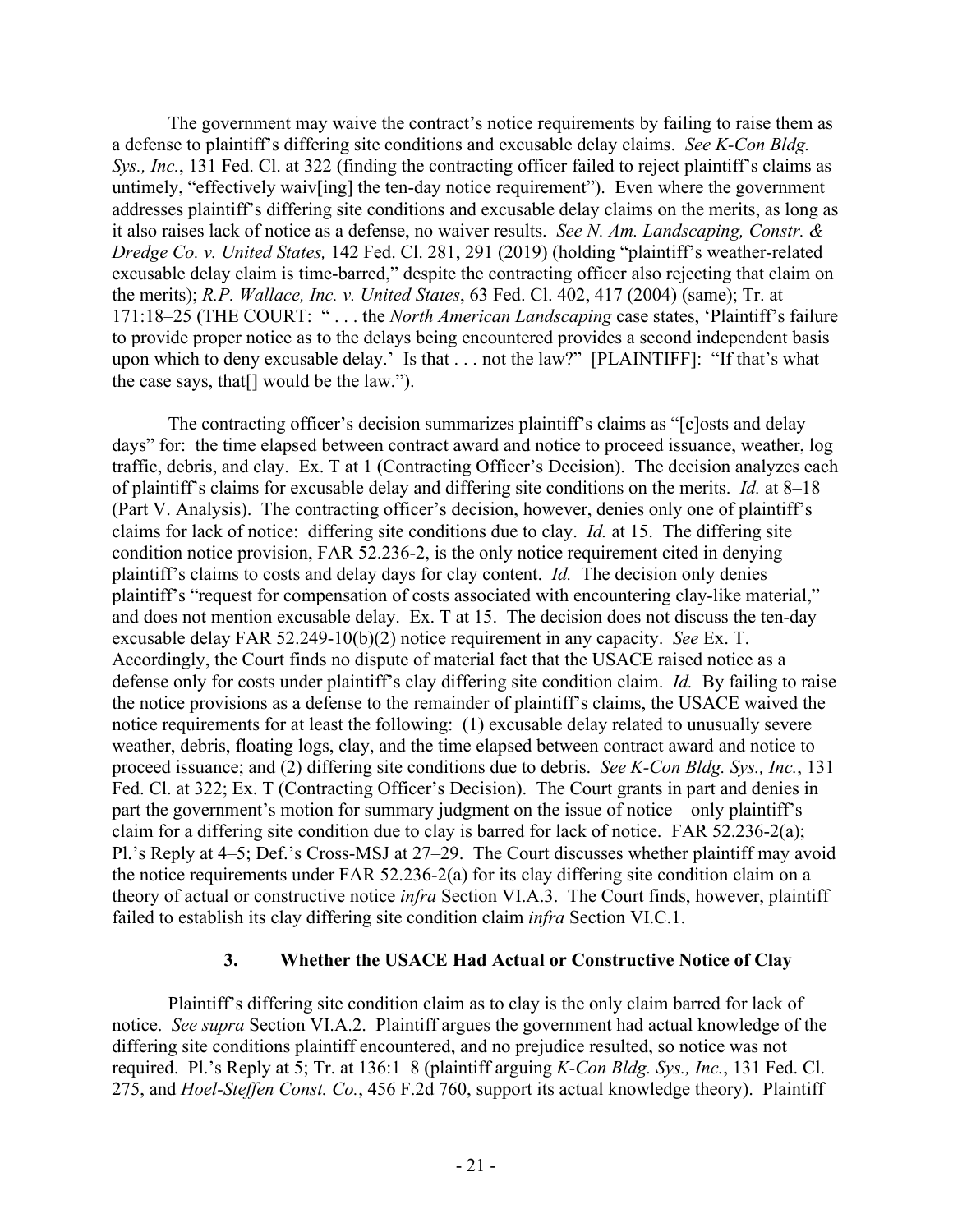argues the government failed to identify any actual prejudice because notice would not have removed the clay content and the government was already aware of the clay's presence. Pl.'s Reply at 5. The government argues it was "prejudiced by its inability to obtain sampling of the boat basin material in order to conclusively establish whether the clay content was of a type that could reasonably be expected to interfere with competent dredging activity." Def.'s Reply at 13. The government asserts the lack of notice "effectively prevented any verification of [plaintiff's] claim and also the employment of alternate remedial procedures." *Id.* (quoting *Renda Marine, Inc.*, 66 Fed. Cl. at 650).

Plaintiff may avoid the differing site condition notice requirements by "proceeding on a theory that the government had actual or constructive notice." *Renda Marine, Inc.*, 66 Fed. Cl. at 650. Once plaintiff shows the government had actual or constructive notice of a differing site condition, plaintiff must prove the government was not prejudiced by the lack of written or oral notice from the plaintiff. *Id.* "The government may defeat recovery by proving that 'it was prejudiced or disadvantaged by plaintiff's failure to give notice' . . . and may satisfy this burden by establishing that 'the passage of time obscured the elements of proof or [that] defendant could have minimized the extra work and attendant costs had notice been given.'" *Id.* (quoting *Dawco Constr., Inc.*, 18 Cl. Ct. at 693); *see also Schnip Bldg. Co.*, 645 F.2d at 959 ("[P]laintiff's[] failure to render the notice . . . and its completion of the [contract work before] submitting its claim prevented the [g]overnment from ascertaining whether the . . . problems resulted from a subsurface condition that was unexpected or from [plaintiff's own] use of an improper ... procedure . . . . The lack of a timely notice was prejudicial to the [g]overnment because it effectively prevented any verification of [plaintiff's] claim and also the employment of alternate remedial procedures." (internal citations omitted)); *K-Con Bldg. Sys., Inc.*, 131 Fed. Cl. at 321 (quoting *Hoel-Steffen Constr. Co.*, 456 F.2d at 767–68 ("[N]otice provisions in contractadjustment clauses [should] not be applied too technically and illiberally where the [g]overnment is quite aware of the operative facts.")).

Plaintiff provides three examples of the government's actual notice of plaintiff's delays due to clay content in the boat basin. Pl.'s Reply at 5 (citing Ex. W at 24, 26, 56 (emails between plaintiff and USACE)). The government does not dispute its knowledge of the delays due to clay content in the boat basin. Def.'s Reply at 12. The USACE project manager stated in deposition testimony he personally observed consolidated cohesive soils in the boat basin. Pl.'s MSJ at 33–34. The project manager stated he knew the boat basin materials contained 7%–10% clay when preparing the 2014 solicitation. *Id.* at 32. The solicitation referenced documentation containing information about the clay content of the boat basin. Def.'s Cross-MSJ at 36. The government's notice as to clay content in the boat basin causing plaintiff delay is accordingly not in dispute. Ex. W at 24, 26, 56 (emails between plaintiff and USACE); Def.'s Reply at 12 (admitting the government knew "MIC was experiencing . . . difficulty dredging the boat basin material . . . ."). The government does dispute, however, whether its knowledge of plaintiff's delays due to the clay content constitutes notice that plaintiff "viewed those circumstances as" rising to the level of "unforeseeable or as differing site conditions" under the FAR. Def.'s Reply at 12. There are accordingly disputes of material fact as to whether the government had actual or constructive notice of plaintiff's clay differing site condition claim. *Anderson*, 477 U.S. at 250; *see Renda Marine, Inc.*, 66 Fed. Cl. at 650 (citations omitted) ("[A] plaintiff-contractor bears the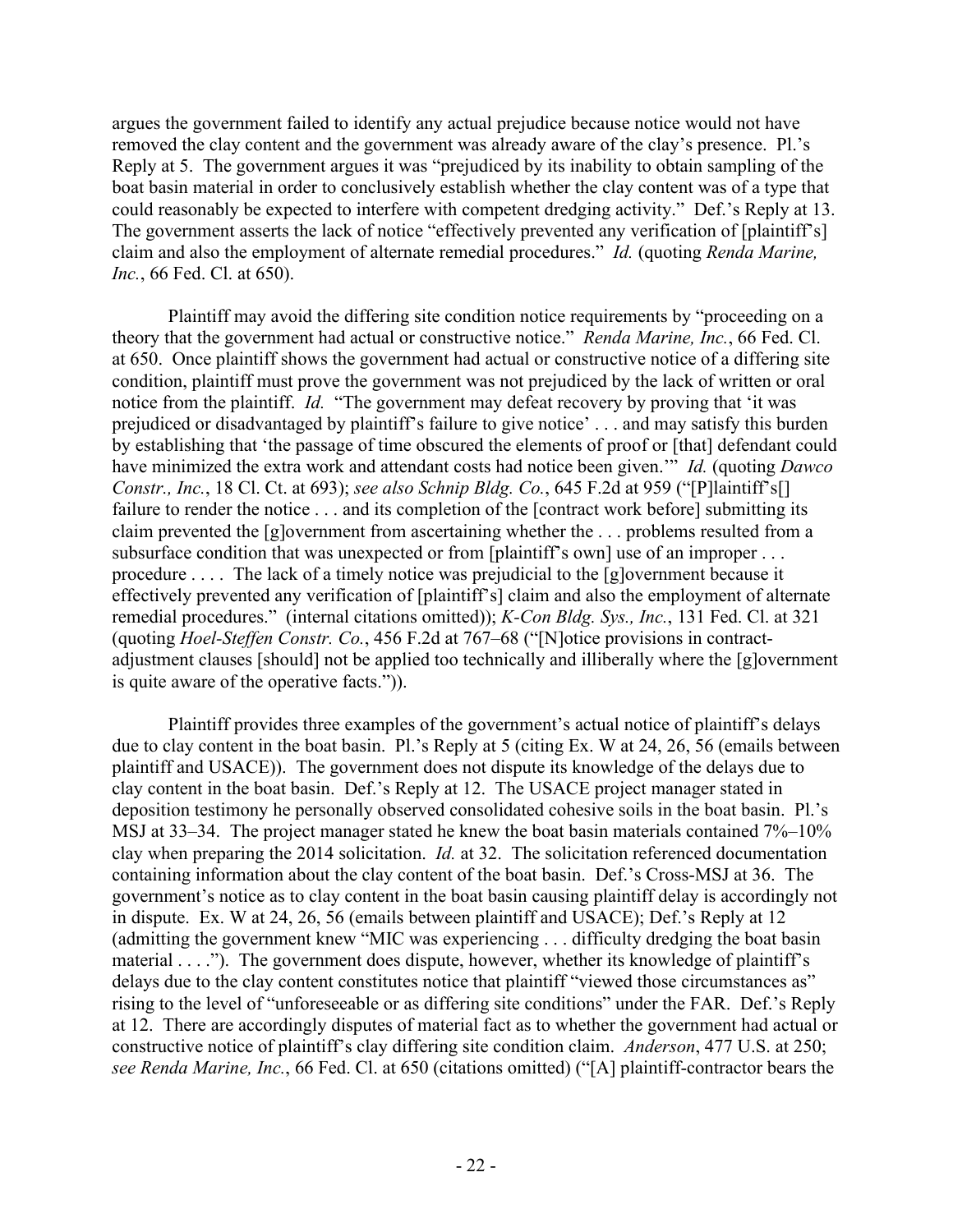burden of proving that the contracting officer was timely informed of the alleged differing site condition.").

Regarding prejudice, both parties offer legal conclusions as to whether the government was prejudiced by the lack of notice, but neither party identifies facts sufficient to support their conclusions. *See* Pl.'s Reply at 5; Def.'s Reply at 13. Plaintiff's assertion "[p]rompt notice does not make the clay go away," Pl.'s Reply at 5, is irrelevant to whether notice might have provided the government the opportunity to "minimize[] the extra work and attendant costs had notice been given." *Dawco Constr., Inc.*, 18 Cl. Ct. at 693. Similarly, the government's assertion it was "prejudiced by its inability to obtain sampling of the boat basin material," Def.'s Reply at 13, is unsupported by any facts that might show how "the passage of time obscured the elements of proof" for plaintiff's differing site condition claim. *Dawco Constr., Inc.*, 18 Cl. Ct. at 693. There are accordingly disputes of material fact as to the prejudice faced by the government resulting from the lack of notice of plaintiff's clay differing site condition claim. *Anderson*, 477 U.S. at 250.

The Court declines to enter summary judgment on whether plaintiff may avoid the notice requirements under FAR 52.236-2(a) for its clay differing site condition claim on a theory of actual or constructive notice. *Renda Marine, Inc.*, 66 Fed. Cl. at 650. The Court finds there are disputes of material fact regarding whether the government had actual or constructive notice of plaintiff's clay differing site condition claim by virtue of its knowledge of plaintiff's delays due to clay content. *Id.* The Court also finds there are disputes of material fact regarding whether "the passage of time obscured the elements of proof or how defendant could have minimized the extra work and attendant costs had notice been given." *Dawco Constr., Inc.*, 18 Cl. Ct. at 693; *see also Schnip Bldg. Co.*, 645 F.2d at 959–60. The Court lastly finds plaintiff failed to establish its clay differing site condition claim *infra* Section VI.C.1. Accordingly, although the Court declines to enter summary judgment on plaintiff's actual or constructive notice theory, those issues are moot in view of plaintiff's failure to establish the merits of its clay differing site condition claim. *See Hoel-Steffen Constr. Co.*, 456 F.2d at 768 (remanding for consideration of the merits after finding the notice defense fails); *Engineered Maint. Servs., Inc.*, 55 Fed. Cl. at 641 (declining to consider the merits after finding insufficient notice).

# **B. Plaintiff's Claim to Excusable Delay for Unusually Severe Weather**

Plaintiff argues it suffered unusual, excessive, and repetitive storm events that impacted its ability to dredge, causing at least 30 days of delay. Pl.'s MSJ at 17. Plaintiff claims "[t]his amounts to a loss of 20% of the available dredging days," constituting an unforeseeable cause of excusable delay. *Id.* at 17–18 (citing the notice to proceed of 24 September 2014 and the work window close date at the end of February 2015). Plaintiff argues the bad weather began before the submittal process was expected to conclude and continued into the contract period. Pl.'s Reply at 6 (citing Ex. W at 46 (email from the contracting officer)). Plaintiff states the weather delays were unexpected, even if plaintiff built "19 days of float" into its schedule for the contract. *Id.* at 7. Under FAR 52.249-10(b)(1), plaintiff asserts "the government cannot assess damages against a contractor for a failure to timely complete work under a contract if '[t]he delay in completing the work arises from unforeseeable causes.'" Pl.'s MSJ at 17–18. Plaintiff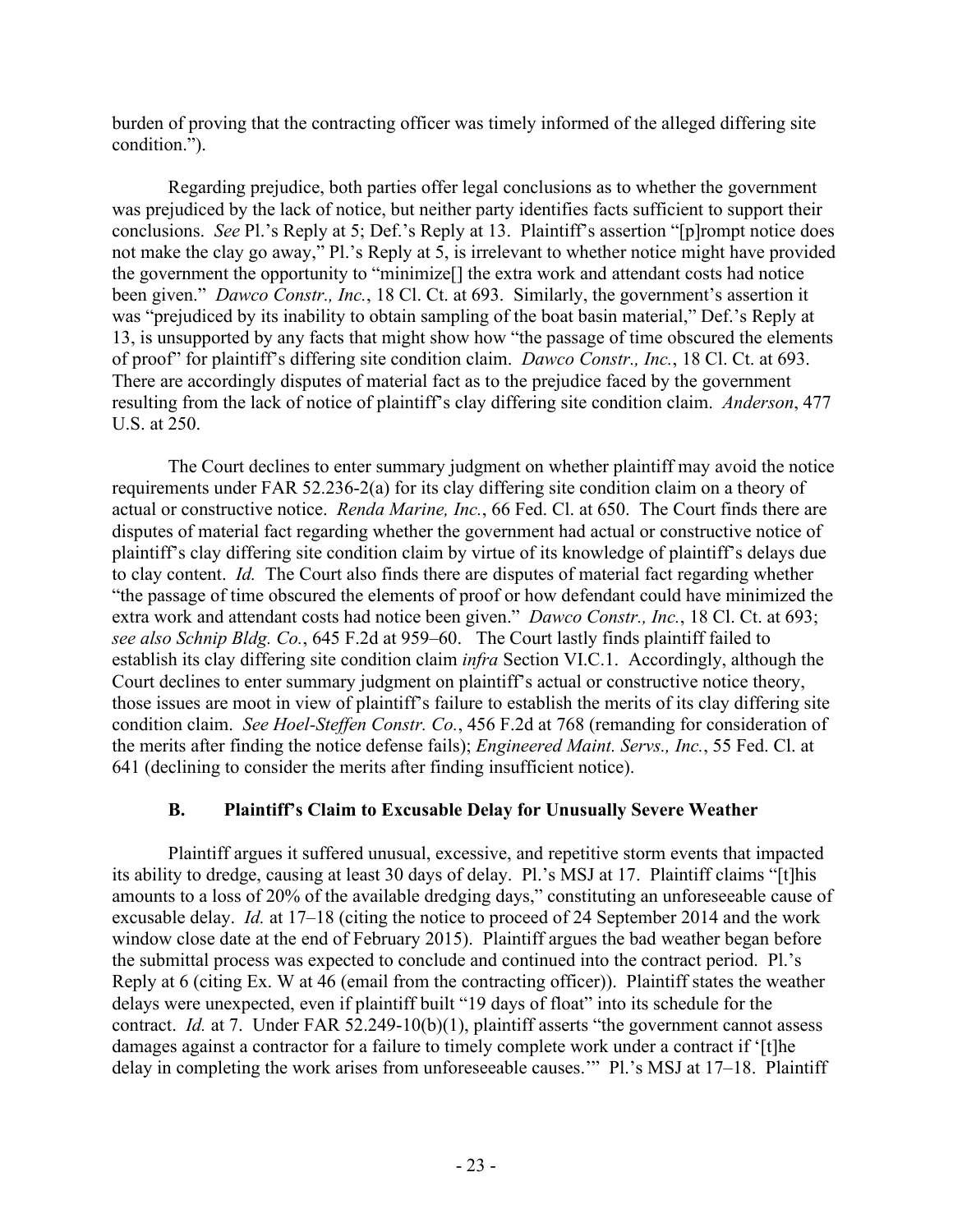states it is therefore entitled to summary judgment on the government's counterclaims because they are based on a termination for default that is wrongful due to excusable delay. *Id.* at 18.

The government in turn argues the weather was not so unusually severe as to be unforeseeable. Def.'s Reply at 13–14. The government asserts plaintiff faced "the type of severe weather that is customary at La Push during winter, and that [plaintiff] should have planned and prepared for." *Id.* at 15 (citing Def.'s Cross-MSJ App. at 458 (plaintiff's transmitted schedule explaining it has 46 days to be flexible for weather)). Even if the weather was unusually severe, the government argues the weather delay was not "beyond the control and without the fault or negligence" of plaintiff, because plaintiff was late in providing requisite submittals, pushing the dredging into the winter. Def.'s Cross-MSJ at 31–32 (citing Second Am. Compl. at 4). The government also asserts much of the delay resulted from pre-existing equipment problems which plaintiff has yet to demonstrate as independent of the weather delays. *Id.* at 32 (citing Def.'s Cross-MSJ App. at 485–86 (internal MIC email), 334, 341 (deposition of MIC employee Michael Harrison)). Lastly, the government argues plaintiff's inclusion of "'19 working days for weather,' plus '27 days from holiday weeks and Sundays' allocated to anticipated 'weather and/or production issues,'" demonstrates the 30-day weather delay experienced was not unforeseeable, even to plaintiff. *Id.* at 32; Def.'s Reply at 15. The government thus asserts plaintiff's excusable delay due to severe weather claim must fail. Def.'s Reply at 15.

Plaintiff's failure to timely perform a contract is excusable if it "arises from unforeseeable causes beyond the control and without the fault or negligence of the [c]ontractor." FAR 52.249-10(b)(1) (listing unusually severe weather as an exemplary unforeseeable cause of excusable delay); *see* Def.'s Cross-MSJ App. at 15 (incorporating FAR 52.249-10(b)(1) by reference into the parties' contract). In determining whether a contractor is entitled to weatherrelated excusable delay, the contractor must provide evidence of unusually severe conditions. *Broome Constr., Inc. v. United States*, 492 F.2d 829, 835 (Ct. Cl. 1974). "Unusually severe weather must be construed to mean adverse weather which at the time of year in which it occurred is unusual for the place in which it occurred." *Id*. Unusually severe weather is determined based on a comparison of the conditions experienced by the contractor and the weather conditions of prior years. *Cape Ann Granite Co. v. United States*, 100 Ct. Cl. 53, 71–72 (1943).

On 29 December 2020, the Court found inadmissible substantially all of plaintiff's evidence related to the severity of the weather it encountered.<sup>[6](#page-23-0)</sup> See Order at 26, ECF No. 100 (holding inadmissible Decl. of Joseph Bernert in Supp. of Pl.'s Mots. for Summ. J. ¶¶ 4E, 5–12, ECF No. 81, and all declaration statements taken from Ex. H, Interrogatory No. 9, ECF No. 81-1,

<span id="page-23-0"></span> $6$  The Court does not consider the excluded portions of plaintiff's evidence in its analysis. Even if the Court were to consider plaintiff's excluded evidence of unusual severity, the Court notes plaintiff's evidence demonstrates the weather it encountered is only the third most severe season out of the seven preceding seasons. Pl.'s MSJ at 12 (citing Ex. H at 33 (plaintiff's interrogatory response)). Further, the contracting officer's decision analyzed plaintiff's unusually severe weather claim and found the weather plaintiff experienced was "only marginally above the 14-year average, and still well within the range that a reasonable contractor with the information publically [sic] available and provided through the contract specifications and the bid preparation process should have anticipated." Ex. T at 13 (Contracting Officer's Decision). The weather plaintiff encountered was therefore likely not unusually severe. *Broome Constr., Inc.*, 492 F.2d at 835.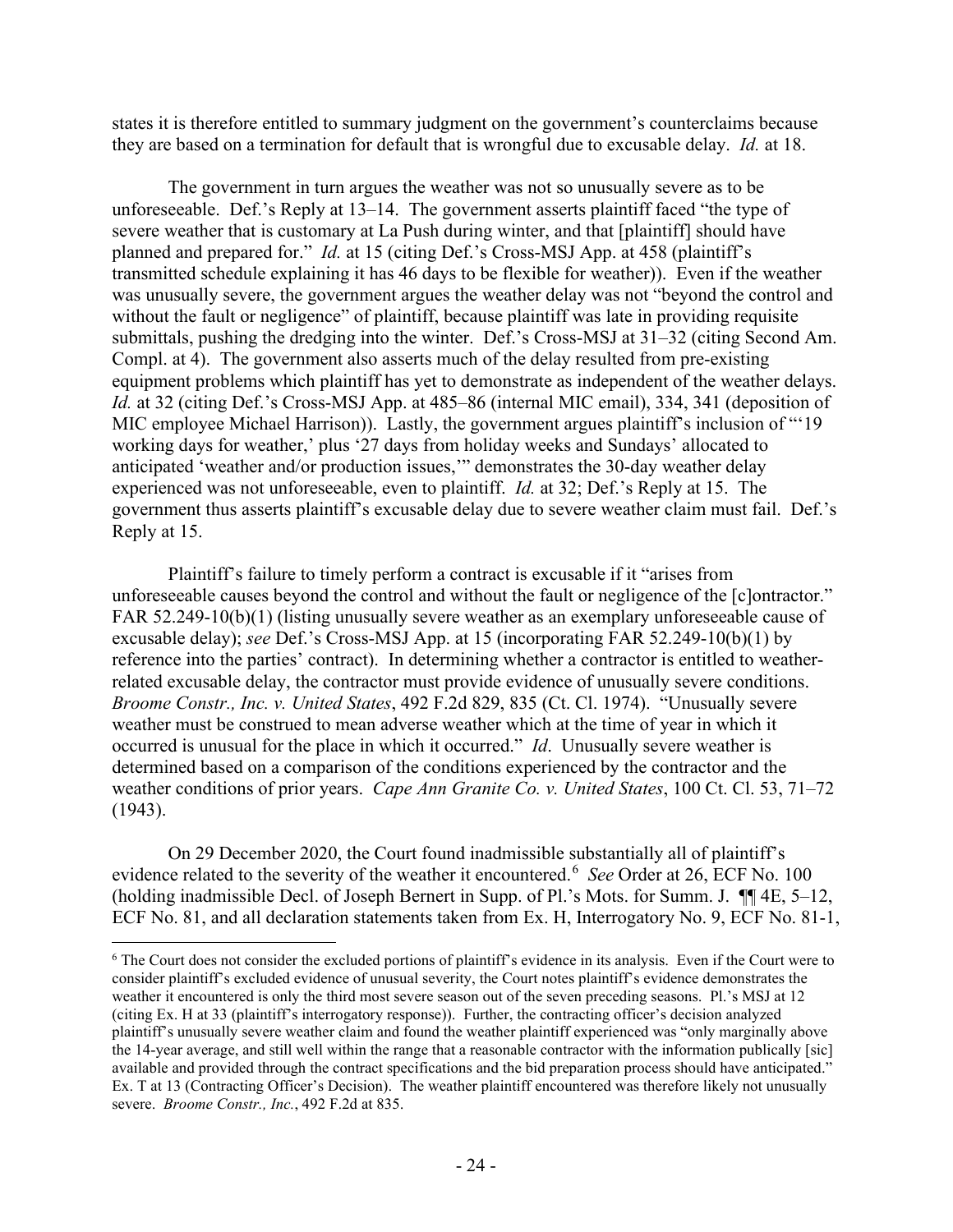and any other statements in Ex. H containing analysis of weather patterns); Pl.'s MSJ at 7–16. In its supplemental brief, plaintiff maintained the weather was unusually severe because the USACE contracting officer "believed" plaintiff when it told her "the weather was unusually bad." Pl.'s Suppl. Br. at 2 (citing Bowser Decl. Ex. C at 3, ECF No. 80-3). At oral argument, when asked for evidence of unusual severity, plaintiff could only cite to an email from the Quileute Tribe, stating: "La Push is in the midst of its second major storm of the season, and it is not even mid-December. At this rate, and based on the normal weather patterns that the Tribe's elders and fishers affirm, we can expect a minimum of 8–9 of these major storms this season." Ex. W at 63.

Plaintiff's supplemental brief offers no comparison of the weather encountered to the weather conditions of prior years. Pl.'s Suppl. Br. at 2–3; *Cape Ann Granite Co.*, 100 Ct. Cl. at 71–72. Members of the Quileute Tribe opining on the number of storms they anticipated is insufficient to demonstrate plaintiff encountered "adverse weather which at the time of year in which it occurred is unusual for the place in which it occurred." *Broome Constr., Inc.*, 492 F.2d at 835; Ex. W at 63 (email from the Quileute Tribe); *Cape Ann Granite Co.*, 100 Ct. Cl. at 71– 72; *see* Tr. at 185:11–187:3 (government counsel responding to plaintiff's citation to the Quileute Tribe email by arguing "a tribal member speculating about the number of storms that will be upcoming based on the number of storms that have occurred says nothing to suggest that this is unusually severe let alone unforeseeably so"). Members of the Quileute Tribe are no doubt familiar with the climate in which they live, but that alone does not qualify them as experts in the field of meteorology, nor does it transform their emails on weather into expert reports. *See*  Fed. R. Evid. 702. In addition, the Court notes weather is generally worse in the winter season, and plaintiff did not begin dredging the waterway until 18 November 2014. Tr. at 116:3–7 (government counsel indicating work conditions in the fall are better than winter), 63:18–25. Accordingly, the Court finds "there is an absence of evidence to support" plaintiff's claims of unusually severe weather. *Dairyland Power Co-op. v. United States*, 16 F.3d 1197, 1202 (Fed. Cir. 1994) (citing *Celotex*, 477 U.S. at 325); *Broome Constr.*, 492 F.2d at 835; *Matsushita*, 475 U.S. at 587. The Court grants the government's motion for summary judgment and denies plaintiff's motion for summary judgment on plaintiff's claim for excusable delay due to unusually severe weather. Def.'s Cross-MSJ at 29–31; Pl.'s MSJ at 18.

# **C. Plaintiff's Differing Site Condition Claims**

Plaintiff moves for summary judgment on two claims for type 1 differing site conditions: clay and debris.<sup>[7](#page-24-0)</sup> Pl.'s MSJ at 1. To prevail on a differing site condition claim, plaintiff must prove four elements. *Int'l Tech. Corp. v. Winter*, 523 F.3d 1341, 1348–49 (Fed. Cir. 2008). First, plaintiff must prove "a reasonable contractor reading the contract documents as a whole would interpret them as making a representation as to the site conditions." *Id.* at 1348 (citing *Renda Marine, Inc. v. United States*, 509 F.3d 1372, 1376 (Fed. Cir. 2007)). Whether the contract makes a representation as to the disputed site conditions is a matter of contract

<span id="page-24-0"></span><sup>&</sup>lt;sup>7</sup> "Type 1" differing site conditions refer to "subsurface or latent physical conditions at the site which differ materially from those indicated in this contract." FAR 52.236-2(a)(1). "Type 2" differing site conditions refer to "unknown physical conditions at the site, of an unusual nature, which differ materially from those ordinarily encountered and generally recognized as inhering in work of the character provided for in the contract." FAR 52.236-2(a)(2).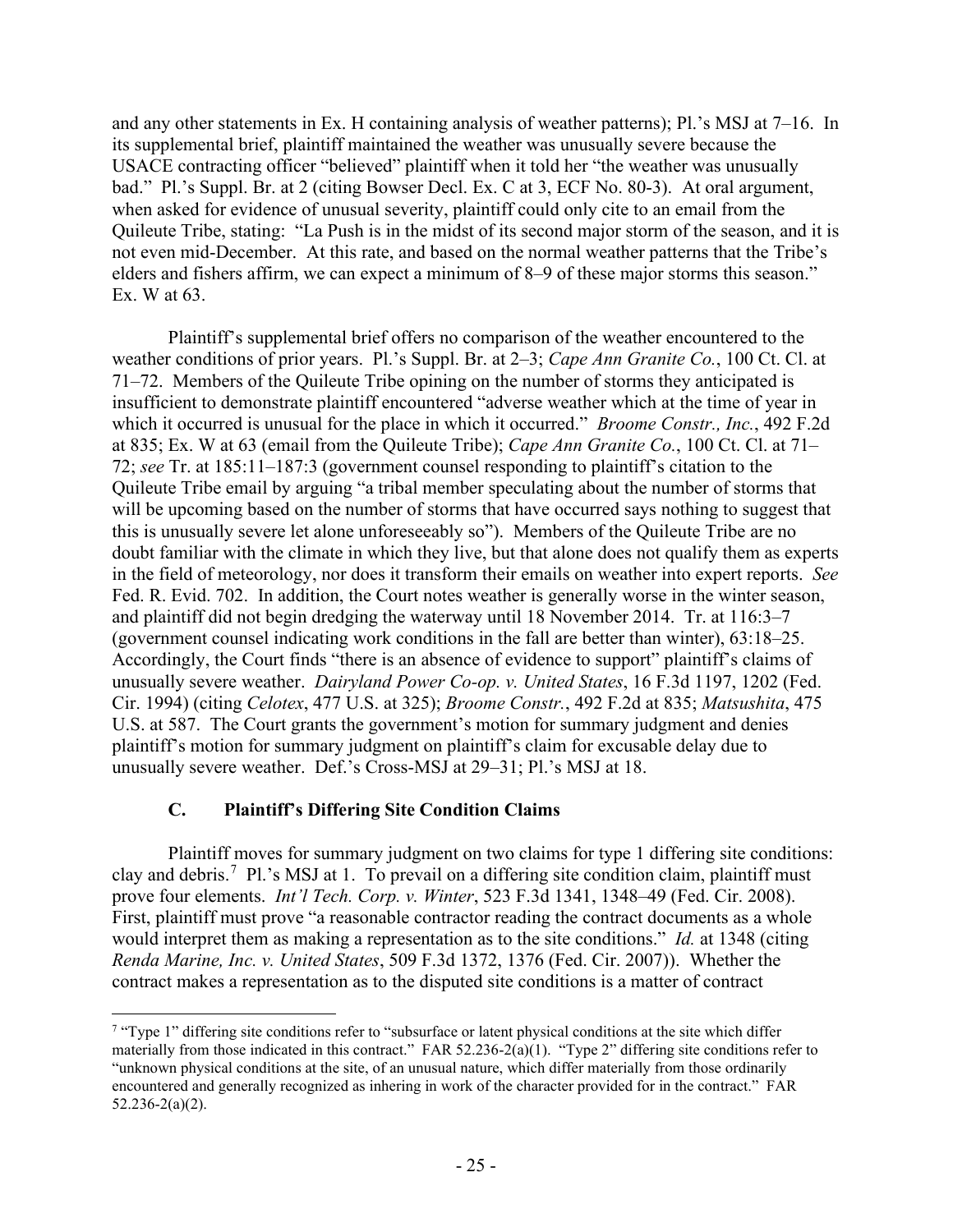interpretation and a question of law. *Id.* at 1349; *Stuyvesant Dredging Co. v. United States*, 11 Cl. Ct. 853, 858 (1987), *aff'd,* 834 F.2d 1576 (Fed. Cir. 1987). The contractual representation must be affirmative. *See Comtrol, Inc. v. United States*, 294 F.3d 1357, 1363 (Fed. Cir. 2002) (denying a type 1 differing site condition claim where "the specification did not affirmatively represent that only hard material would be encountered"); *H.B. Mac, Inc. v. United States*, 153 F.3d 1338, 1347 (Fed. Cir. 1998) (denying a type 1 differing site condition claim where "a reasonable and prudent contractor would not have understood the contract documents as providing an affirmative indication of the subsurface conditions"). "A contractor cannot be eligible for an equitable adjustment for a Type I differing site condition unless the contract indicated what that condition would be." *H.B. Mac, Inc.*, 153 F.3d at 1345 (citing *P.J. Maffei Bldg. Wrecking Corp. v. United States*, 732 F.2d 913, 916 (Fed. Cir. 1984)). "[A] proper technique of contract interpretation is for the court to place itself into the shoes of a reasonable and prudent contractor and decide how such a contractor would act in interpreting the contract documents." *Id.*

"Second, [plaintiff] must prove . . . the actual site conditions were not reasonably foreseeable to the contractor, with the information available to the particular contractor outside the contract documents, *i.e.*, that the contractor 'reasonably relied' on the representations." *Int'l Tech. Corp.*, 523 F.3d at 1349 (quoting *Renda Marine, Inc.*, 509 F.3d at 1376). "In other words, . . . it must be 'reasonably unforeseeable on the basis of all the information available to the contractor at the time of bidding.'" *Sergent Mech. Sys., Inc. v. United States*, 34 Fed. Cl. 505, 518 (1995) (quoting *Mojave Enters. v. United States*, 3 Cl. Ct. 353, 356–57 (1983)). "[C]onditions which are discoverable by a reasonable site visit and review of the contract documents [are] chargeable to the contractor." *Id.* (citations omitted).

"Third, [plaintiff] must prove . . . [it] in fact relied on the contract representation." *Int'l Tech. Corp.*, 523 F.3d at 1349; *see Fehlhaber Corp. v. United States*, 151 F. Supp. 817, 825 (Ct. Cl. 1957) (holding it "would have been a virtual impossibility" for plaintiff to discover the condition on its own, so "[p]laintiff had a right to rely on the [g]overnment's specifications and drawings"); *Foster Constr. C. A. & Williams Bros. Co. v. United States*, 435 F.2d 873, 889 (Ct. Cl. 1970) ("Without notice of the alluvial condition or reason to doubt the logs, plaintiff and the other bidders had every reason and right to rely on the clear indications in the logs of the nature of the subsurface.").

"Fourth, [plaintiff] must prove . . . the conditions differed materially from those represented and [it] suffered damages as a result." *Int'l Tech. Corp.*, 523 F.3d at 1349. Relying on a "total time theory" to prove excusable delay is impermissible because it assumes the government is responsible for all the claimed delay. *Catel, Inc. v. United States*, No. 05-1113 C, 2012 WL 3104366, at \*34 (Fed. Cl. July 30, 2012) (quoting *Morganti Nat., Inc. v. United States*, 49 Fed. Cl. 110, 134 (2001), *aff'd,* 36 F. App'x 452 (Fed. Cir. 2002)).

Under the "total time theory," a contractor asserts that wrongful government action contributed to delayed contract completion and "simply takes the original and extended completion dates, computes therefrom the intervening time or overrun, points to a host of individual delay incidents for which defendant was allegedly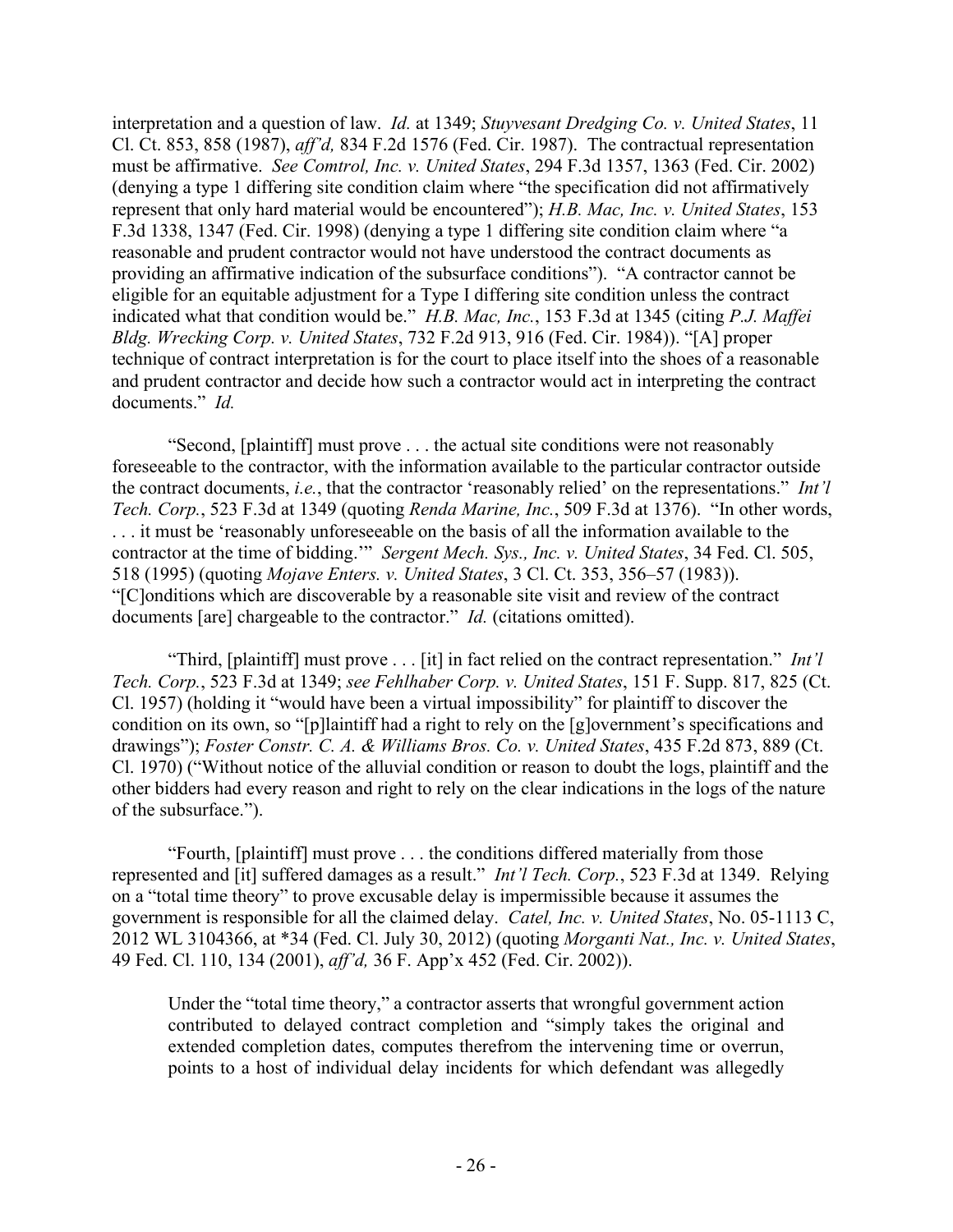responsible and which 'contributed' to the overall extended time, and then leaps to the conclusion that the entire overrun time was attributable to defendant."

*Id.* (quoting *Law v. United States,* 195 Ct. Cl. 370, 382 (1971)). "It is well settled that this 'total time' theory of proving delay is insufficient to meet the contractor's burden to prove that government-caused delay actually delayed the overall completion of the project." *Fireman's Fund Ins. Co. v. United States*, 92 Fed. Cl. 598, 669 n.88 (2010) (citations omitted).

# **1. Whether the Clay Plaintiff Encountered was a Differing Site Condition**

Regarding the first element of plaintiff's clay differing site condition claim, whether a reasonable contractor reading the contract documents as a whole would interpret them as making an affirmative representation, plaintiff argues the USACE made a positive representation, based upon its own testing, the materials to be removed were composed of cobbles to fine silts, not clay. Pl.'s MSJ at 38. Plaintiff asserts the USACE's own website draws a distinction between silt and clay, so it was reasonable for plaintiff to draw that same distinction. *Id.* at 31 (citing *Dredging Operations*, USACE, https://www.sam.usace.army.mil/Missions/Civil-Works/Navigation/Dredging-Operations/) ("Maintenance dredging operations involve the repetitive removal of naturally recurring deposited bottom sediment such as sand, silt, and clays in an existing navigation channel.") (last visited Feb. 15, 2022). The government responds the "cobbles to fine silts" representation did not exclude any amount of clay. Def.'s Cross-MSJ at 34. Moreover, the government points out the solicitation referred to a water quality certification which directed readers to a public document containing the sediment composition. *Id.* at 36. Had plaintiff "carefully review[ed] the solicitation," the government argues, plaintiff would not have been "surprised" at the lack of sediment information. *Id.*

The solicitation stated the material to be dredged "is composed of cobbles to fine silts," without mentioning clay. Def.'s Cross-MSJ App. at 273 (2014 solicitation); *Weeks Dredging & Contracting, Inc. v. United States*, 13 Cl. Ct. 193, 219 (1987) ("Where the contract contains no affirmative (positive or negative) representations of the subsurface conditions, purportedly relied on by the contractor, the government has no liability."), *aff'd,* 861 F.2d 728 (Fed. Cir. 1988). Additionally, the solicitation included a water quality certification with which plaintiff was required to comply. Def.'s Cross-MSJ App. at 258, 263 (2014 solicitation). The certification disclosed to all bidders that "[s]ediment sampling in the navigation channel and boat basin occurred . . . on October 5, 2010; with results documented in a Suitability Determination (SD) dated January 6, 2011." *Id.* at 263 (2014 solicitation). The publicly available suitability determination unambiguously stated the boat basin sediment was comprised of "less than 1% gravel, 22% sand, 71% silt, and 7% clay." Pl.'s MSJ at 32. Viewing "the contract documents as a whole," the government did not affirmatively represent plaintiff would not encounter clay in the solicitation. *Int'l Tech. Corp.*, 523 F.3d at 1348; *Comtrol*, 294 F.3d at 1363; *H.B. Mac, Inc.*, 153 F.3d at 1347. To the contrary, by referencing the suitability determination, "the contract indicated" plaintiff could expect to encounter exactly 7% clay content. *H.B. Mac, Inc.*, 153 F.3d at 1345. "A contractor has a duty to review information referred to and made available for inspection in the contract documents." *Delhur Indus., Inc. v. United States*, 95 Fed. Cl. 446, 457 (2010) (citing *Randa/Madison Joint Venture III v. Dahlberg*, 239 F.3d 1264, 1270–72 (Fed. Cir.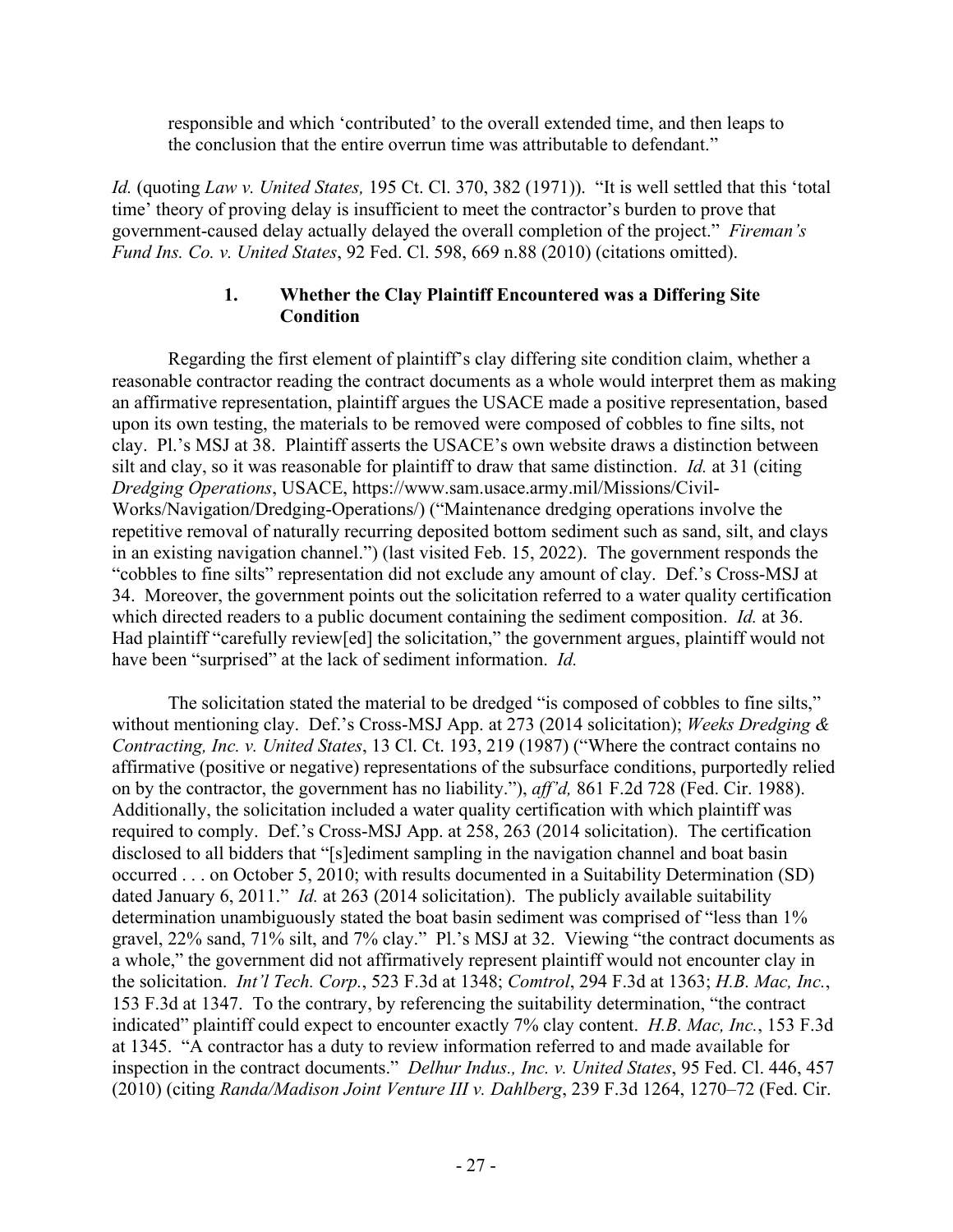2001); *Neal & Co. v. United States*, 36 Fed. Cl. 600, 617 (1996) (holding that in determining if a contractor's claim is reasonable, the court "must assess all of the information that was available to the bidders at the time of bidding"), *aff'd,* 121 F.3d 683 (Fed. Cir. 1997)). Plaintiff's failure to review the suitability determination does not mean the government misrepresented the clay content in the waterway. *Id.*; Pl.'s Reply at 15; Def.'s Cross-MSJ App. at 362 (deposition of MIC co-owner Joseph Bernert at 38:2–18 (excerpts)) (indicating plaintiff did not review the suitability determination containing the sediment contents). The USACE's website unreferenced by the contract—listing silt and clays separately has no bearing on the fact 7% clay content was explicitly disclosed. Pl.'s MSJ at 31–32. Accordingly, "a reasonable contractor reading the contract documents as a whole would interpret them as" representing the material to be dredged was composed of cobbles to fine silts, and—through the water quality certification— 7% clay. *Int'l Tech. Corp.*, 523 F.3d at 1348; *H.B. Mac, Inc.*, 153 F.3d at 1345; *Delhur Indus., Inc.*, 95 Fed. Cl. at 457. Plaintiff fails to establish the first element of its clay differing site condition claim. *Int'l Tech. Corp.*, 523 F.3d at 1348; *Comtrol*, 294 F.3d at 1363; *H.B. Mac, Inc.*, 153 F.3d at 1347.

For the second element—whether the conditions were reasonably foreseeable—plaintiff argues it would be unreasonable to expect a bidder to go beyond the water quality certification referenced by the solicitation to uncover sediment sampling results which indicate the presence of clay. Pl.'s Reply at 15. The government responds by arguing plaintiff's "unsubstantiated assertions" are not evidence of what a reasonable contractor would do, and plaintiff should have reviewed the solicitation more carefully. Def.'s Reply at 17 (quoting *Jones v. Dep't of Health & Hum. Servs.*, 834 F.3d 1361, 1369 (Fed. Cir. 2016)). Even without the water quality certification, the government asserts fine silts includes clay under the ASTM version of the Unified Soil Classification System, so the solicitation did not represent no clay would be present. Def.'s Cross-MSJ at 34; Def.'s Cross-MSJ App. at 522–23 (9 October 2014 USACE email to MIC estimator regarding ASTM Standard). The government states the contracting officer even provided plaintiff, at its request, with the applicable ASTM standard before plaintiff provided any submittals. *Id.* at 35.

Even if the government affirmatively represented no clay was present, the presence of clay would have been "reasonably foreseeable to [plaintiff] with the information available to [it] outside the contract documents." *Int'l Tech. Corp.*, 523 F.3d at 1349. First, the suitability determination is a public document referenced by the solicitation and described as containing the results of "sediment sampling in the navigation channel and boat basin." Def.'s Cross-MSJ App. at 263 (2014 solicitation). "[O]n the basis of all the information available to [plaintiff] at the time of bidding," the presence of clay was therefore reasonably foreseeable. *Sergent Mech. Sys.*, 34 Fed. Cl. at 518 (quoting *Mojave Enters.*, 3 Cl. Ct. at 356–57). Second, if plaintiff perhaps missed the suitability determination during its "half hour" review of the 150-page solicitation and "was surprised" about the "limited information about sediments," the burden was on plaintiff to make the "relatively simple inquir[y]" to the government which would have revealed the information plaintiff sought. Def.'s Cross-MSJ App. at 362, 364–65 (deposition of MIC coowner Joseph Bernert at 38:2–18, 40:24–41:3 (excerpts)); *Foster Constr. C.A.*, 435 F.2d at 888 ("The contractor is unable to rely on contract indications of the subsurface only where relatively simple inquiries might have revealed contrary conditions."). Instead, plaintiff rested on a thirtyminute review of the 150-page solicitation and looked no further for sediment information.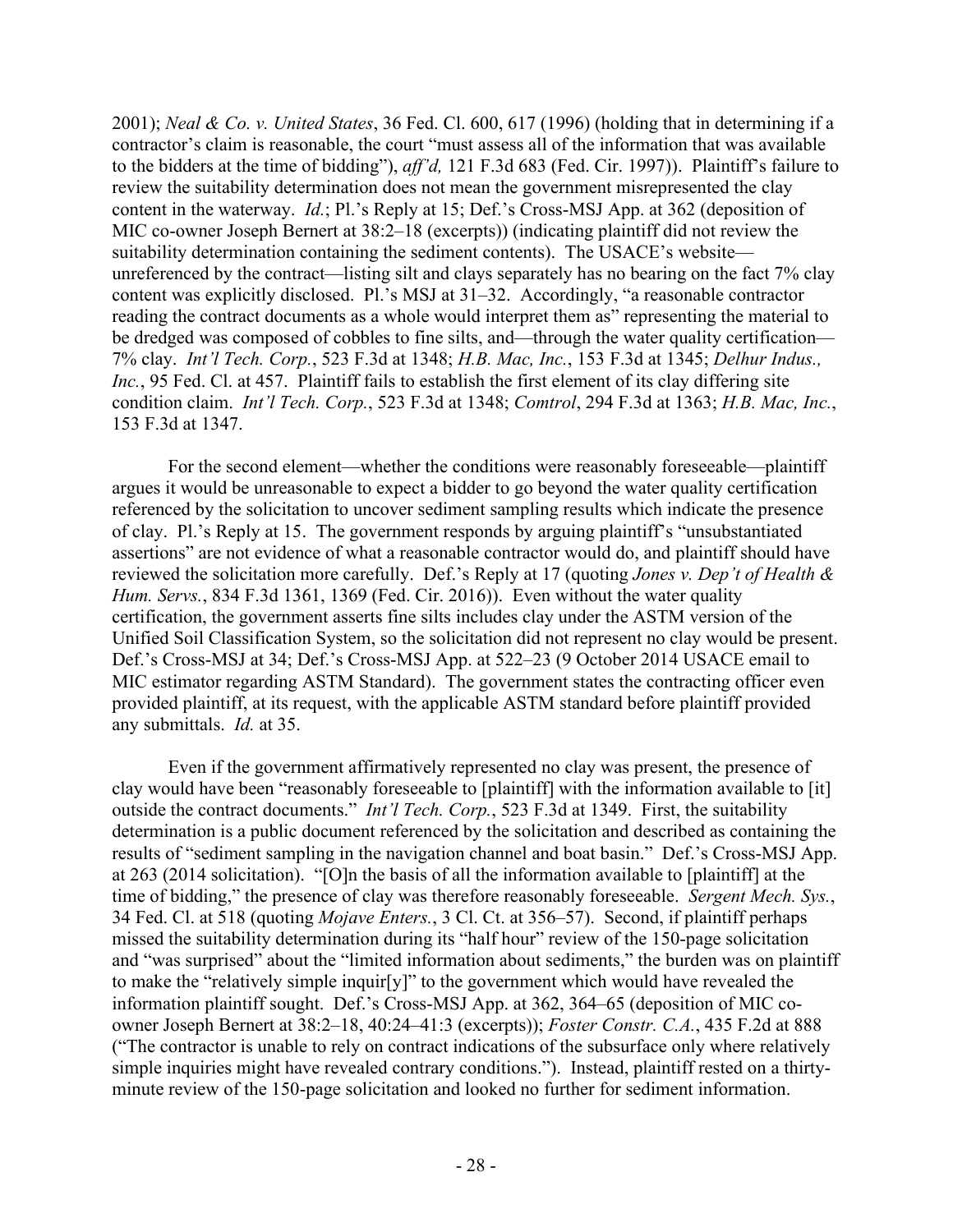*Foster Constr. C.A.*, 435 F.2d at 888. Plaintiff's assumption about the sediment contents, when plaintiff failed to review the suitability determination or inquire for further information, "is more akin to a miscalculation." *Weeks Dredging & Contracting, Inc.*, 13 Cl. Ct. at 219. The clay content was "discoverable by . . . review of the contract documents [and is thus] chargeable to the contractor." *Sergent Mech. Sys.*, 34 Fed. Cl. at 518. Accordingly, plaintiff fails to establish the second element of its clay differing site condition claim. *Int'l Tech. Corp.*, 523 F.3d at 1349; *Renda Marine, Inc.*, 509 F.3d at 1376.

Regarding the third element, whether plaintiff relied on the contract's representations, plaintiff does not expressly state it relied on the representations contained in the solicitation and contract, but the argument can be inferred from plaintiff's briefs. *See* Pl.'s MSJ at 38–39 ("USACE made a representation that silt was the smallest particle to be dredged. They were incorrect. [Plaintiff] encountered clay .... Clay is harder to dredge. Because [plaintiff] encountered clay and clay was not listed as a material to be dredged, [plaintiff] encountered a differing site condition  $\dots$  ."). The government does not argue plaintiff cannot meet its burden of proof as to the third element. Def.'s Cross-MSJ at 34 ("Here, the undisputed evidence demonstrates that [plaintiff] cannot meet its burden of proof as to the first, second, or fourth elements necessary for sustaining a differing site condition claim with regard to any of [plaintiff]'s alleged differing site conditions.").

Plaintiff cites several cases where contractors relied on vibracore logs to understand the sediment contents of the sites at issue, unlike plaintiff in this case. *Compare* Pl.'s MSJ at 27–28 (citing *Foster*, 435 F.2d at 888–89 (contractor entitled to rely on subsurface condition logs); *Farnsworth & Chambers Co. v. United States*, 346 F.2d 577, 580 (Ct. Cl. 1965) (contractor entitled to rely on the government's representations in "drawings, specifications and borings"); *Vann v. United States*, 420 F.2d 968, 975–76 (Ct. Cl. 1970) (contractor misled by contract drawings)), *with* Pl.'s MSJ at 31 ("The contract described the 'material to be removed' as: ... cobbles to fine silts."), *and* Def.'s Cross-MSJ App. at 364–65 (deposition of MIC co-owner Joseph Bernert at 40:24–41:3 (excerpts)) ("I was surprised there was no vibracores. There was very limited information about the sediments."). The government did not provide bidders with vibracore logs in this case, so plaintiff "was surprised" about the "limited information about sediments" after spending a "half hour" reviewing the 150-page solicitation. Def.'s Cross-MSJ App. at 362, 364–65, (deposition of MIC co-owner Joseph Bernert at 38:2–18, 40:24–41:3 (excerpts)). Rather than review the contract further and discover the referenced suitability determination which contained the sediment sampling results, or make the "relatively simple inquir[y]" to the government for details of the sediment contents, plaintiff instead relied on its own assumptions. *Foster Constr. C.A.*, 435 F.2d at 888 (holding a "contractor is unable to rely on contract indications of the subsurface only where relatively simple inquiries might have revealed contrary conditions"); Def.'s Cross-MSJ App. at 362 (deposition of MIC co-owner Joseph Bernert at 38:2–18 (excerpts)) (indicating plaintiff did not review the suitability determination containing the sediment contents). "Plaintiff had a right to rely on the [g]overnment's specifications"—plaintiff, however, did not rely on the provided specifications here. *Fehlhaber Corp.*, 151 F. Supp. at 825. "Reasonable reliance cannot exist where the contractor bid without having reviewed the contract documents on which it seeks to rely." *Comtrol*, 294 F.3d at 1364; Def.'s Cross-MSJ App. at 362 (deposition of MIC co-owner Joseph Bernert at 38:2–18 (excerpts)). The Court finds plaintiff did not "in fact rel[y] on the contract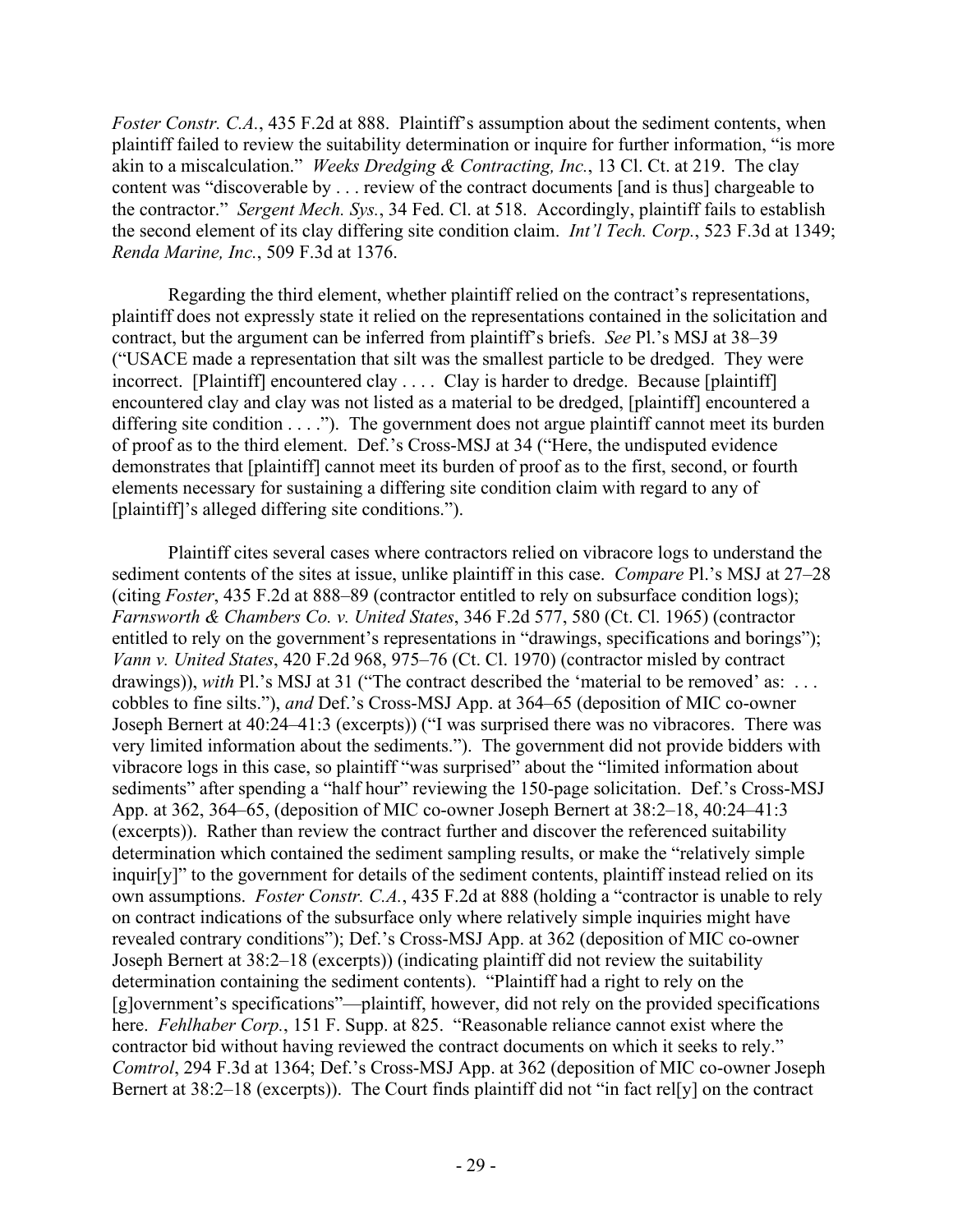representation," so plaintiff fails to establish the third element of its clay differing site condition claim. *Int'l Tech. Corp.*, 523 F.3d at 1349; *Comtrol*, 294 F.3d at 1364; *Delhur Indus., Inc.*, 95 Fed. Cl. at 457 (citing *Randa/Madison Joint Venture III*, 239 F.3d at 1270–72) ("A contractor has a duty to review information referred to and made available for inspection in the contract documents.").

For the fourth element, whether the conditions differed from the representation and plaintiff suffered damages as result, plaintiff argues because clay is more difficult to dredge, its production rate was significantly lower than typical. Pl.'s MSJ at 37–38. Plaintiff takes its typical dredge rate, compares it to the amount plaintiff actually dredged, and attributes the difference to clay. *Id.* The government argues plaintiff "cannot prove 'the extent to which completion of the contract work as a whole was delayed'" by the clay content, so its excusable delay claim must fail. Def.'s Reply at 18–19 (citing *Int'l Tech. Corp.*, 523 F.3d at 1349; *Morganti Nat.*, 49 Fed. Cl. at 132). The government states plaintiff provided no admissible evidence to support its typical dredge rate assertion or to prove the 7% clay content is solely attributable for the delay claimed. *Id.* at 19.

At the outset, the conditions plaintiff encountered did not differ from those represented because the government unequivocally disclosed the presence of clay content in the boat basin. Pl.'s MSJ at 32; *Int'l Tech. Corp.*, 523 F.3d at 1348; *Comtrol*, 294 F.3d at 1363; *H.B. Mac, Inc.*, 153 F.3d at 1347. Addressing plaintiff's claim for damages regardless, plaintiff merely shows it progressed slowly while dredging the boat basin and then leaps to the conclusion this was "caused by . . . stiff clay." Pl.'s Reply at 16–17. Plaintiff "takes the original . . . completion date[], computes therefrom the . . . overrun, points to [stiff clay] for which defendant was allegedly responsible and which 'contributed' to the overall extended time, and then leaps to the conclusion that the entire overrun time was attributable to defendant." *Law*, 195 Ct. Cl. at 382. Plaintiff's use of a "total time theory" to prove delay is impermissible for showing the damages required by the fourth element of a differing site condition claim because it assumes the government is responsible for all of the claimed delay. *Catel, Inc.*, 2012 WL 3104366, at \*34 (quoting *Morganti Nat.*, 49 Fed. Cl. at 134); *Int'l Tech. Corp.*, 523 F.3d at 1349. "It is well settled that this 'total time' theory of proving delay is insufficient to meet [plaintiff]'s burden" to show what damages it suffered. *Fireman's Fund Ins.*, 92 Fed. Cl. at 669 n.88 (citation omitted). Accordingly, plaintiff fails to establish the fourth element of its clay differing site condition claim. *Id.*; *Catel, Inc. v. United States*, 2012 WL 3104366, at \*34; *Int'l Tech. Corp.*, 523 F.3d at 1349.

The Court finds no dispute of material fact that plaintiff failed to establish it encountered a differing site condition due to clay. *Int'l Tech. Corp.*, 523 F.3d at 1348–49; *Comtrol*, 294 F.3d at 1363–64; *H.B. Mac, Inc.*, 153 F.3d at 1347; *Renda Marine, Inc.*, 509 F.3d at 1376; *Matsushita*, 475 U.S. at 587. The Court accordingly grants the government's motion for summary judgment and denies plaintiff's motion for summary judgment on plaintiff's claim to a differing site condition due to clay. Def.'s Cross-MSJ at 34–39; Pl.'s MSJ at 38–39. For this reason, whether the government had actual or constructive notice of this claim is moot. *See supra* Section VI.A.3.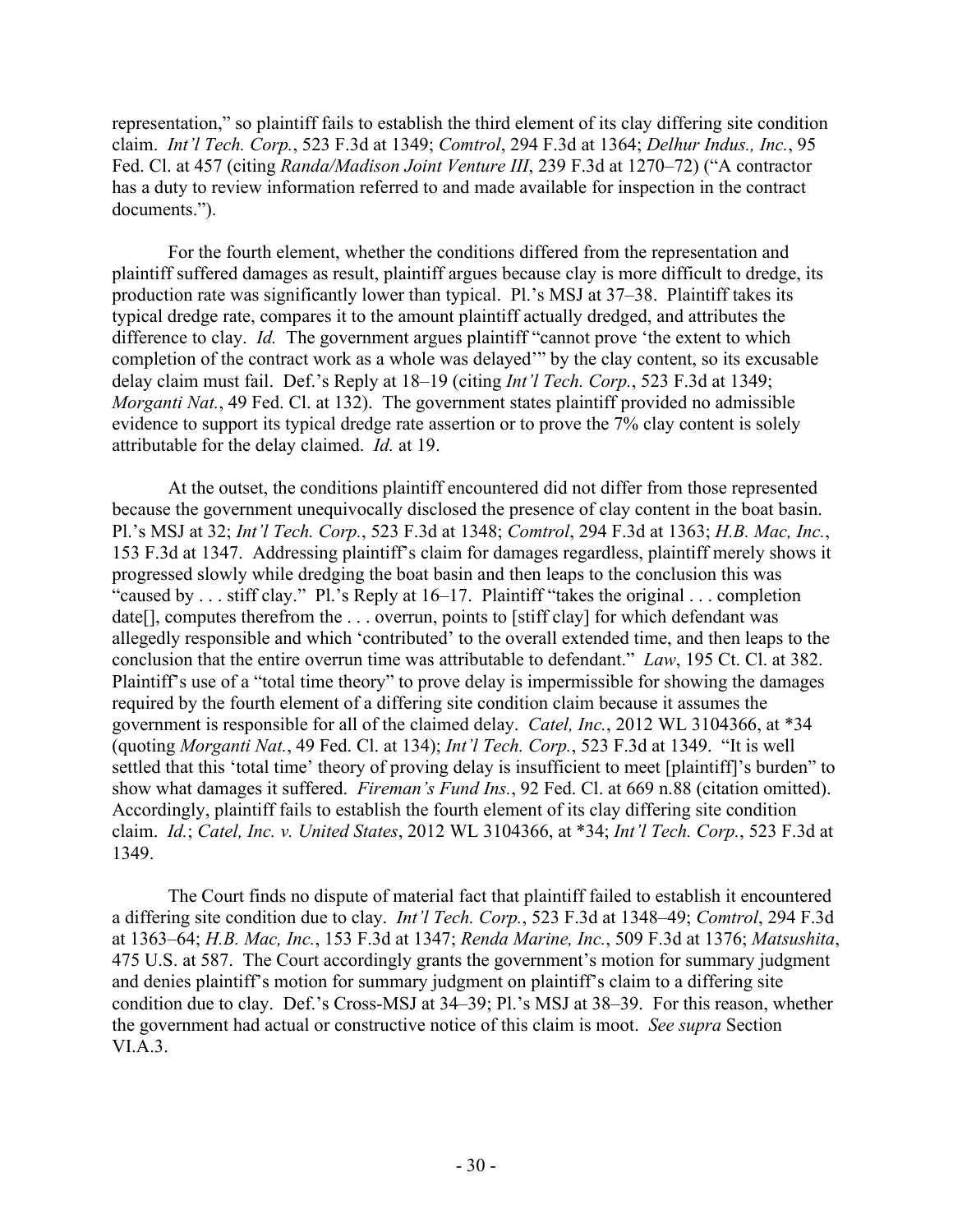#### **2. Whether the Debris Plaintiff Encountered was a Differing Site Condition**

Like clay, plaintiff asserts the debris it encountered in the boat basin constituted a type 1 differing site condition. Pl.'s MSJ at 59. Plaintiff alleges the USACE knew "the basin was a garbage dump," yet represented to plaintiff the job was mere "routine maintenance dredging." *Id.* Plaintiff states the debris caused substantial downtime, *id.*, and no pre-bid site visit would have revealed what plaintiff discovered beneath the water. Pl.'s Reply at 20. The solicitation stated plaintiff "may encounter" debris and the government had no knowledge of artificial obstructions; plaintiff argues this implies any impediments would be few and limited to only natural materials. Pl.'s MSJ at 58. Plaintiff lastly argues for the rule of *ejusdem generis* to limit the warning of "miscellaneous debris" to only natural forest debris. <sup>[8](#page-30-0)</sup> Pl.'s Reply at 19.

The government responds plaintiff's arguments are based on assumptions, attributable only to contractor error. Def.'s Cross-MSJ at 39. According to the government, "[t]he solicitation's use of the word 'may' did not constitute an 'affirmative' representation that any 'miscellaneous debris' a contractor might encounter would be limited to a particular amount." *Id.* If plaintiff had conducted a pre-bid site visit as required, the government argues, plaintiff would have discovered the nature and quantity of debris it would soon encounter. *Id.* at 40. Lastly, the government disagrees with plaintiff's application of the rule of *ejusdem generis*. Def.'s Reply at 20.

Regarding the first element of plaintiff's debris differing site condition claim, whether a reasonable and prudent contractor reading the contract documents as a whole would interpret them as making an affirmative representation, the contract stated plaintiff "may encounter accumulations of forest trash, sunken logs, stumps, and miscellaneous debris." Def.'s Cross-MSJ App. at 123 (contract). The contract also stated "the [g]overnment has no knowledge of cables, pipes, or other artificial obstructions or of any wrecks, wreckage, or other material that would necessitate the employment of additional equipment for economical removal." *Id.*

While the parties suggest what a reasonable interpretation of these contract provisions might be, neither party addresses how the Court is to determine how "a reasonable and prudent contractor . . . would act in interpreting the contract documents." *H.B. Mac, Inc.*, 153 F.3d at 1345. Plaintiff argues the use of the word "may" indicates a lower probability and "miscellaneous debris" is limited to natural debris, Pl.'s MSJ at 58—and that may indeed be how plaintiff interpreted the contract—but that says little of how "a reasonable and prudent contractor" would interpret the clauses. *H.B. Mac, Inc.*, 153 F.3d at 1345. The government describes plaintiff's interpretations as "unreasonable assumption[s]," "implausible," and "contractor error," Def.'s Cross-MSJ at 39–40; however, the government presents no evidence to show "a reasonable and prudent contractor" would have interpreted the contract differently. *H.B. Mac, Inc.*, 153 F.3d at 1345. The parties further dispute which interpretation tools the Court should use to understand the contract—plaintiff argues for *ejusdem generis*, the government

<span id="page-30-0"></span><sup>8</sup> "*Ejusdem generis*[, or 'of the same kind,'] is a tool for determining 'the correct meaning of words when there is uncertainty. Ordinarily, it limits general terms which follow specific ones to matters similar to those specified.'" *Bay Cty., Fla. v. United States*, 796 F.3d 1369, 1376 (Fed. Cir. 2015) (quoting *Gooch v. United States*, 297 U.S. 124, 128 (1936)).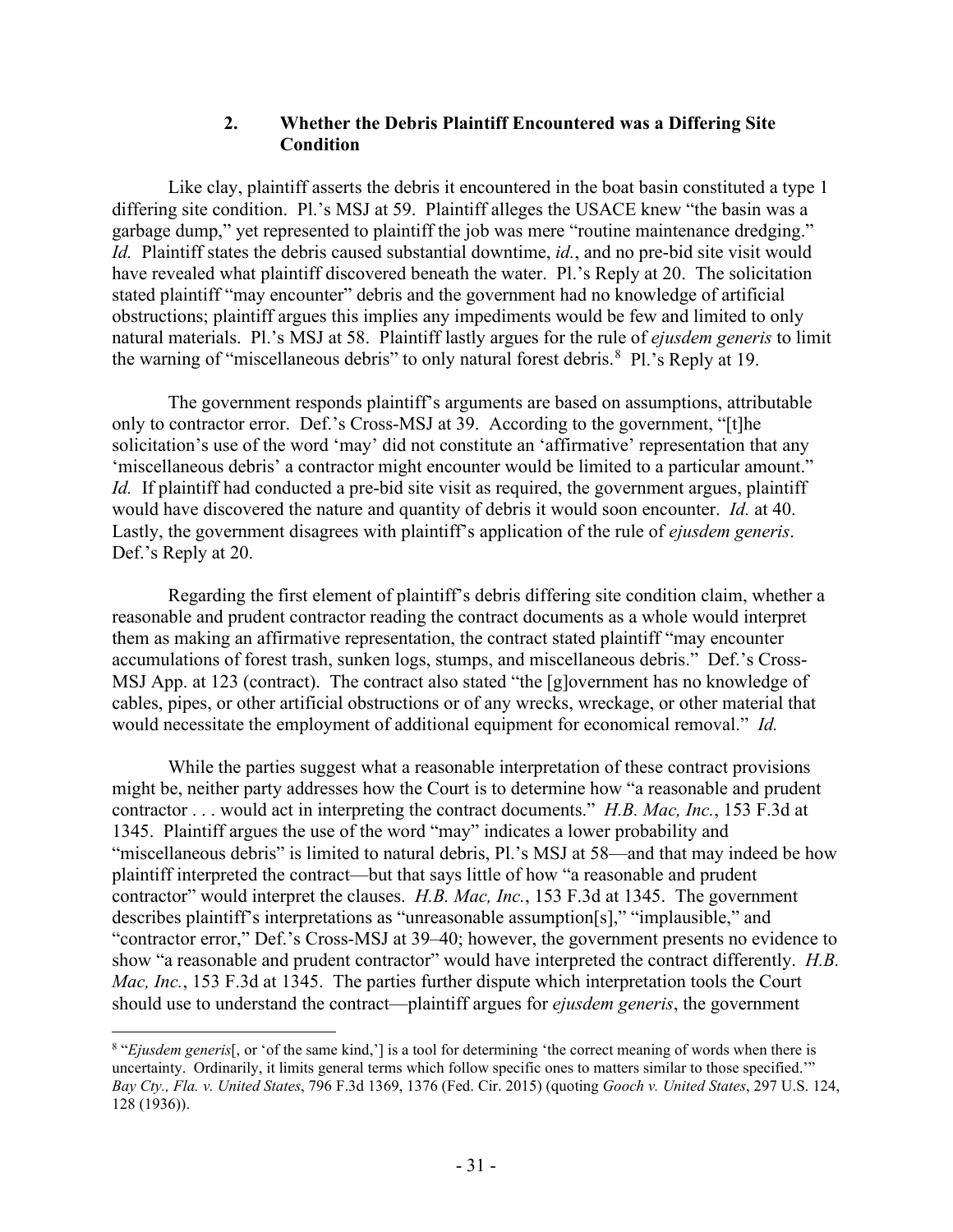argues for the use of context and "a reasonably intelligent person acquainted with the contemporaneous circumstances" standard. Pl.'s Reply at 18; Def.'s Reply at 20 (quoting *Enron Fed. Sols., Inc. v. United States*, 80 Fed. Cl. 382, 393 (2008); *Armour of Am. v. United States*, 96 Fed. Cl. 726, 737 (2010)). Plaintiff asserts:

[Its] interpretation [of miscellaneous debris] is especially reasonable when it is juxtaposed with USACE's assertion that it has no knowledge of cables, pipes, or other artificial obstructions or of any wrecks, wreckage, or other material that would necessitate the employment of additional equipment for economical removal. That is a clear statement that there are no known artificial items.

Pl.'s Reply at 19. The government argues plaintiff fails to show the contract made "an 'affirmative' representation regarding the nature and amount of debris to be encountered." Def.'s Reply at 20 (first citing *Int'l Tech. Corp.*, 523 F.3d at 1348; and then citing *H.B. Mac, Inc.,* 153 F.3d at 1347).

While the parties dispute the correct way to interpret the contract, both parties failed to establish how "a reasonable and prudent contractor . . . would act in interpreting the contract documents." *H.B. Mac, Inc.*, 153 F.3d at 1345; *P.J. Maffei Bldg. Wrecking Corp.*, 732 F.2d at 917 (citing *H. N. Bailey & Assocs. v. United States,* 449 F.2d 387, 390 (Ct. Cl. 1971); *Hegeman-Harris & Co. v. United States,* 440 F.2d 1009, 1016 (Ct. Cl. 1971)); *see RDA Constr. Corp. v. United States*, 132 Fed. Cl. 732, 772–73 (2017) (citing expert testimony on how a reasonable and prudent contractor would interpret the contract in question), *aff'd,* 739 F. App'x 644 (Fed. Cir. 2018). In particular, neither party puts forth evidence of how a reasonable and prudent contractor would interpret the government's knowledge disclaimer as to artificial obstructions and wrecks. In the context of this contract, it may be the case a reasonable and prudent contractor would put great weight on the government's affirmative representation that it has no knowledge of artificial obstructions or wrecks. *Comtrol*, 294 F.3d at 1363; *H.B. Mac, Inc.*, 153 F.3d at 1347. The government's knowledge disclaimer may be particularly relevant to such a contractor given the waterway is under the control and supervision of the U.S. Coast Guard and regularly maintained by the USACE. *See generally* Ex. K (the USACE's specifications for dredging the waterway in 2002, 2003, 2007, 2009, 2011, and 2014); Ex. J. at 78 (the USACE's 2015 dredging specification). Considering the waterway is under the government's control, it is unclear how a reasonable and prudent contractor would interpret the government's affirmative representation it lacked knowledge of artificial obstructions; thus, "the Court concludes that the 'better course' here . . . is to deny the cross motions for summary judgment and proceed to a full trial." *Weston/Bean Joint Venture v. United States*, 115 Fed. Cl. 215, 218 (2014) (citing *Anderson*, 477 U.S. at 255) (denying summary judgment due to disputes of material fact as to what the contract clauses "indicated"); *see also RDA Constr. Corp.*, 132 Fed. Cl. at 772–73 (citing expert testimony on how a reasonable and prudent contractor would interpret the contract in question).

# **D. Plaintiff's Claims the USACE Withheld Superior Knowledge**

Plaintiff and the government cross-motion for summary judgment on four counts of breach of contract due to the government withholding superior knowledge of: minimum pipe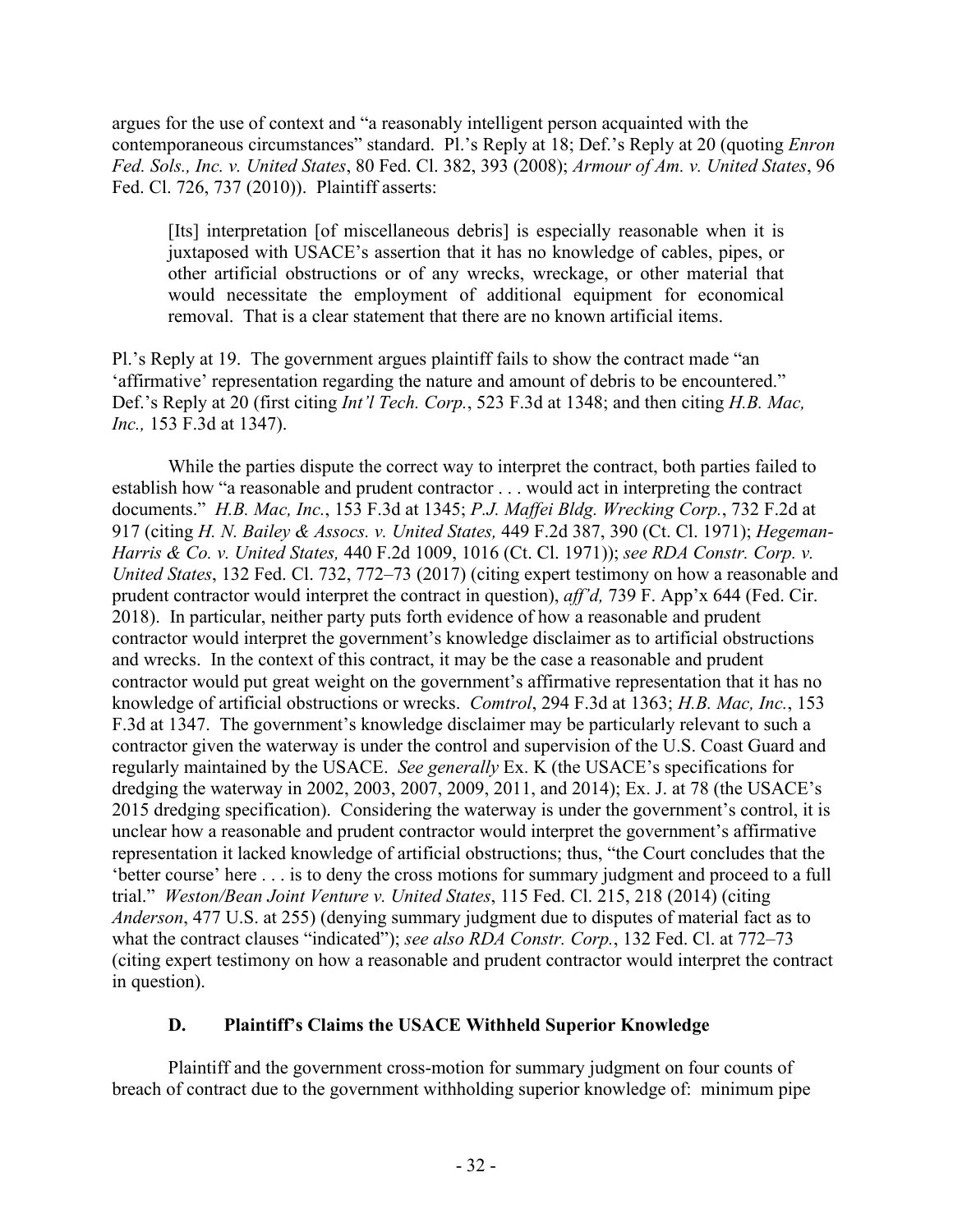size, log traffic, debris, and clay. Pl.'s MSJ at  $1-2$ ; Def.'s Cross-MSJ at ii; Tr. at  $131:17-132:14$ (both parties agreeing failure to disclose superior knowledge requires an excusable delay analysis). "The superior knowledge doctrine imposes upon a contracting agency an implied duty to disclose to a contractor otherwise unavailable information regarding some novel matter affecting the contract that is vital to its performance." *Giesler v. United States*, 232 F.3d 864, 876 (Fed. Cir. 2000); *see also McCormick Constr. Co. v. United States*, 18 Cl. Ct. 259, 265 (1989) (quoting *Util. Contractors, Inc. v. United States*, 8 Cl. Ct. 42, 52 (1985), *aff'd,* 790 F.2d 90 (Fed. Cir. 1986)) ("Superior knowledge is 'knowledge which is vital to performance of the contract but which is unknown and is not reasonably available to bidders who are thereby misled.'"), *aff'd,* 907 F.2d 159 (Fed. Cir. 1990). "This 'superior knowledge' doctrine can, in limited circumstances, supply the basis for a breach of contract." *GAF Corp. v. United States*, 932 F.2d 947, 949 (Fed. Cir. 1991).

To show a breach of contract under the superior knowledge doctrine, plaintiff must produce specific evidence that it: (1) "undertook to perform without vital knowledge of a fact that affects performance costs or duration; (2) the government was aware [plaintiff] had no knowledge of and had no reason to obtain such information; (3) any contract specification supplied misled [plaintiff] or did not put it on notice to inquire; and (4) the government failed to provide the relevant information." *Giesler*, 232 F.3d at 876 (citing *Hercules Inc. v. United States*, 24 F.3d 188, 196 (Fed. Cir. 1994), *aff'd,* 516 U.S. 417 (1996)).

#### **1. Whether the USACE Withheld Superior Knowledge of a Minimum Pipe Size**

Plaintiff argues the government failed to disclose its superior knowledge of the 12" minimum sufficient discharge pipe size in the 2014 solicitation. Pl.'s MSJ at 65. According to plaintiff, a 12" discharge pipe was necessary to do the project, evidenced by the fact that four out of the five solicitations preceding 2014 required "[a] hydraulic (pipeline) dredge plant of sufficient size (minimum 12" at discharge)." *Id.* at 61–62 (citing the 2002, 2007, 2009, and 2011 solicitations for dredging the waterway); *see also* Ex. J. at 78 (the 2015 resolicitation reinserted the 12" minimum discharge pipe size). The government withheld the pipe size information to increase competition on the solicitation, argues plaintiff. Pl.'s MSJ at 65. Plaintiff states it "was led to believe that its Toyo pumps, with their 10" pipes, would be sufficient to move the described materials." *Id.* Plaintiff asserts the minimum pipe size qualifies as superior knowledge because the Competition in Contracting Act ("CICA") required the government to use the least restrictive specifications to complete the job in the pre-2014 solicitations. Pl.'s Reply at 22–23 (citing 41 U.S.C. § 253(a) (1994); 10 U.S.C. § 2305(a)(1) (1994); 48 C.F.R. §§ 11.002(a)(1)(ii), 14.101(a) (1[9](#page-32-0)98)).<sup>9</sup> Therefore, plaintiff argues if the minimum 12" pipe size was the least restrictive specification before 2014, then it must have been the minimum sufficient pipe size in 2014. *Id.*

The government responds, "[t]here is no evidence in the record to support [plaintiff's] assertion that USACE believed that 'a narrower pipe was not sufficient' at the time of the project

<span id="page-32-0"></span> $9$  The statute plaintiff cites, 41 U.S.C. § 253(a), last appeared in the United States Code in 2011, when Congress recodified title 41. *See generally* Pub. L. No. 111-350, 124 Stat. 3677 (2011). The language of former § 253(a) now appears in 41 U.S.C. § 3301 (2018).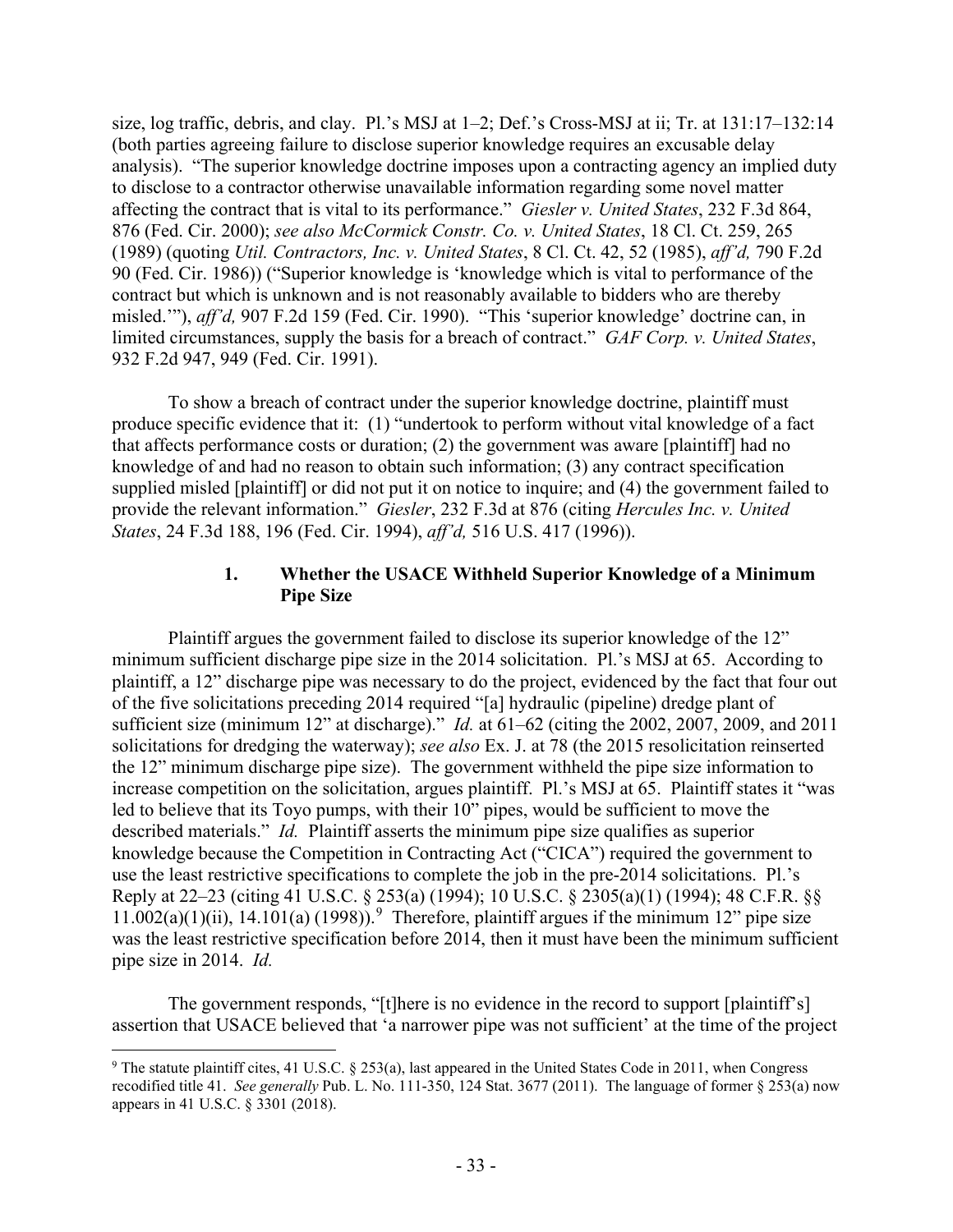solicitation, or at any time at all for that matter." Def.'s Cross-MSJ at 42. According to the government, eliminating the minimum pipe size requirement was an effort to create a "performance specification" based solicitation. *Id.* (citing Def.'s Cross-MSJ App. at 480 ("[T]he whole point of a performance contract, performance-based contract, is that we don't dictate means and methods. If we wanted to do that, we would have put it in the specs and it would not have been a performance-based contract." (deposition of contracting officer Elizabeth Chien at 71:2-8)). The government argues there is no evidence 12" is the minimum size necessary, and if it were, the government would not sabotage its own contract by intentionally withholding a required specification. Def.'s Reply at 21. The government asserts even plaintiff does not believe a 12" pipe is required because plaintiff argues it could have completed the project with more time using its 10" pipe. Def.'s Reply at 21–22.

Regarding the first element, whether plaintiff "undertook to perform without vital knowledge of a fact that affects performance costs or duration," there is no dispute plaintiff was unaware of the 12" minimum pipe size requirement from past solicitations because the USACE removed that requirement in 2014. Pl.'s MSJ at 61–63; Def.'s Cross-MSJ at 41–42; *Giesler*, 232 F.3d at 876. The government also removed the provision notifying bidders of the availability of prior dredging records, which would have presumably included the past solicitations with the minimum pipe size requirement—all five of the previous solicitations and the 2015 resolicitation contained the prior dredging record notice. *See* Ex. K (the 2002, 2003, 2007, 2009, and 2011 specifications all stating "records of previous dredging, sediment analyses, and detailed current conditions surveys are available for inspection"); Ex. J. at 78 (same). Plaintiff accordingly had no way to learn of this fact, even if it wanted to. *Giesler*, 232 F.3d at 876.

Further, the government included the 12" minimum pipe size requirement in four of the five previous solicitations for this dredging contract, and then reinserted the requirement in the 2015 resolicitation after plaintiff failed to perform the contract with its 10" pipe. Pl.'s MSJ at 61–62 (citing the 2002, 2007, 2009, and 2011 solicitations for dredging the waterway); Ex. J. at 78 (the 2015 resolicitation). The CICA requires the government to only use restrictive conditions "to the extent necessary" to complete the job. 48 C.F.R. § 11.002(a)(1)(ii); 41 U.S.C. § 3301(a); 10 U.S.C. § 2305(a)(1) (requiring agencies to "solicit bids or proposals in a manner designed to achieve full and open competition for the procurement."). Assuming the government abided by the law in the years before and after 2014, the inclusion of a minimum 12" pipe size necessarily implies this is the least restrictive means to complete the contract—the government even stated 12" is the minimum "sufficient" discharge pipe size. Ex. K at 9, 13, 16, 21 (the 2002, 2007, 2009, and 2011 solicitations all describing a 12" pipe size as minimally sufficient) Ex. A at 3, ECF No. 80-1 (deposition of USACE project manager John Pell at 14:15–25 (excerpts)) (stating the government believed in 2009 12" was the minimum sufficient pipe size). Accordingly, under this particular dredging contract, the government made the minimum discharge pipe size into "knowledge which is vital to performance of the contract." *McCormick*, 18 Cl. Ct. at 265; *Util. Contractors, Inc.*, 8 Cl. Ct. at 52; *Giesler*, 232 F.3d at 876.

The government argues a smaller pipe size *could* be sufficient to complete the project, but the government's argument misses the point. Def.'s Cross-MSJ at 41–42. For years, the government identified 12" as the minimum "sufficient" pipe size to complete the project. Ex. K at 9, 13, 16, 21 (the 2002, 2007, 2009, and 2011 solicitations all describing a 12" pipe size as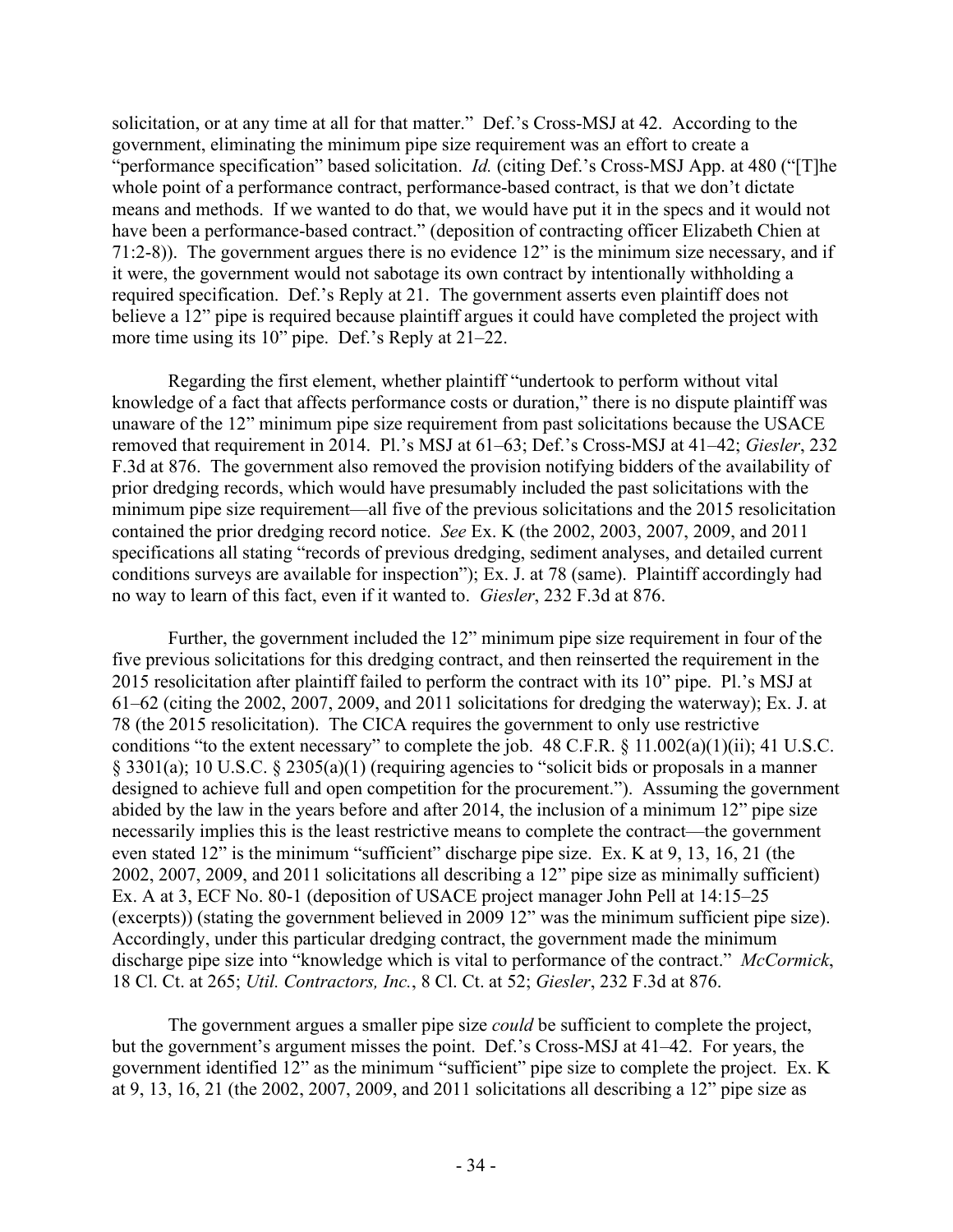minimally sufficient). Even if a narrower pipe size may have been sufficient under the right circumstances as the government asserts, Def.'s Cross-MSJ at 42, that does not change the fact the government made pipe size vital to the contract and then failed to disclose it. *Giesler*, 232 F.3d at 876. Once the government sets a minimum requirement for a solicitation, it is not required to maintain that minimum requirement for every subsequent solicitation. Where, however, the government establishes a minimum requirement that it uses for several years—one it identifies multiple times as minimally "sufficient"—and then fails to inform bidders that it has removed the minimum requirement, the government impermissibly withholds vital knowledge. *Giesler*, 232 F.3d at 876; *Panoramic Studios, Inc. v. United States*, 413 F.2d 1156, 1166–67 (Ct. Cl. 1969) ("[T]he Government has an affirmative duty to reveal what it knows to bidders . . . ."); *Helene Curtis Indus., Inc. v. United States*, 312 F.2d 774, 778 (Ct. Cl. 1963) (citation omitted) ("Although it is not a fiduciary toward its contractors, the [g]overnment—where the balance of knowledge is so clearly on its side—can no more betray a contractor into a ruinous course of action by silence than by the written or spoken word."); *Util. Contractors, Inc.*, 8 Cl. Ct. at 52.

Lastly, the minimum pipe size affected the performance costs and duration of the contract, as evidenced by the significant delays and costs caused by clogs in plaintiff's 10" pipe. Pl.'s MSJ at 41–54 (citing Ex. H at 37–51 (plaintiff's interrogatory response including photos of debris and description of the clogs and delays arising therefrom); Ex. L (daily construction reports of the delay cause by machinery clogs)); Tr. at 20:1–11 (plaintiff's counsel stating debris would make it through the equipment, only to clog plaintiff's discharge pipe, forcing plaintiff to cease dredging "to raise up a section of the sunken pipe and try to get it out"). Although the difference between a 12" pipe and a 10" pipe appears minor, a 10" pipe has a 31% smaller crosssectional area than a  $12$ " pipe.<sup>[10](#page-34-0)</sup> Pl.'s MSJ at  $65$ . This change affects the fluid velocity and pressure drop which, in turn, affects dredging performance. A smaller pipe would also increase the likelihood of delays due to clogs than would otherwise occur with a larger pipe. *See* Ex. L (daily construction reports of the delay caused by machinery clogs). Accordingly, the Court finds plaintiff "undertook to perform [the contract] without vital knowledge of a fact that affects performance costs [and] duration." *Giesler*, 232 F.3d at 876. Plaintiff has successfully shown the first element of the superior knowledge doctrine for minimum pipe size. *Id.*

Regarding the second element, whether "the government was aware [plaintiff] had no knowledge of and had no reason to obtain [the] information," the USACE admitted it removed the pipe size requirement to increase bidding on the project, so it must have known plaintiff lacked that knowledge. *Id.*; Ex. A at 3 (deposition of USACE project manager John Pell at 15:3– 12 (excerpts)) (stating the government removed the minimum sufficient pipe size due to the project only receiving "one bid or no bids"). The government does not argue plaintiff had reason to obtain the pipe size information, either; instead, despite its solicitations before and after 2014 defining 12" as minimally sufficient, the government rests on its assertion a smaller pipe size was sufficient. Def.'s Cross-MSJ at 41–42. Even assuming plaintiff had reason to obtain the pipe size information, it could not because the government also removed in 2014, and reinserted in 2015, the notice to bidders that records of previous dredging are available for inspection. *See* 

<span id="page-34-0"></span><sup>&</sup>lt;sup>10</sup> The cross-sectional area of a circular pipe is a function of its radius squared:  $A = \pi r^2$ . Accordingly, by allowing plaintiff to proceed with a 10" diameter pipe instead of a 12" diameter pipe, the government allowed plaintiff to perform with dredging equipment comprising a 31% lower cross-sectional area, which undoubtedly affected performance.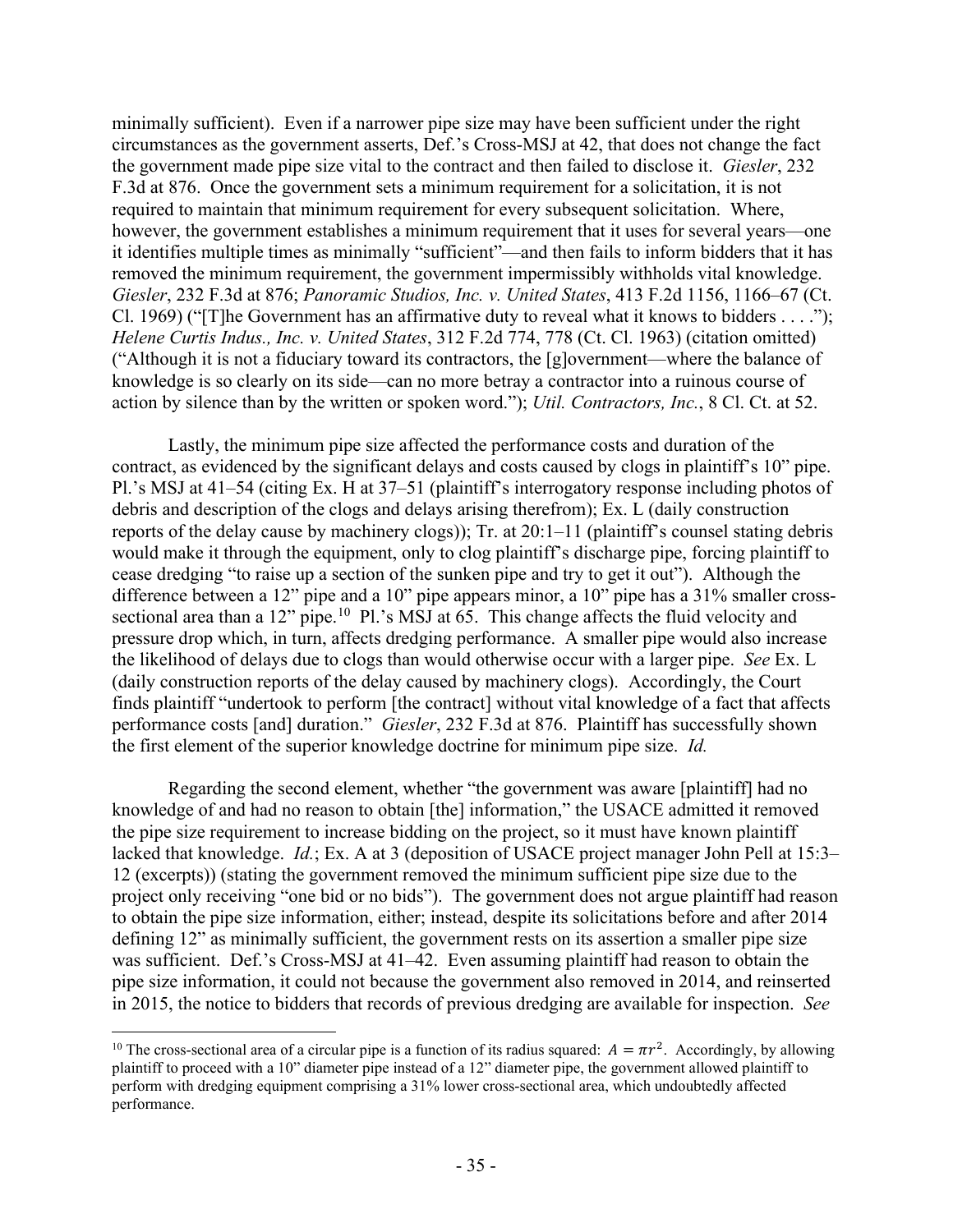Ex. K (the 2002, 2003, 2007, 2009, 2011, and 2014 specifications); Ex. J at 10 (the 2015 resolicitation). The Court finds the government was aware plaintiff "had no knowledge" of the 12" minimum pipe size requirement "and had no reason to obtain such information." *Giesler*, 232 F.3d at 876. Plaintiff satisfies the second element of the superior knowledge doctrine for minimum pipe size. *Id.*; *GAF Corp.*, 932 F.2d at 949; *Hercules Inc.,* 24 F.3d at 196.

For the third and fourth elements, whether the contract specification misled or put plaintiff on notice to inquire and whether the government failed to provide the relevant information, the government failed to indicate that pipe size would be important to completing the project. *See* Def.'s Cross-MSJ App. at 1–130 (the 2014 dredging contract). Without prior dredging records or any reason to doubt the sufficiency of its equipment to complete the project, plaintiff would have no reason to inquire about such a detail. *See* Ex. K (the 2002, 2003, 2007, 2009, and 2011 specifications, but not the 2014 specification, all stating "records of previous dredging, sediment analyses, and detailed current conditions surveys are available for inspection"); Ex. J. at 78 (the 2015 specification stating the same); Ex. J at 10, 63–64 (plaintiff has over 60 years of Pacific Northwest experience dredging ports, rivers, and waterways, averaging 200,000 cubic yards dredged annually). The government's silence as to pipe size could mislead bidders to surmise a pipe size much smaller than 12" would be adequate, without knowing the government for years described 12" as the minimally "sufficient" size. *See Helene Curtis Indus., Inc.*, 312 F.2d at 778 ("Although it is not a fiduciary toward its contractors, the [g]overnment—where the balance of knowledge is so clearly on its side—can no more betray a contractor into a ruinous course of action by silence than by the written or spoken word."). The government does not argue plaintiff was on notice or that it provided the relevant information. *See* Def.'s Cross-MSJ at 41–43; Def.'s Reply at 21–22. Accordingly, the Court finds the contract specification did not put plaintiff on notice to inquire about pipe size and the government failed to provide the relevant information. *Giesler*, 232 F.3d at 876. Plaintiff satisfies the third and fourth elements of its superior knowledge doctrine claim for minimum pipe size. *Id.*

The Court finds no dispute of material fact that the government withheld superior knowledge of a minimum sufficient pipe size. *Id.*; *Matsushita*, 475 U.S. at 587. The Court grants plaintiff's motion for summary judgment and denies the government's motion for summary judgment on this issue. *Giesler*, 232 F.3d at 876; *GAF Corp.*, 932 F.2d at 949; *Hercules Inc.*, 24 F.3d at 196.

# **2. Whether the USACE Withheld Superior Knowledge of Log Traffic**

Plaintiff alleges the government knowingly withheld superior knowledge of log traffic because "[i]t removed the warning about large logs and trees moving with the currents and damaging contractor's equipment." Pl.'s MSJ at 71. Plaintiff argues it bid on the solicitation at issue "without knowledge" of this "vital information." *Id.* As a result, plaintiff states "its pipes were destroyed by the logs[,] negatively affecting production and the repetitive costs associated with fixing broken pipes (labor, equipment, and replacement pipe) affect the total cost of the project." *Id.* Additionally, plaintiff argues any bidder inquiry regarding log traffic did not become part of the contract because the government did not incorporate them by amendment.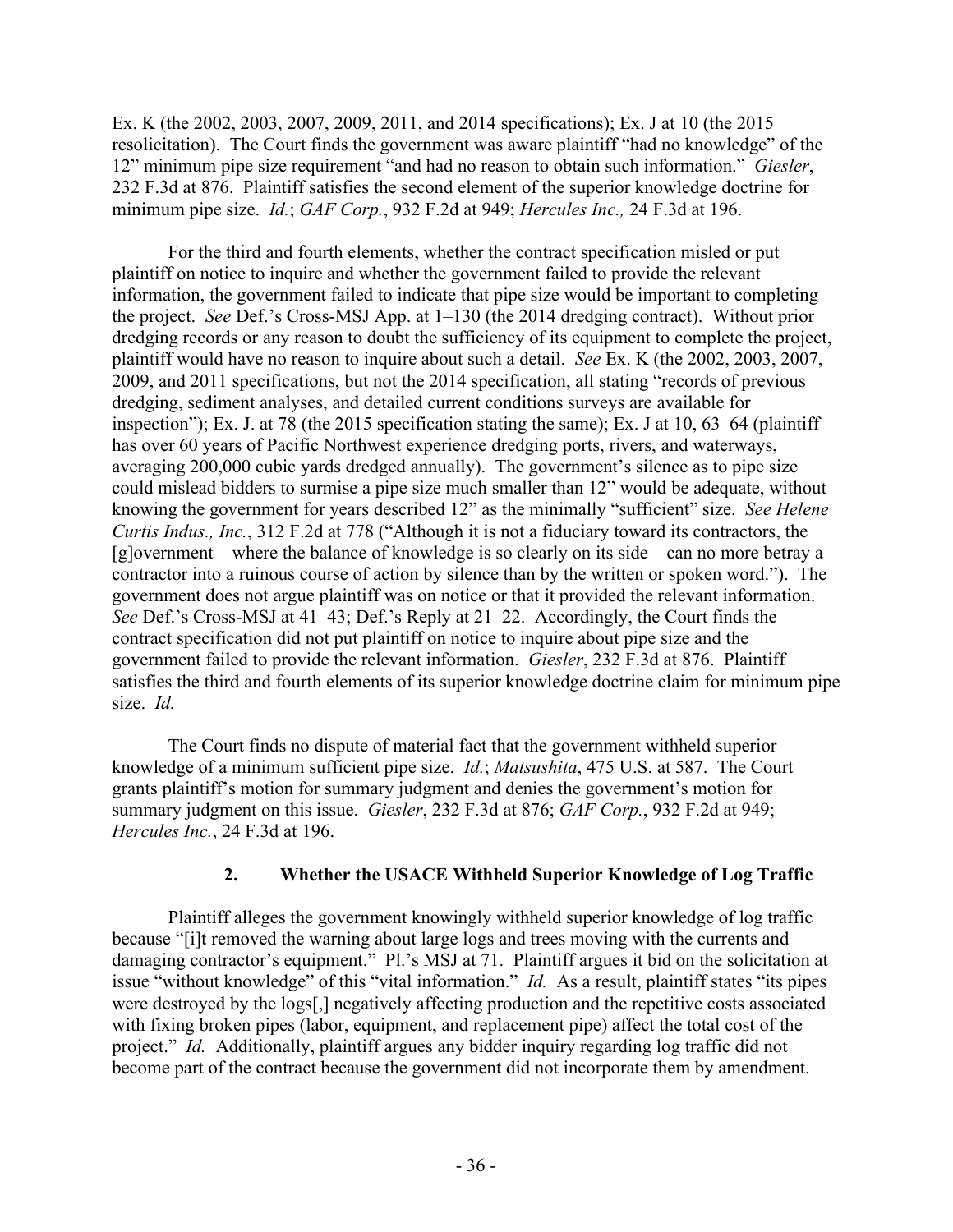Pl.'s Reply at 24–25 (citing *Per Aarsleff A/S v. United States*, 829 F.3d 1303, 1311 (Fed. Cir. 2016)).

The government responds to plaintiff's log traffic claims by stating, "[t]he solicitation warned bidders that they must 'be satisfied before submitting [a] bid as to the hazards likely to arise from weather conditions,' and further warned bidders to expect to encounter 'sunken logs' and 'stumps,'—which would obviously have been 'floating logs' at some point in time." Def.'s Cross-MSJ at 44 (citing Def.'s Cross-MSJ App. at 43, 123 (contract)). Plaintiff was also warned about floating log traffic in a bidder inquiry, according to the government, which described "water conditions that can change quickly due to weather and to be aware of trees coming down the river." *Id.* (citing Def.'s Cross-MSJ App. at 282 (15 August 2014 bidder inquiry)). By warning of log traffic in a bidder inquiry prior to plaintiff's bid, the government asserts the information was reasonably available so plaintiff's superior knowledge claim must fail. Def.'s Reply at 22–23.

Regarding the first element, whether plaintiff "undertook to perform without vital knowledge of a fact that affects performance costs or duration," plaintiff asserts, and the government does not dispute, it "undertook to perform the dredging at issue without knowledge that large logs and trees move with the currents and can damage [its] equipment." Pl.'s MSJ at 71; *Giesler*, 232 F.3d at 876. Plaintiff argues, undisputed, "[t]he log traffic affected performance and costs" due to the logs repetitively breaking plaintiff's pipes. Pl.'s MSJ at 71; *Giesler*, 232 F.3d at 876. This issue is uncontested; accordingly, the Court finds plaintiff has satisfied the first element of its log traffic superior knowledge claim. *Giesler*, 232 F.3d at 876.

Regarding the second, third, and fourth elements of plaintiff's log traffic superior knowledge claim, *id.*, plaintiff fails to satisfy these elements because plaintiff has not shown that knowledge of floating log traffic was "not reasonably available to bidders." *McCormick,* 18 Cl. Ct. at 265 (quoting *Util. Contractors, Inc.*, 8 Cl. Ct. at 52). On 15 August 2014, ten days before plaintiff submitted its bid, a bidder inquiry was entered warning of "water conditions that can change quickly due to weather and to be aware of trees coming down the river." Def.'s Cross-MSJ App. at 282 (15 August 2014 public bidder inquiry warning of log traffic). The solicitation warned that "bidders will be held to have reviewed the questions and responses in ProjNet-BID prior to bid submission." Def.'s Cross-MSJ App. at 133 (the 2014 solicitation). It was plaintiff's standard practice to review such inquiries when preparing a project bid. Def.'s Cross-MSJ App. at 287, 359, 390–91 (depositions of MIC employee Michael Harrison at 31:9-20, MIC co-owner Joseph Bernert at 25:2-13, and MIC President David Bernert at 21:25-22:3, all testifying they typically review bidder inquiries). Yet plaintiff does not argue, nor does it present any evidence, that it ever reviewed the bidder inquiries prior to bidding on this particular contract. *See* Pl.'s Reply 24–25; Def.'s Cross-MSJ at 6 (citing multiple depositions of plaintiff's employees testifying they typically review bidder inquiries but did not in this instance). In addition, the contract warned plaintiff of "sunken logs" and "stumps," which were necessarily floating logs at some point. Def.'s Cross-MSJ App. at 123 (the 2014 contract stating "[t]he [c]ontractor may encounter . . . sunken logs [and] stumps"). Accordingly, plaintiff cannot show the government was aware plaintiff had no knowledge of log traffic and had no reason to obtain such information, element two, because such information was "reasonably available to bidders." *McCormick,* 18 Cl. Ct. at 265 (quoting *Util. Contractors, Inc.*, 8 Cl. Ct. at 52); *Giesler*, 232 F.3d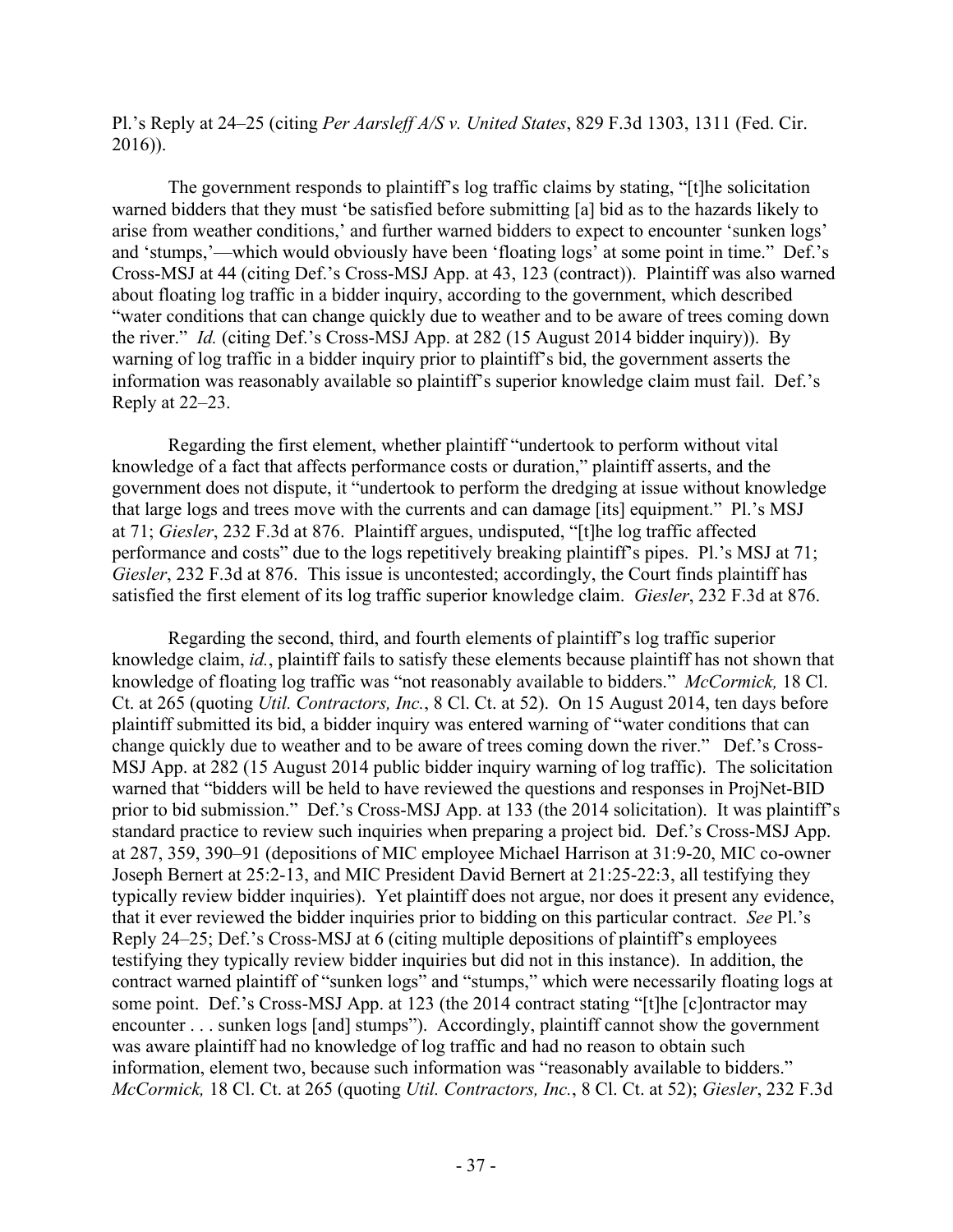at 876. Plaintiff cannot show the supplied contract specification misled it—element three because the contract warned plaintiff of "sunken logs" and "stumps," and the bidder inquiries plaintiff was required to review warned of floating log traffic. *See* Def.'s Cross-MSJ App. at 123 (the 2014 contract); *McCormick,* 18 Cl. Ct. at 265; *Giesler*, 232 F.3d at 876. Plaintiff lastly cannot show the government failed to provide the log traffic information because it provided the relevant bidder inquiry ten days before plaintiff submitted its bid and warned plaintiff of sunken logs and stumps, element four. *Giesler*, 232 F.3d at 876; *Delhur Indus., Inc.*, 95 Fed. Cl. at 457 (citing *Randa/Madison Joint Venture III*, 239 F.3d at 1270–72) ("A contractor has a duty to review information referred to and made available for inspection in the contract documents.").

The Court finds no dispute of material fact that the government did not withhold superior knowledge of log traffic. *Giesler*, 232 F.3d at 876; *Matsushita*, 475 U.S. at 587. The Court grants the government's motion for summary judgment and denies plaintiff's motion for summary judgment on this issue. *GAF Corp.*, 932 F.2d at 949; *Hercules Inc.,* 24 F.3d at 196.

# **3. Whether the USACE Withheld Superior Knowledge of Debris**

Like log traffic, plaintiff argues it bid on the solicitation without knowledge of the "substantial quantities of man-made debris and sunken vessels" in the boat basin. Pl.'s MSJ at 76. Plaintiff states, "[t]he debris affected performance and costs as [plaintiff] could not dredge when its dredge was clogged by debris or its dredge was damaged by sunken vessels, and the repetitive costs . . . of removing clogs and debris (labor, equipment, and replacement equipment) affect the total cost of the project." *Id.* The government knew plaintiff was unaware of the manmade debris, according to plaintiff, because it removed the warnings from past solicitations of: "Debris including fish nets, steel trolling wire, and machinery may be found in the basin area requiring frequent downtime for cleanouts and disposal. . . . Sunken boats, fishnets and other miscellaneous debris may be encountered . . . ." *Id.*; *compare* Ex. K at 1–2 (2014 solicitation) *with id.* at 9–10 (2011 solicitation), *and id.* at 13 (2009 solicitation), *and id.* at 16 (2007 solicitation), *and id.* at 19 (2003 solicitation), *and id.* at 21–22 (2002 solicitation). Plaintiff asserts a pre-bid site visit would not have revealed the debris at issue. Pl.'s Reply at 25; *see* Ex. J at 73 (the resolicitation stating, "[p]ortions of the marina boat basin have not been dredged since 1982."). Plaintiff therefore claims the government withheld superior knowledge. Pl.'s MSJ at 76.

The government responds by stating the solicitation warned about "miscellaneous debris," just as the pre-2014 solicitations characterized the debris of which plaintiff complains. Def.'s Cross-MSJ at 44–45; *but see* Tr. at 202:5–8 (government counsel stating, "in hindsight, would it have been even clearer to keep [the warning] language in [in 2014]? Sure. Did the government put that language back in later? Sure."). The government also asserts the existence of debris was reasonably available if only plaintiff conducted a pre-bid site visit. Def.'s Cross-MSJ at 45 (citing Def.'s Cross-MSJ App. at 526–27 (email internal to plaintiff describing steel and lead line in the dredging area an employee witnessed on a 30 September 2014 visit)).

For the first element of plaintiff's debris superior knowledge claim—whether plaintiff "undertook to perform without vital knowledge of a fact that affects performance costs or duration"—plaintiff alleges it lacked any "knowledge of the substantial quantities of man-made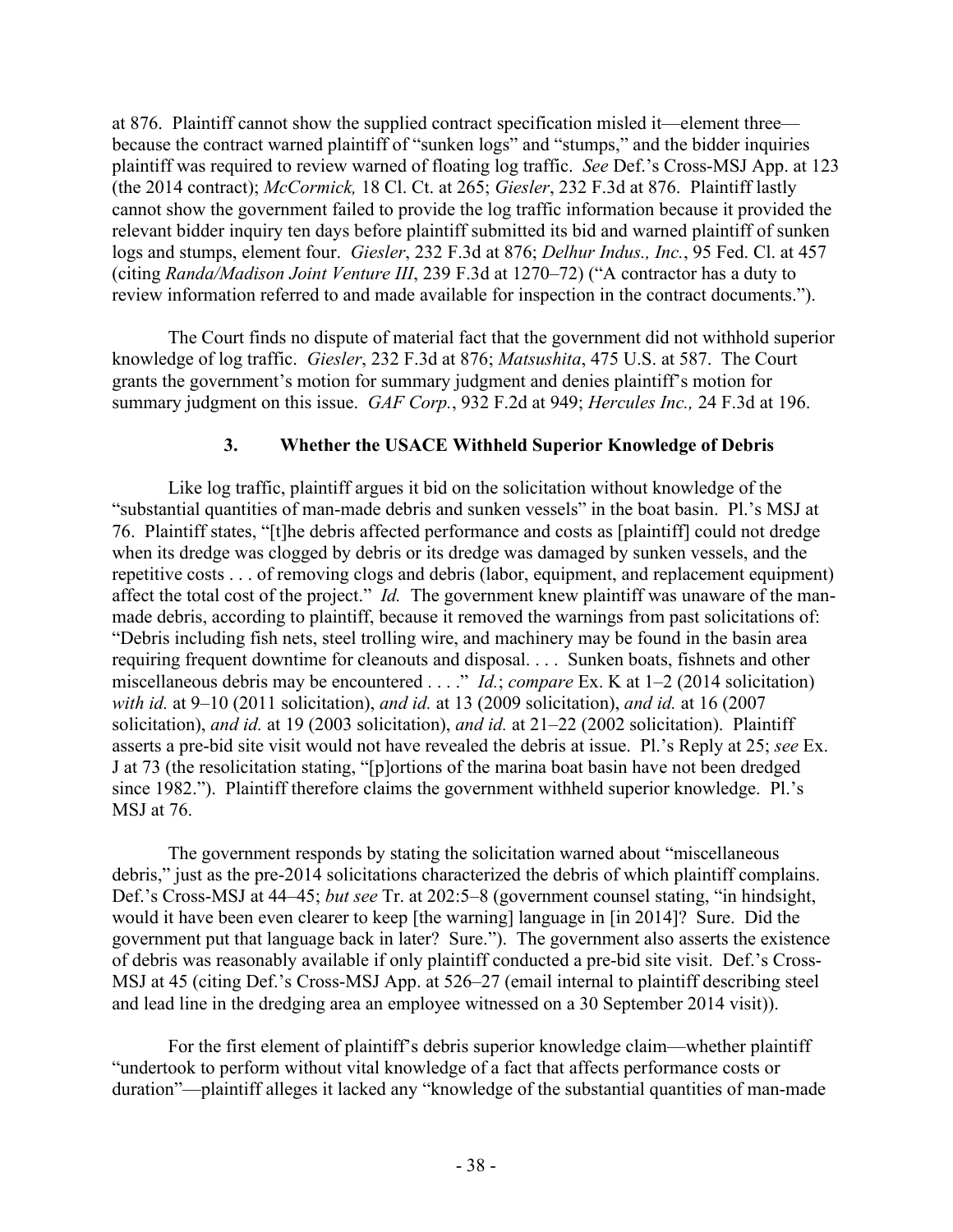debris and sunken vessels it encountered in the [b]oat [b]asin." Pl.'s MSJ at 76; *Giesler*, 232 F.3d at 876. The government does not dispute plaintiff's lack of knowledge as to debris in the boat basin. *See* Def.'s Cross-MSJ at 44–45. No evidence in the record indicates plaintiff had knowledge of the over thirty years of man-made debris or sunken vessels accumulated in the boat basin. *See* Ex. J at 73 (the 2015 resolicitation stating, "[p]ortions of the marina boat basin have not been dredged since 1982"). The effect debris had on plaintiff's costs and performance is also undisputed. *See* Pl.'s MSJ at 76; Def.'s Cross-MSJ at 44–45; Ex. H at 37–51 (plaintiff's interrogatory response including photos of debris and description of the clogs and delays arising therefrom); Ex. L (daily construction reports of the delay cause by clogs)); Tr. at 20:1–11 (plaintiff's counsel stating the debris would make it through the equipment, only to create a clog in plaintiff's discharge pipe, forcing plaintiff to cease dredging "to raise up a section of the sunken pipe and try to get it out"). Accordingly, the Court finds plaintiff "undertook to perform without vital knowledge of a fact that affects performance costs or duration." *Giesler*, 232 F.3d at 876.

Regarding the second element—whether "the government was aware [plaintiff] had no knowledge of and had no reason to obtain the information," *id.*—in the five preceding specifications for this project, the government warned: "Debris including fish nets, steel trolling wire, and machinery may be found in the basin area requiring frequent downtime for cleanouts and disposal. . . . Sunken boats, fishnets and other miscellaneous debris may be encountered . . . ." Ex. K at 9–10, 13, 16, 19, 21–22 (comparison of solicitations from 2014, 2009, 2007. 2003, and 2002). In 2014, the government instead stated bidders "may encounter accumulations of forest trash, sunken logs, stumps, and miscellaneous debris. . . . Except as indicated, the [g]overnment has no knowledge of cables, pipes, or other artificial obstructions or of any wrecks, wreckage, or other material that would necessitate . . . additional equipment for economical removal." Ex. K at 1–2 (2014 solicitation). The government posits its "miscellaneous debris" warning justifies its ignorance as to plaintiff's lack of knowledge of the man-made debris and vessels—it does not. Def.'s Cross-MSJ at 44–45; *Giesler*, 232 F.3d at 876. By warning of miscellaneous debris,  $11$  such as forest trash, logs, and stumps, while simultaneously denying any knowledge of artificial obstructions or wrecks, the government effectively guaranteed any contractor would have no advanced knowledge of the artificial debris it would encounter. *Fehlhaber Corp.*, 151 F. Supp. at 825 ("Plaintiff had a right to rely on the [g]overnment's specifications and drawings and the [g]overnment is bound by any assertions made therein . . . ."). From a bidder's perspective, if the contracting agency preemptively stated it had no knowledge of such things, then most bidders would exercise their "right to rely on the

<span id="page-38-0"></span><sup>&</sup>lt;sup>11</sup> "*Ejusdem generis* is a tool for determining 'the correct meaning of words when there is uncertainty. Ordinarily, it limits general terms which follow specific ones to matters similar to those specified.'" *Bay Cnty., Fla.*, 796 F.3d at 1376 (quoting *Gooch*, 297 U.S. at 128). Accordingly, understanding "miscellaneous debris" in the context of the 2014 specification, it must be limited to natural items arising from a forest environment. Ex. K at 1–2 (2014 solicitation); *Bay Cnty., Fla.*, 796 F.3d at 1376. The government argues this interpretation is "completely illogical" because "common sense" would dictate the presence of some man-made debris. Def.'s Reply at 20. This interpretation follows naturally, however, from the "context" of the government's specification. *Enron Fed. Sols.*, 80 Fed. Cl. at 393. The very next paragraph in the specification denies having any knowledge of artificial obstructions or wrecks, so to interpret the government's warning of "miscellaneous debris" in the previous paragraph as including artificial obstructions or wrecks is what would be "completely illogical." Ex. K at 1–2 (2014 solicitation); Def.'s Reply at 20. The government cannot claim it warned plaintiff of artificial debris in one breath and deny any knowledge of artificial debris in the next.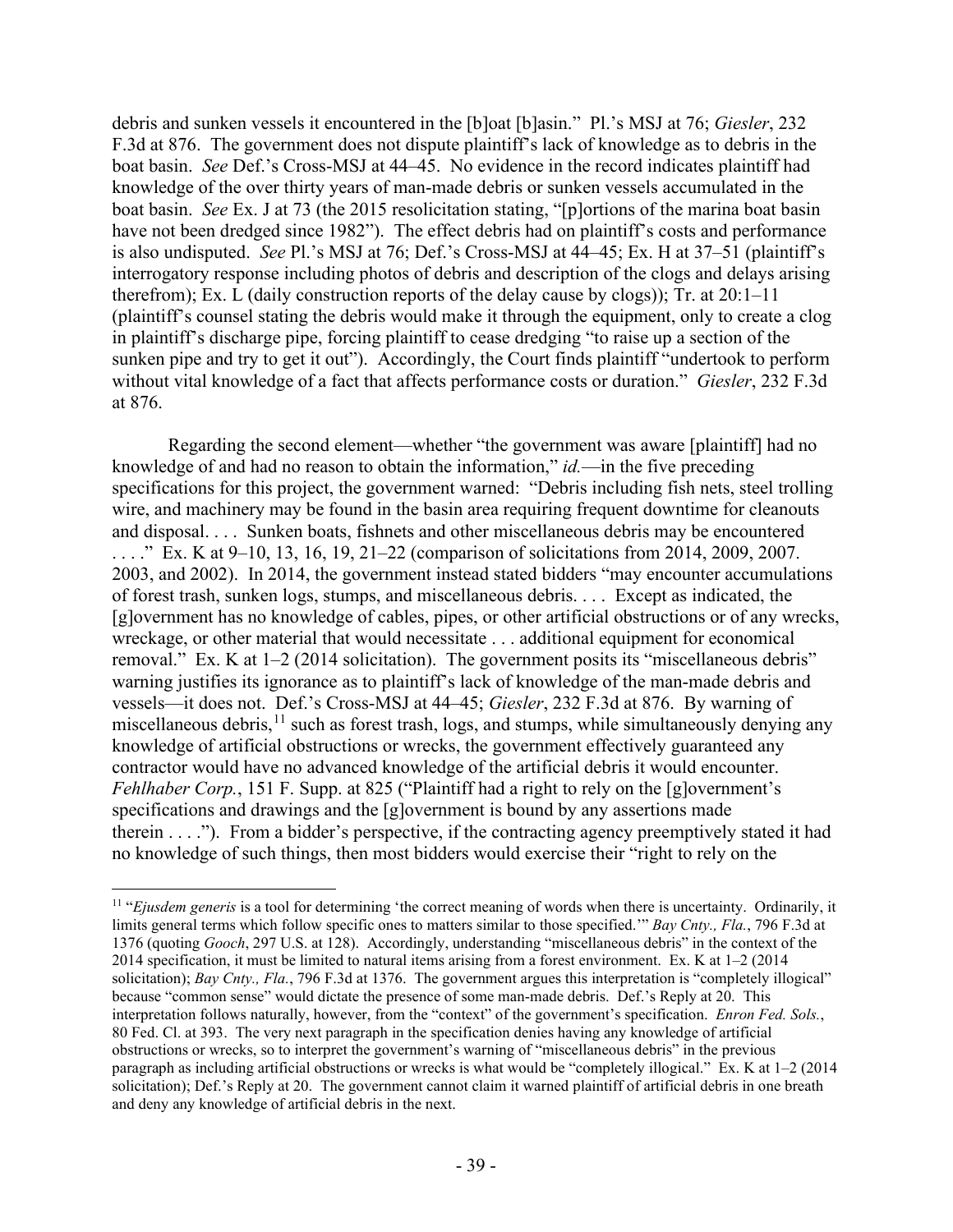[g]overnment's specifications," as it would be highly unlikely any investigation or inquiry on the part of the bidder would reveal any more information. *Id.* By making such patently false representations, the government must have been fully aware plaintiff was without knowledge of the over thirty years of man-made debris and sunken vessels that awaited plaintiff in the boat basin. *Giesler*, 232 F.3d at 876. Plaintiff could not possibly possess knowledge which the on-site contracting agency allegedly lacked. *Morrison-Knudsen Co. v. United States*, 345 F.2d 535, 539 (Ct. Cl. 1965) ("It was not incumbent upon the plaintiff, prior to submitting its bid and entering into the contract, to conduct its own investigation in order to ascertain the truth or falsity of the defendant's positive assertions . . . ."). The government was quite aware of artificial obstructions and wrecks when it drafted the 2002, 2003, 2007, 2009, and 2011 specifications, so it was baseless for the government to deny having any such knowledge in the 2014 specification. *See* Ex. K (comparison of solicitations from 2014, 2011, 2009, 2007, 2003, and 2002); Ex. A at 4 (deposition of USACE project manager John Pell at 21:8–18 (excerpts)) (stating the warnings were removed to increase bidding, not because the artificial obstructions and wrecks had been cleaned up); Ex. J at 73 (the 2015 resolicitation stating, "[p]ortions of the marina boat basin have not been dredged since 1982," which the government presumably knew in 2014).

Regarding whether plaintiff had reason to obtain the debris information, plaintiff's failure to "examine the site of work and verify the character or materials," as the contract expressly advised, is not fatal to plaintiff's claim. Def.'s Cross-MSJ App. at 123 (the 2014 contract). The man-made debris plaintiff encountered were beneath the water and invisible prior to bidding on the contract. Pl.'s Reply at 20 (citing Second Bowser Decl. Ex. X at 3, ECF No. 88-3 (deposition of contracting officer Bonilie Lackey at 80:17–19 (excerpts) ("That's why we don't have site visits for dredging contracts, because there isn't anything to see above water."). The USACE contracting officer acknowledged a site visit would not reveal what is beneath the water. *Id.* Accordingly, the government was also aware plaintiff "had no reason to obtain the information," because a site visit would not have led plaintiff to discover the significant quantity of man-made debris it encountered dredging the boat basin.[12](#page-39-0) *Giesler*, 232 F.3d at 876.

Further, the government argues "some amount" of artificial debris should have been expected because "context defines a contract and the issues deriving thereof," *Enron Fed. Sols.*, 80 Fed. Cl. at 393, and language "must be given that meaning that would be derived from the contract by a reasonabl[y] intelligent person acquainted with the contemporaneous

<span id="page-39-0"></span> $12$  The government asserts the debris was reasonably available to plaintiff because a pre-bid site visit would have revealed the man-made debris. Def.'s Cross-MSJ at 45. The government argues the information was reasonably available because plaintiff, on a post-bid site visit, observed chunks of steel being used as anchors, observed fishermen discarding lead line into the water, and learned vessels had previously sunken in the marina. *Id.* Even if plaintiff learned of these things prior to bidding, however, none of them would have informed plaintiff of the over thirty years of man-made debris accumulated from the boat basin's use as a "garbage dump." Ex. A at 18 (deposition of USACE project manager John Pell at 135:9–22 (excerpts)) (acknowledging the USACE's difficulty with getting Tribe members to stop dumping garbage in the marina); Ex. J at 73 (the resolicitation stating, "[p]ortions of the marina boat basin have not been dredged since 1982."); *McCormick,* 18 Cl. Ct. at 265. Additionally, hearing of a few sunken vessels in the channel through a conversation with a local dock manager does not make knowledge of sunken vessels "reasonably available." *Id.* The government cannot turn contractors on site visits into detectives on crime scenes for the purpose of uncovering government-withheld vital information. *Id.*; *Morrison-Knudsen Co.*, 345 F.2d at 539 ("It was not incumbent upon the plaintiff, prior to submitting its bid and entering into the contract, to conduct its own investigation in order to ascertain the truth or falsity of the defendant's positive assertions . . . .").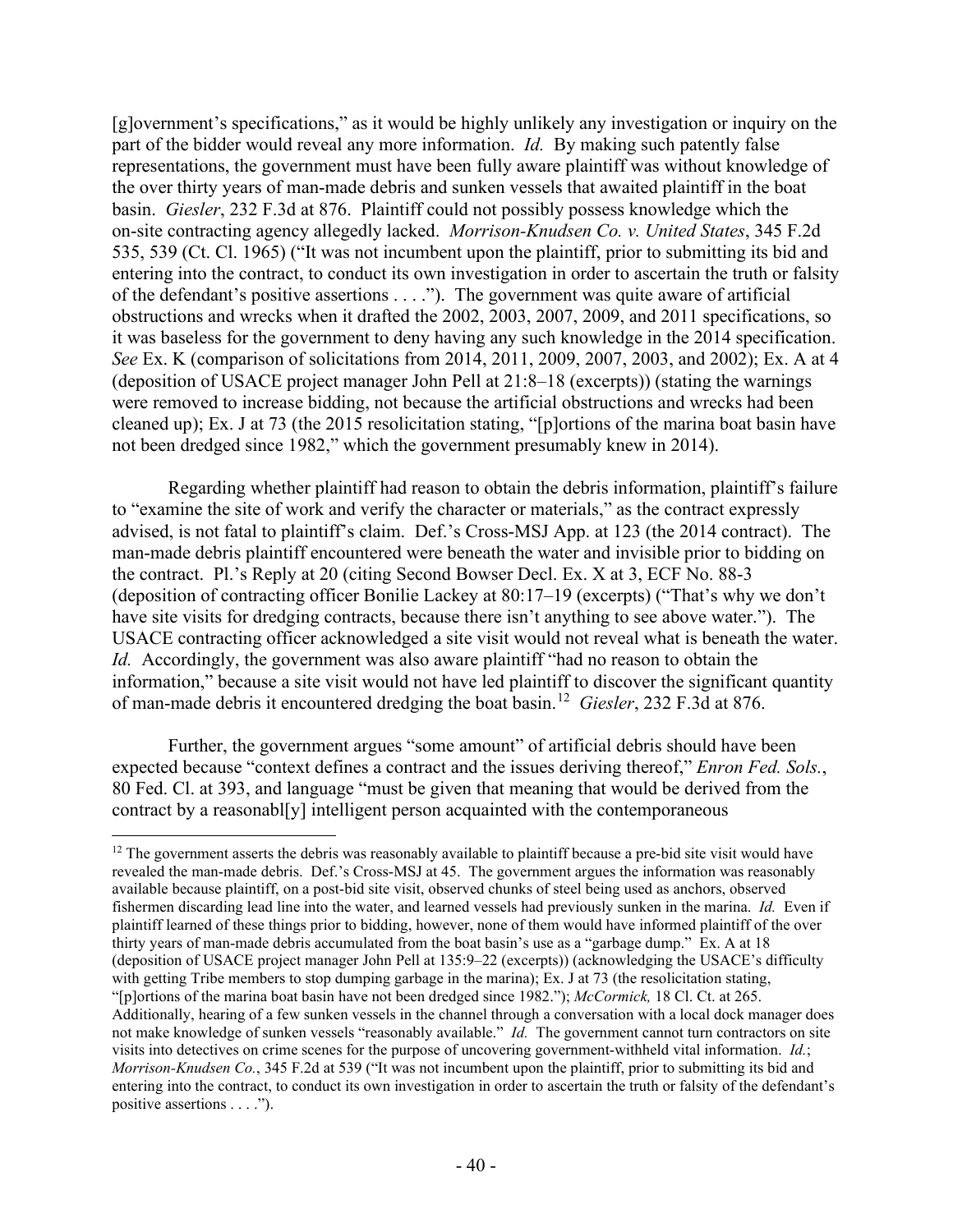circumstances." *Armour of Am.*, 96 Fed. Cl. at 737 (citation omitted); Def.'s Reply at 20. Even accepting the government's argument as true—plaintiff should have expected some artificial debris—no contractor could have discovered the boat basin contained over thirty years of manmade debris accumulated from its use as a "garbage dump." *Giesler*, 232 F.3d at 876 ("The superior knowledge doctrine imposes upon a contracting agency an implied duty to disclose to a contractor otherwise unavailable information regarding some novel matter affecting the contract that is vital to its performance."); Ex. J at 73 (the resolicitation stating, "[p]ortions of the marina boat basin have not been dredged since 1982."); Bowser Decl. Ex. A at 18, ECF No. 80-1 (deposition of USACE project manager John Pell at 135:9–22 (excerpts)) (acknowledging the USACE's difficulty with getting Tribe members to stop dumping garbage in the marina). The Court finds "the government was aware [plaintiff] had no knowledge of and had no reason to obtain the information" pertaining to artificial debris. *Giesler*, 232 F.3d at 876. Plaintiff successfully establishes the second element of its debris superior knowledge claim. *Id.*; *see also McCormick*, 18 Cl. Ct. at 265.

For the third element—whether the contract specification misled plaintiff or did not put it on notice to inquire, *Giesler*, 232 F.3d at 876—the 2014 specification, as discussed under element two above, gave plaintiff no advanced knowledge of the artificial debris it could expect to encounter. Ex. K at 1–2 (2014 solicitation). The specification preemptively stated the government had no knowledge of artificial obstructions or wreckages, giving plaintiff no reason to inquire about such things. *Fehlhaber Corp.*, 151 F. Supp. at 825 ("Plaintiff had a right to rely on the [g]overnment's specifications and drawings and the [g]overnment is bound by any assertions made therein . . . ."). By making such representations, the government misled plaintiff regarding the government's knowledge of the man-made debris and wreckages present in the boat basin. *Giesler*, 232 F.3d at 876; Ex. J at 73 (the resolicitation stating, "[p]ortions of the marina boat basin have not been dredged since 1982"); Ex. A at 18 (deposition of USACE project manager John Pell at 135:9–22 (excerpts)) (acknowledging the USACE's difficulty with getting Tribe members to stop dumping garbage in the marina); Ex. K at 9–10, 13, 16, 19, 21–22 (the government warning bidders about artificial debris and sunken vessels in 2002, 2003, 2007, 2009, and 2011). Moreover, although plaintiff failed to perform a pre-bid site visit, the USACE contracting officer acknowledged a site visit would not reveal what is beneath the water. Ex. X at 164 (deposition of contracting officer Bonilie Lackey at 80:14–19 (excerpts)). Accordingly, even if plaintiff performed a site visit, the significant quantity of man-made debris would have nevertheless been "unknown and . . . not reasonably available" to plaintiff.[13](#page-40-0) *McCormick,* 18 Cl. Ct. at 265 (quoting *Util. Contractors, Inc.*, 8 Cl. Ct. at 52). Plaintiff successfully establishes the third element of its debris superior knowledge claim. *Giesler*, 232 F.3d at 876.

Regarding the fourth element, whether "the government failed to provide the relevant information," *id.*, the government clearly outlined the pertinent debris and wreckage information in the 2015 resolicitation. *See* Ex. J at 78–79 ("Contractor may encounter accumulations of forest trash, sunken logs, stumps, man-made wood products, wire and synthetic rope, metal debris, fishing nets, tires, and other miscellaneous debris. . . . There are two reported sunken vessels, . . . and likely [other] accumulations of debris within the boat basin . . . ."). Unfortunately, the government provided no such warning for plaintiff in 2014; the government

<span id="page-40-0"></span><sup>13</sup> *See supra* note 12.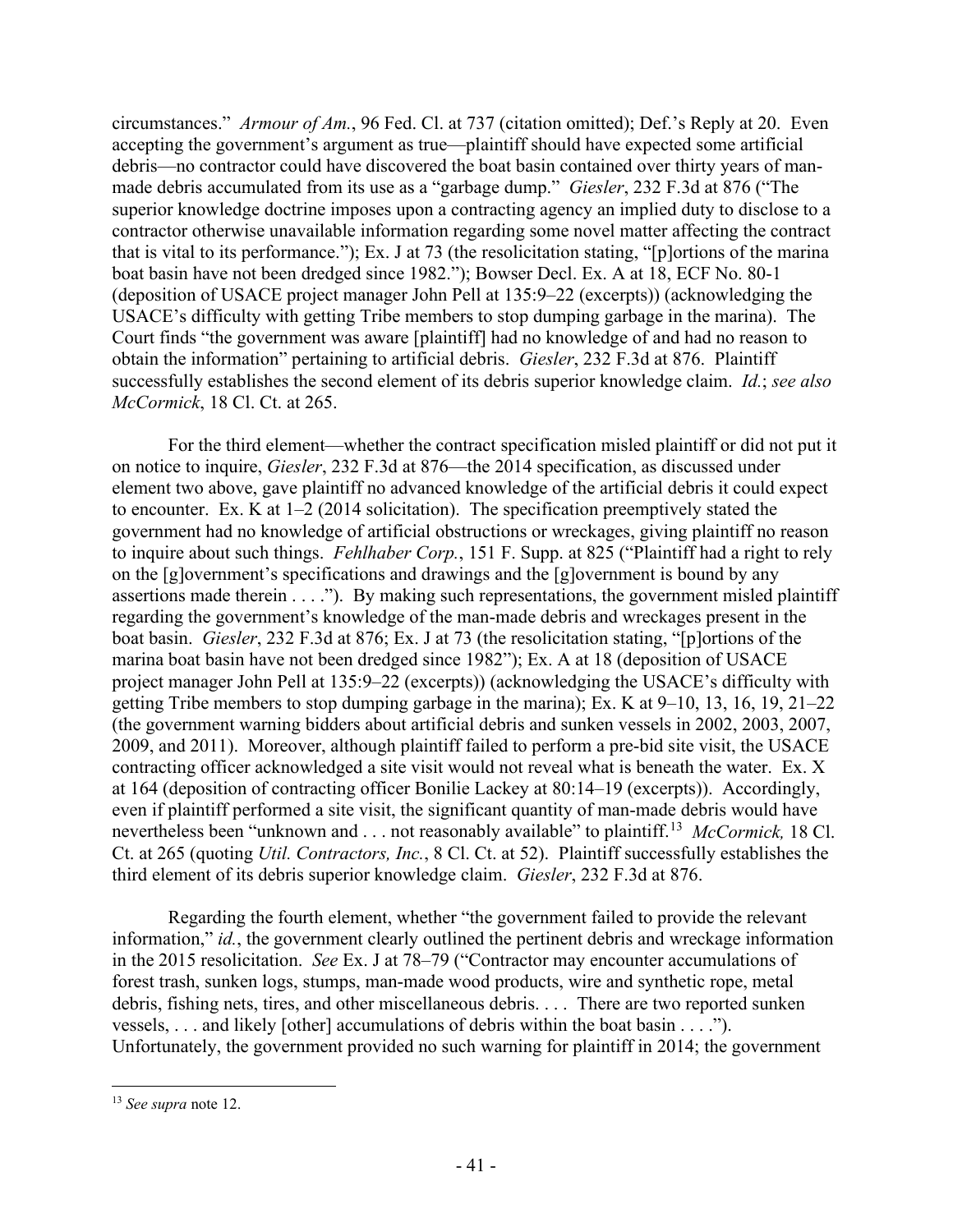instead stated bidders "may encounter accumulations of forest trash, sunken logs, stumps, and miscellaneous debris. . . . Except as indicated, the [g]overnment has no knowledge of cables, pipes, or other artificial obstructions or of any wrecks, wreckage, or other material that would necessitate . . . additional equipment for economical removal." Ex. K at 1–2 (2014 solicitation). Unlike the resolicitation or any previous solicitation, the 2014 contract fails to mention thirtyyears of artificial debris and sunken vessels. *See, e.g.*, Ex. K at 9–10, 13, 16, 19, 21–22 (the government warning bidders about artificial debris and sunken vessels in 2002, 2003, 2007, 2009, and 2011). Accordingly, the Court finds "the government failed to provide the relevant information," so plaintiff successfully establishes the fourth element of its debris superior knowledge claim. *Giesler*, 232 F.3d at 876.

The Court finds no dispute of material fact the government withheld superior knowledge of man-made debris and sunken vessels. *Giesler*, 232 F.3d at 876; *Matsushita*, 475 U.S. at 587. The Court grants plaintiff's motion for summary judgment and denies the government's motion for summary judgment on this issue. *Giesler*, 232 F.3d at 876; *GAF Corp.*, 932 F.2d at 949; *Hercules Inc.*, 24 F.3d at 196.

# **4. Whether the USACE Withheld Superior Knowledge of Clay**

Plaintiff's last superior knowledge claim is based on the government withholding knowledge of clay content in the material to be dredged in the boat basin. Pl.'s MSJ at 80. Regarding plaintiff's clay differing site condition claim, *supra* Section VI.C.1., the Court finds the government disclosed the presence of clay by reference to a suitability determination which contained sediment sampling results. Def.'s Cross-MSJ App. at 362 (deposition of MIC coowner Joseph Bernert at 38:2–18 (excerpts)) (indicating plaintiff did not review the suitability determination containing the sediment contents); *Comtrol*, 294 F.3d at 1364 ("Reasonable reliance cannot exist where the contractor bid without having reviewed the contract documents on which it seeks to rely."); *Delhur Indus., Inc.*, 95 Fed. Cl. at 457 (citing *Randa/Madison Joint Venture III*, 239 F.3d at 1270–72) ("A contractor has a duty to review information referred to and made available for inspection in the contract documents."). The elements of a differing site condition claim differ in kind from a superior knowledge claim; therefore, the Court still assesses plaintiff's claim the government withheld superior knowledge of clay.

Plaintiff argues the government performed its own testing on the material to be dredged and stated in the solicitation it "is composed of cobbles to fine silts." Pl.'s MSJ at 80. Plaintiff asserts the government's own testing showed approximately 7% clay in the boat basin, however, and the government failed to disclose that knowledge. *Id.* Plaintiff concludes the presence of clay is a material factor effecting the cost and performance of the contract, so the government therefore failed to disclose superior knowledge. *Id.* at 80–81.

The government responds by arguing the solicitation's description of "cobbles to fine silts" is not misleading and any knowledge relating to boat basin clay content was "reasonably available to bidders." Def.'s Cross-MSJ at 45. According to the government, "clay is entirely consistent with the 'cobbles to fine silts' that the contract identifies, . . . [and] even if it were not, the contract does not 'affirmatively represent that only' cobbles to fine silts would be encountered, to the exclusion of anything else." Def.'s Reply at 16 (citations omitted). The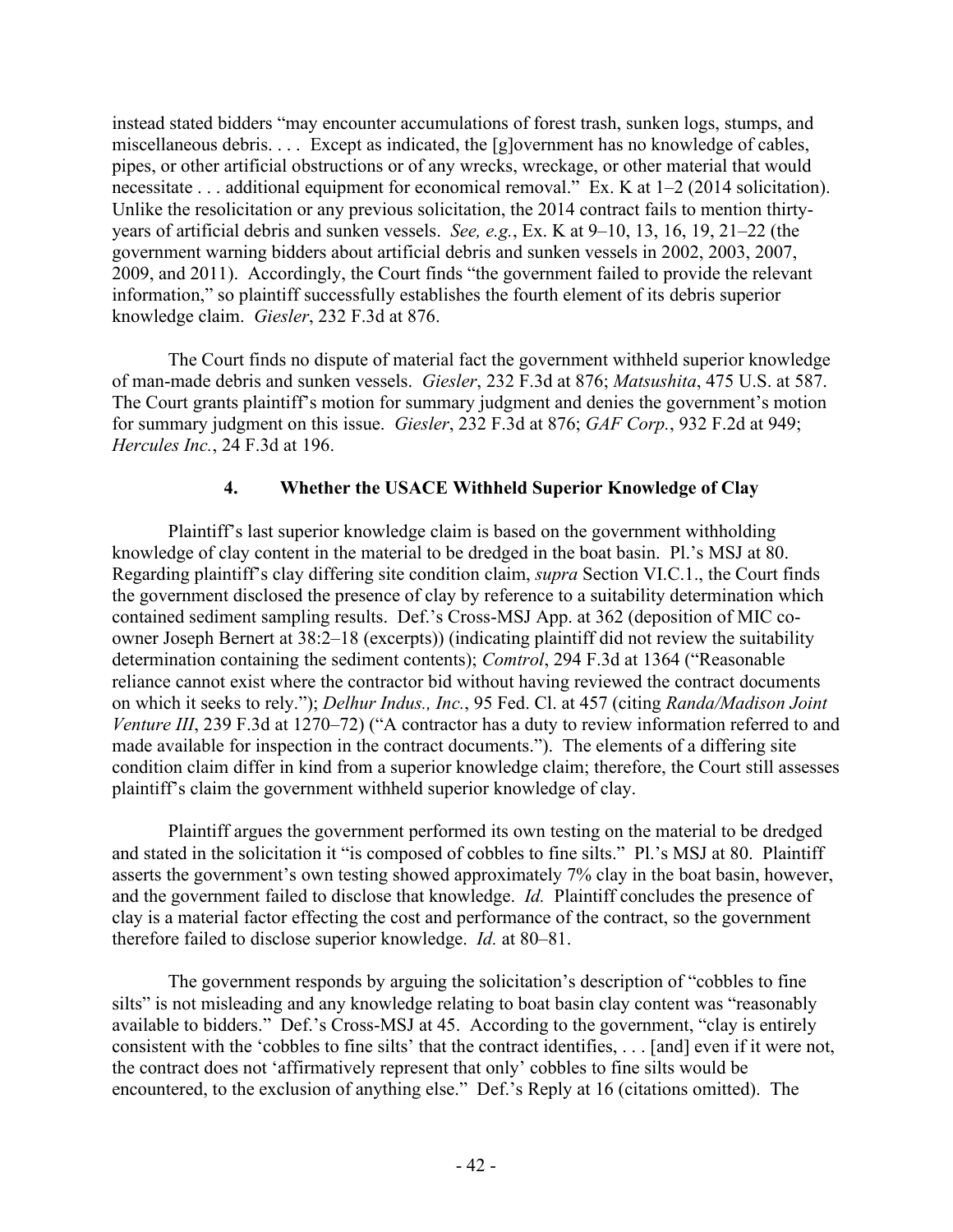government also offers "the document explicitly identified in the solicitation where [the clay content] information existed" as evidence it did not withhold superior knowledge. *Id.* at 17.

For the first element of plaintiff's clay superior knowledge claim—whether plaintiff "undertook to perform without vital knowledge of a fact that affects performance costs or duration"—plaintiff alleges it had no knowledge of the clay content and the government does not dispute this. *Giesler*, 232 F.3d at 876; *see* Pl.'s MSJ at 80; Def.'s Cross-MSJ at 44–45. No evidence in the record indicates plaintiff had knowledge of the clay content. Additionally, plaintiff alleges the clay affected its costs and performance because the clay slowed its dredging rate. Pl.'s MSJ at 80 (citing Ex. H at 61 (plaintiff's interrogatory response calculating 72.6% decrease in efficiency)). The government included clay content as a "material factor[]" in its cost estimate for the project, so it recognized clay could affect plaintiff's costs and performance. Ex. A at 9 (deposition of USACE project manager John Pell at 59:18–61:3 (excerpts)). Accordingly, the Court finds plaintiff has satisfied the first element of its clay superior knowledge claim. *Giesler*, 232 F.3d at 876.

Regarding the second, third, and fourth elements—"(2) the government was aware [plaintiff] had no knowledge of and had no reason to obtain such information; (3) any contract specification supplied misled [plaintiff] or did not put it on notice to inquire; and (4) the government failed to provide the relevant information"—the solicitation stated the material to be dredged "is composed of cobbles to fine silts." Def.'s Cross-MSJ App. at 273 (2014 solicitation); *Giesler*, 232 F.3d at 876. The government asserts fine silts includes clay under the ASTM version of the Unified Soil Classification System. Def.'s Cross-MSJ at 34; *see* Def.'s Cross-MSJ App. at 522–23 (USACE contracting officer providing plaintiff with "the Soil Classification Table from ASTM D2487" on 8 October 2014, at plaintiff's request). Additionally, the solicitation included a water quality certification with which plaintiff was required to comply. Def.'s Cross-MSJ App. at 258 (the 2014 solicitation stating "The Contractor shall comply with the terms of the Water Quality Certification . . . ."), 263 (the water quality certification contained within the 2014 solicitation). The certification disclosed to all bidders "[s]ediment sampling in the navigation channel and boat basin occurred . . . on October 5, 2010; with results documented in a Suitability Determination (SD) dated January 6, 2011." *Id.* at 263. The publicly available suitability determination stated the boat basin sediment was comprised of "less than 1% gravel, 22% sand, 71% silt, and 7% clay." Pl.'s MSJ at 32 (citing Bowser Decl. Ex. 12 at 2, ECF No. 80-10 (the referenced suitability determination)).

Accordingly, the government was not aware plaintiff lacked knowledge of the clay content because, from the government's perspective, it disclosed the presence of clay within the specification and by reference to a publicly available document. *Giesler*, 232 F.3d at 876. If plaintiff perhaps missed the suitability determination during its "half hour" review of the 150 page solicitation and "was surprised" about the "limited information about sediments," then, it should have been on notice to inquire about such information. Def.'s Cross-MSJ App. at 362 (deposition of MIC co-owner Joseph Bernert at 38:2–18 (excerpts)) (indicating plaintiff did not review the suitability determination containing the sediment contents); 364–65 (deposition of MIC co-owner Joseph Bernert at 40:24–41:3 (excerpts)) ("I was surprised there was no vibracores. There was very limited information about the sediments."). Further, the government did not fail to disclose the presence of clay because it provided that information by reference to a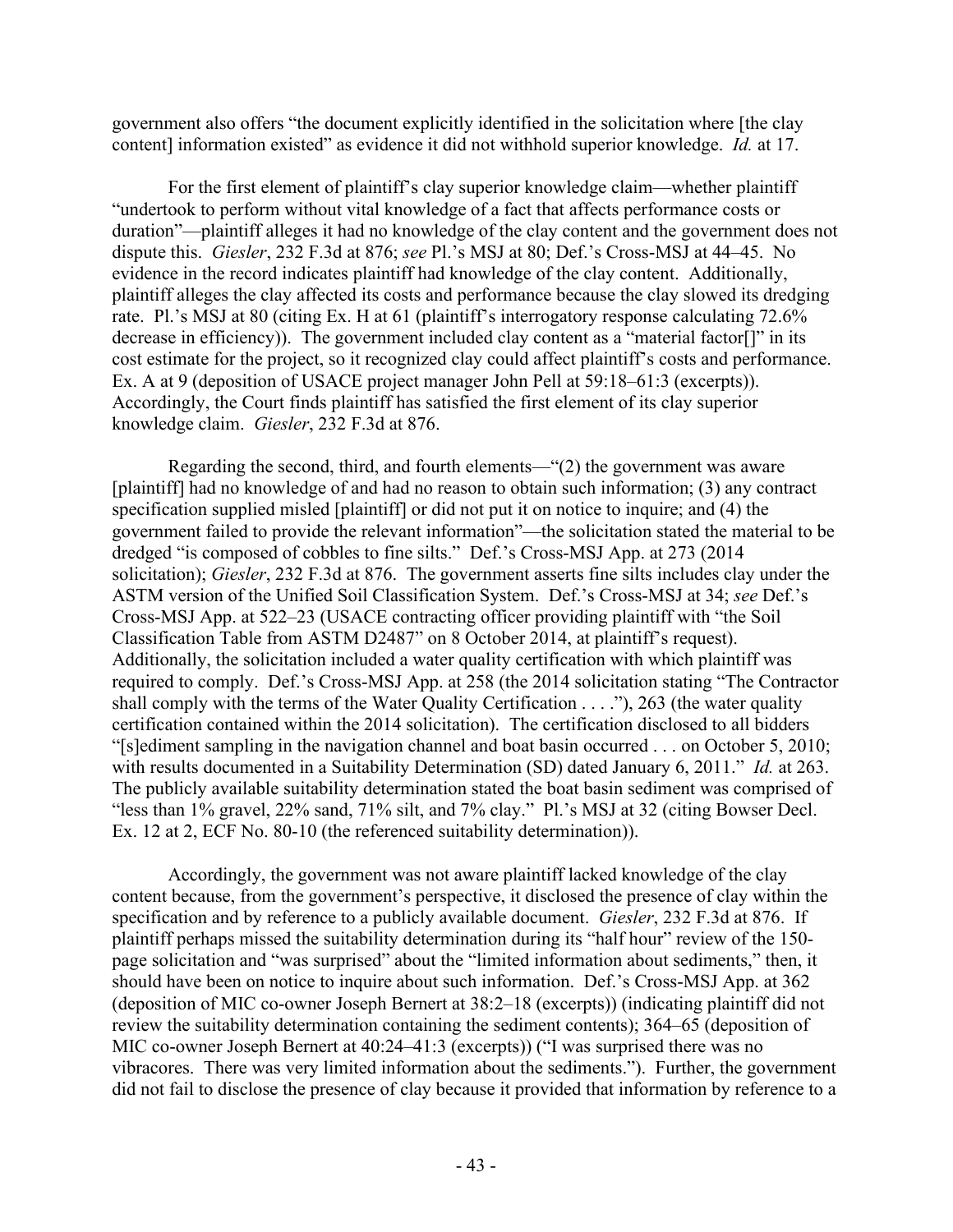publicly available document. *McCormick*, 18 Cl. Ct. at 265 (quoting *Util. Contractors, Inc.*, 8 Cl. Ct. at 52) (holding superior knowledge must be "unknown" and "not reasonably available to bidders"). For these reasons, the government was not aware plaintiff had no knowledge of the clay content—the contract specification at least put plaintiff on notice to inquire, and the government did not fail to provide the relevant information because it was, at least, publicly available. *Giesler*, 232 F.3d at 876. Plaintiff fails to establish the second, third, and fourth elements of its clay superior knowledge claim. *Id.*; *GAF Corp.*, 932 F.2d at 949; *Hercules Inc.*, 24 F.3d at 196.

The Court finds no dispute of material fact the government did not withhold superior knowledge of clay content. *Giesler*, 232 F.3d at 876; *Matsushita*, 475 U.S. at 587. The Court grants the government's motion for summary judgment and denies plaintiff's motion for summary judgment on this issue. *Giesler*, 232 F.3d at 876; *GAF Corp.*, 932 F.2d at 949; *Hercules Inc.*, 24 F.3d at 196.

#### **E. Whether Plaintiff Would Have Completed the Project Within the Time Sought**

The government argues even if plaintiff received the entire 117.5 days of claimed excusable delay, "the termination for default must still be sustained as a matter of law," because plaintiff nevertheless would have failed to complete the contract. Def.'s Cross-MSJ at 46; Def.'s Reply at 4 (quoting *Morganti Nat., Inc.*, 49 Fed. Cl. at 130) ("[A] contractor 'has the burden of establishing by a preponderance of the evidence not only the existence of an excusable cause of delay but also the extent to which completion of the contract work as a whole was delayed' by those causes, and not by delays of its own making."). The government asserts it would have taken plaintiff "another 780 days of non-stop dredging at its total production rate on this project for [plaintiff] to complete the work." Def.'s Cross-MSJ at 46 (measuring plaintiff's daily dredge rate with the 13,011 cubic yards dredged of the required 79,000 over 156 days following the notice to proceed). Lastly, the government disagrees with plaintiff's assertion it would have dredged at 600 cubic yards per day for the entire excusable delay period when plaintiff was only able to sustain that rate for two days and fails to account for any equipment problems, personnel issues, or additional clay delay. Def.'s Reply at 5–7.

Plaintiff initially disputed whether it must demonstrate "it would have completed the contract but for the excusable causes that it identifies." Pl.'s Reply at 8. At oral argument, however, plaintiff conceded it must show it would have completed the contract but for the excusable delay. Tr. at 156:1–17 (discussing the court's holding in *Morganti*). Plaintiff nevertheless cites to testimony from USACE project manager John Pell to support the proposition "that when MIC was permitted to dredge without interruption by storms, MIC was able to dredge 600 [cubic yards] per day." Pl.'s Reply at 10 (citing Second Bowser Decl. Ex. V at 164, ECF No. 88-1 (deposition of USACE project manager John Pell)). Plaintiff argues the project manager "also confirmed that the 600 cubic yards per day was a sufficient rate, barring the substantial weather delay, to complete the project on time." *Id.* (citing Ex. V at 165 (deposition of USACE project manager John Pell)). Therefore, plaintiff argues, even the USACE thought plaintiff's unimpeded rate was sufficient to complete the dredging within the claimed excusable delay time. *Id.*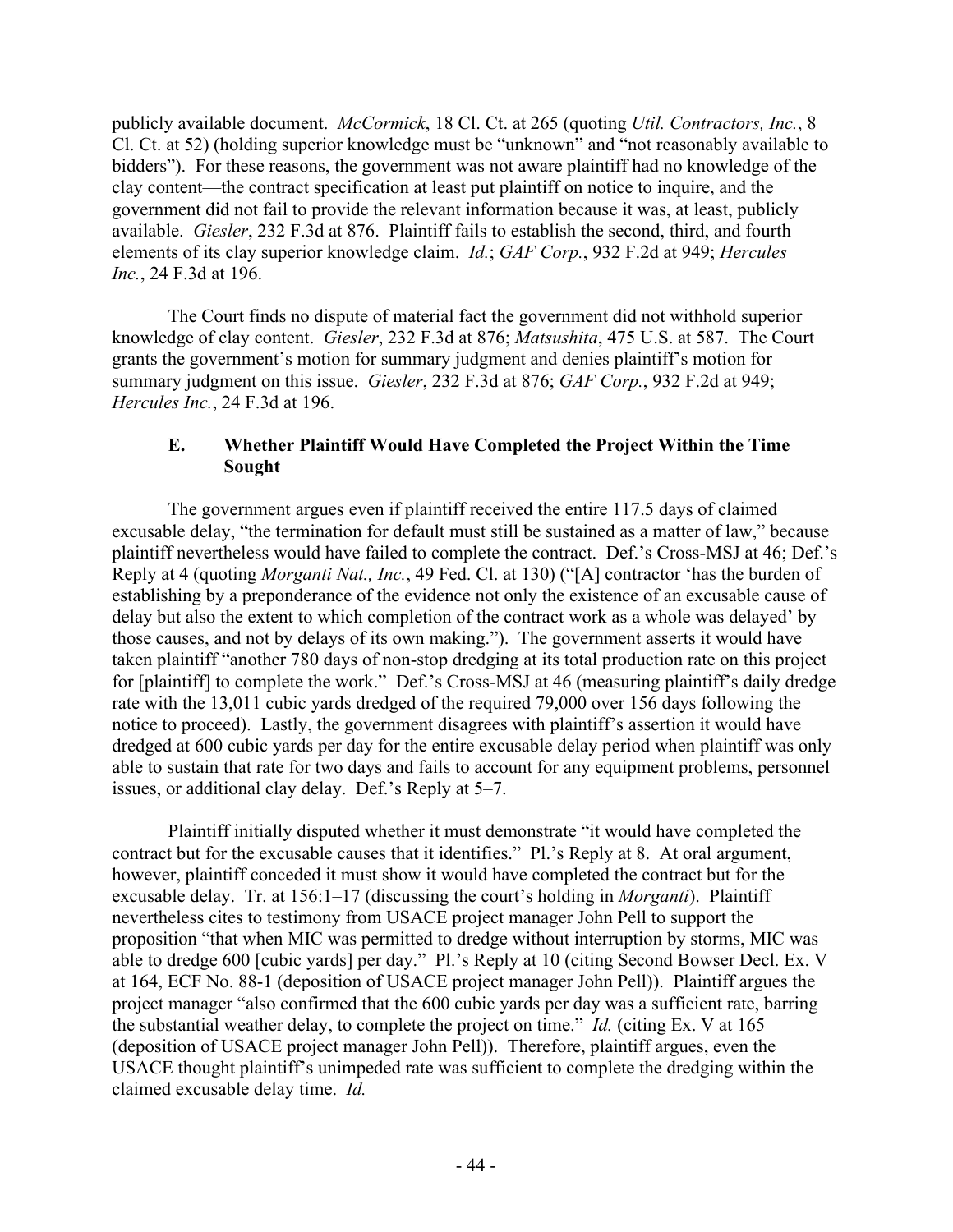If asserting its default was excusable, plaintiff must demonstrate it would have completed the contract but for the excusable causes of its failure to timely perform. *Sauer Inc. v. Danzig*, 224 F.3d 1340, 1345 (Fed. Cir. 2000) ("[T]he unforeseeable cause must delay the overall contract completion; *i.e.*, it must affect the critical path of performance."); *Morganti Nat., Inc.*, 49 Fed. Cl. at 134 (affirming a termination for default after concluding a contractor would not have completed the contract but for the excusable delay). Any excusable delays must alter the critical path of the project, "usually result[ing] in a corresponding delay to the completion of the project." *Wilner v. United States*, 24 F.3d 1397, 1399 n.5 (Fed. Cir. 1994). If the Court finds plaintiff's default was excusable, "the rights and obligations of the parties will be the same as if the termination had been issued for the convenience of the Government." FAR 52.249-10(c) (incorporated by reference into the parties' contract, Def.'s Cross-MSJ App. at 15).

The parties agree the determination of whether plaintiff would have completed the contract but for the excusable delays begins with the end of the fish window—1 September 2015. Tr. at 156:6–17 (the parties confirming excusable delay days are added to the post-fish window, so plaintiff's productivity is calculated as if it is performing September and October). The parties disagree, however, on the appropriate method for calculating plaintiff's dredge rate if granted any excusable delay, and present multiple conflicting methods for doing so. For example, in its briefing, plaintiff argues it could have dredged at 600 cubic yards per day and that would have been sufficient to complete the project if granted the claimed 117.5 days of excusable delay. Pl.'s Reply at 10. At oral argument, plaintiff instead asserted it could dredge at 1,600 cubic yards per day. Tr. at 119:3–13. The government disputes each of plaintiff's dredge rate calculations because it asserts neither of them account for "any of the equipment problems, personnel issues, and other delay factors." Def.'s Reply at 6; Tr. at 205:16–206:22 (government counsel at oral argument citing equipment problems, personnel issues, and holidays as unaccounted for in plaintiff's calculations). In its motion, the government argues plaintiff would have needed another 780 days to complete the project. Def.'s Cross-MSJ at 46 (measuring plaintiff's daily dredge rate with the 13,011 cubic yards dredged of the required 79,000 over 156 days following the notice to proceed). Then in its reply brief, the government, under favorable assumptions, says plaintiff would have instead been just 7,000 cubic yards short of completion if granted all 117.5 days of excusable delay. Def.'s Reply at 6–7.

Without considering the number of days, if any, of excusable delay plaintiff is entitled to, the Court finds there are disputes of material fact as to the dredge rate plaintiff could have sustained if granted any excusable delay. *Matsushita*, 475 U.S. at 587; Tr. at 207:13–20 (plaintiff's counsel stating the total days of excusable delay, if any, is to be determined postsummary judgment). Accordingly, the Court declines to enter summary judgment on this issue because it cannot determine whether plaintiff would have completed the contract but for the excusable causes of delay without knowing the rate at which plaintiff would have otherwise performed. *Sauer Inc.*, 224 F.3d at 1345; *Morganti Nat., Inc.*, 49 Fed. Cl. at 134. The parties must present the Court with sufficient evidence to demonstrate whether plaintiff would have completed the project but for the excusable delay in consideration of all material factors, including at least: the time of year, the weather, the equipment used, the material dredged, and debris. *See* Tr. at 156:6–17 (the parties confirming excusable delay days are added to the postfish window, so plaintiff's productivity is calculated as if it is performing at the beginning of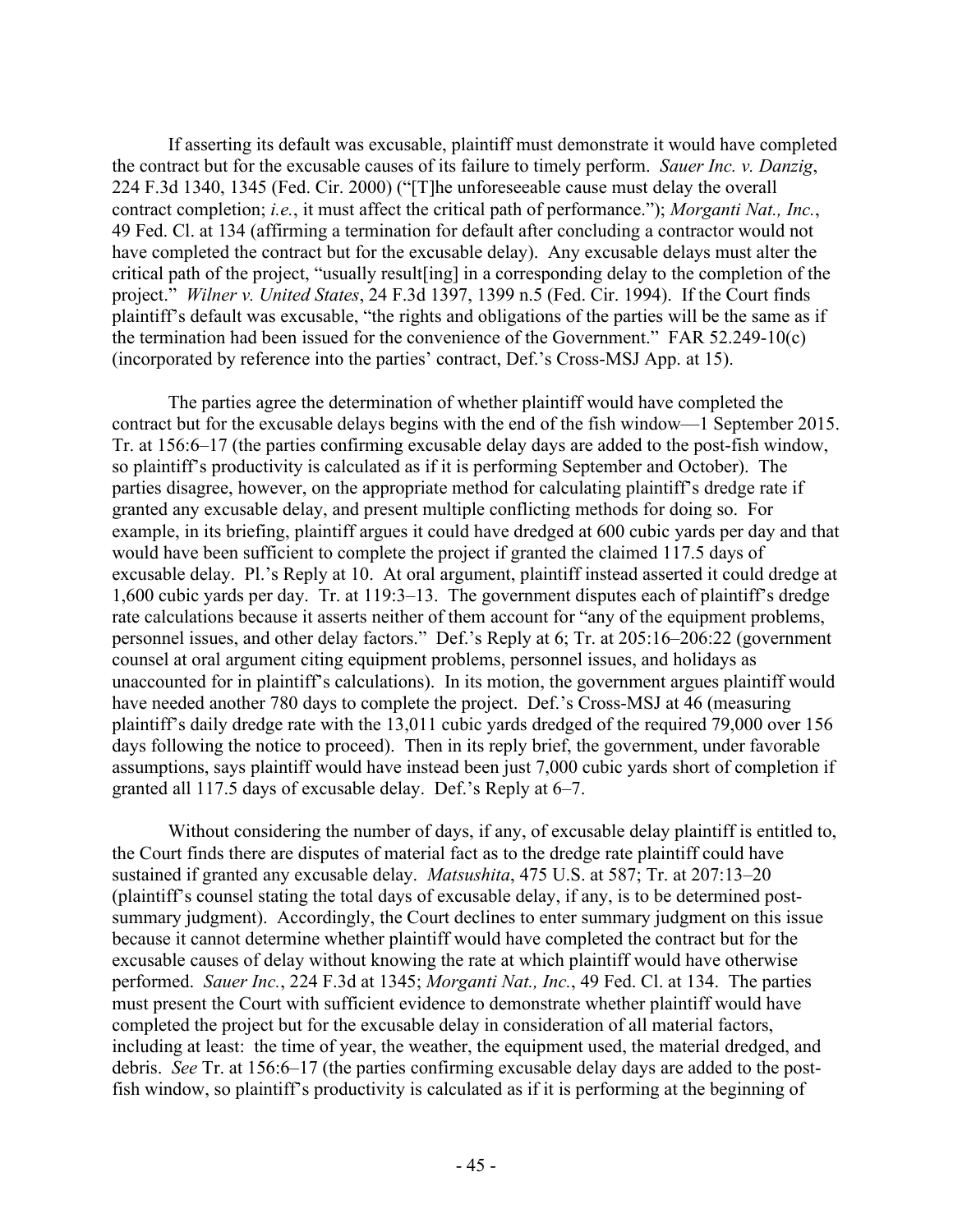September 2015). Plaintiff must also factor in which sources of excusable delay remain to support its requested termination for default conversion and whether plaintiff would have completed the contract but for this lesser amount of excusable delay. *Sauer Inc.*, 224 F.3d at 1345; *Morganti Nat., Inc.*, 49 Fed. Cl. at 134; Tr. 131:17–132:14 (both parties agreeing failure to disclose superior knowledge requires an excusable delay analysis). The Court will defer ruling on the issue of whether plaintiff would have completed the contract but for any excusable delay until after trial.

# **F. Summary**

To summarize the Court's findings regarding whether plaintiff is entitled to have its termination for default converted to a termination for convenience, plaintiff motioned for summary judgment on various grounds of excusable delay and breach of contract, and the government submitted several motions for summary judgment of its own in defense. *See supra*  Section VI. First, the government defended against plaintiff's excusable delay and differing site condition claims by arguing plaintiff failed to comply with the contract's notice provisions, FAR 52.249-10, 52.236-2. *Supra* Section VI.A. The Court finds plaintiff complied with the excusable delay and differing site condition notice provisions only with respect to debris located in the boat basin. *Supra* Section VI.A.1.b. The Court finds plaintiff failed to comply with the notice provisions for its excusable delay and differing site condition claims arising from unusually severe weather, debris outside the boat basin, clay, and floating logs. *Supra* Section VI.A.1. In response to the government's motion, plaintiff asserted the government waived the notice provisions; the Court finds the government waived notice as a defense to every claim except plaintiff's clay differing site condition claim. *Supra* Section VI.A.2. In addition, plaintiff asserted the government had actual knowledge of plaintiff's claims, but the Court finds there are disputes of material fact and declines to enter summary judgment on actual or constructive notice. *Supra* Section VI.A.3. Accordingly, the government's notice defense fails as to all but plaintiff's clay differing site condition claim, and the Court will not decide if the government had actual or constructive notice of that claim because it is moot. *Supra* Section VI.A.

The Court next addresses plaintiff's several claims on the merits. *See supra* Sections VI.B.–E. First, the Court finds plaintiff failed to support its unusually severe weather claim and denies plaintiff any excusable delay as a result of the weather. *Supra* Section VI.B. Then, the Court addresses plaintiff's two differing site condition claims for debris and clay, and finds plaintiff failed to establish its clay differing site condition claim, but disputes of material fact prevent the Court from entering summary judgment on plaintiff's debris differing site condition claim. *Supra* Section VI.C. Next, plaintiff motioned for summary judgment on four claims that the government withheld superior knowledge of: a minimum sufficient pipe size, log traffic, debris, and clay. *Supra* Section VI.D. The Court finds plaintiff successfully established the government breached the contract under the superior knowledge doctrine for two of its four claims: minimum sufficient pipe size and debris. *Supra* Sections VI.D.1., VI.D.3. Lastly the government argued plaintiff would not have completed the contract but for its claimed excusable delay; the Court finds there are disputes of material fact and declines to enter summary judgment on this issue. *Supra* Section VI.E.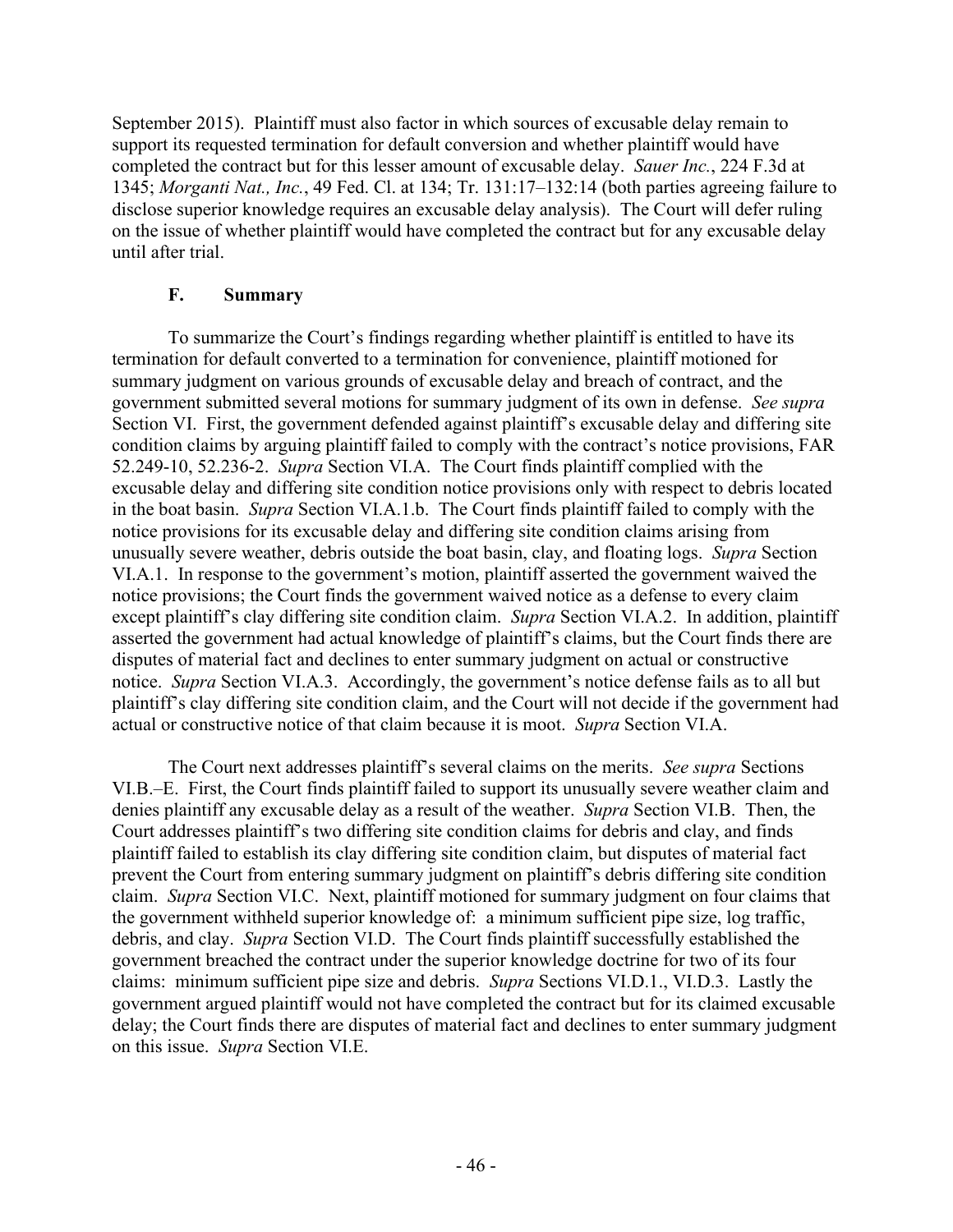In sum, plaintiff successfully established only its superior knowledge claims for minimum sufficient pipe size and debris, and disputes of material fact prevent the Court from entering summary judgment on plaintiff's debris differing site condition claim. The government waived its notice defense to all but plaintiff's clay differing site condition claim. The Court declines to enter summary judgment on the government's actual or constructive notice of plaintiff's clay differing site conditions claim, but that issue is now moot because the claim fails on the merits. At least four issues remain for trial to determine whether plaintiff is entitled to have its termination for default converted to a termination for convenience: (1) the remedy for the government's failure to disclose superior knowledge of a minimum sufficient pipe size, *see supra* Section VI.D.1.; (2) the remedy for the government's failure to disclose superior knowledge of debris, *see supra* Section VI.D.3.; (3) whether the debris plaintiff encountered constitutes a differing site condition, and if so, the remedy, *see supra* Section VI.C.2.; and (4) whether plaintiff would have completed the contract but for any excusable delay, s*ee supra*  Section VI.E.

# **VII. Whether Plaintiff is Entitled to Compensable Delay**

The government next argues it is entitled to summary judgment on "Count I of [plaintiff]'s Second Amended Complaint seeking '\$638,260.81 in additional costs,' because any excusable delays [plaintiff] might have suffered were concurrent with delays attributable solely to [plaintiff]." Def.'s Cross-MSJ at 26 (quoting Second Am. Compl. at 8). The government states:

The parties agree that "the fact that the contractor may also have caused concurrent delay is not fatal to the contractor's claim for additional time due to excusable delay," but that "if a period of delay can be attributed simultaneously to the actions of both the [g]overnment and the contractor, there are said to be concurrent delays, and the result is an excusable but not a compensable delay."

*Id.* at 25 (quoting Pl.'s MSJ at 6). The government points to delays caused by plaintiff's submittal process, defective equipment, and project management as evidence plaintiff's delays were concurrent, not compensable. *Id.* at 25–26.

Plaintiff argues any submittal delay occurring before work commenced would be sequential and thus apportionable. Pl.'s Reply at 29. Plaintiff asserts the causes of compensable delay, such as the weather, clay, and debris, occurred after any delay caused by plaintiff. *Id.* at 30. Plaintiff claims the government fails to establish any specific dates or times for a concurrent delay analysis, and "[o]ne cannot find concurrency when they do not have a time period to reference." *Id.* Therefore, plaintiff argues the government is not entitled to summary judgment on plaintiff's claim to compensable delay. *Id.*

"[N]ot all delays are excusable, and furthermore, not all excusable delays are compensable." *Weaver-Bailey Contractors, Inc. v. United States,* 19 Cl. Ct. 474, 476 (1990). Compensable delay is delay where "the government [is] the sole proximate cause of the contractor's additional loss, and the contractor would not have been delayed for any other reason during that period." *Triax-Pac. v. Stone*, 958 F.2d 351, 354 (Fed. Cir. 1992) (internal quotations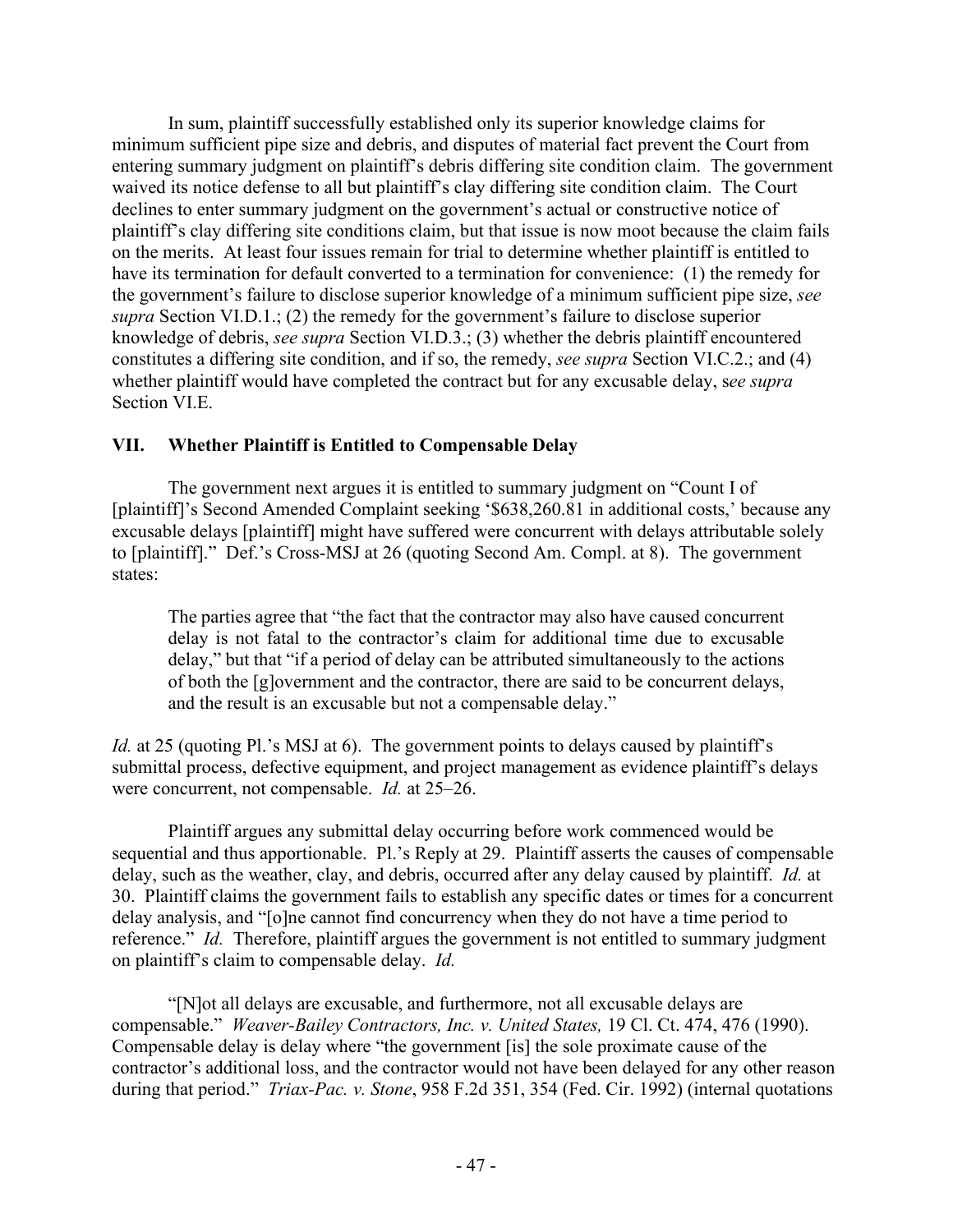omitted). Sequential delay is defined as delay "where one party and then the other cause different delays *seriatim* or intermittently." *R.P. Wallace, Inc.*, 63 Fed. Cl. at 410. "If a period of delay can be attributed simultaneously to the actions of both the [g]overnment and the contractor, there are said to be concurrent delays, and the result is an excusable but not a compensable delay." *Morganti Nat., Inc.*, 49 Fed. Cl. at 132 (quoting *Weaver-Bailey Contractors, Inc.*, 19 Cl. Ct. at 476); *William F. Klingensmith, Inc. v. United States*, 731 F.2d 805, 809 (Fed. Cir. 1984). Plaintiff "has the burden of establishing by a preponderance of the evidence" the existence of any excusable delay, compensable or otherwise. *Morganti Nat., Inc.*, 49 Fed. Cl. at 132 (citations omitted); *see Sauer Inc.*, 224 F.3d at 1347; Def.'s Cross-MSJ App. at 15 (the parties' contract incorporating by reference FAR 52.249-10 which defines excusable delay as, "delay in completing the work aris[ing] from unforeseeable causes beyond the control and without the fault or negligence of the Contractor").

The Court cannot yet decide what excusable delay, if any, plaintiff is entitled to. *See supra* Section VI.; Tr. at 207:13–20 (plaintiff's counsel stating the total days of excusable delay, if any, is to be determined post-summary judgment). A compensable delay analysis requires the Court to look at each specific instance of excusable delay plaintiff is entitled to and determine if the government is "the sole proximate cause of [plaintiff]'s additional loss, and the contractor would not have been delayed for any other reason during that period." *Triax-Pac.*, 958 F.2d at 354. Consequently, the Court cannot decide whether plaintiff is entitled to any compensable delay until it decides if plaintiff is entitled to excusable delay. *Id.* Further, the government's blanket assertion that any excusable delay caused by weather, logs, clay, or debris was concurrent with plaintiff's delayed start, defective equipment, project planning, and personnel management is unavailing because it does not assess each specific instance of excusable delay to which plaintiff is entitled. *Id.*; *see* Def.'s Cross-MSJ at 26; *Catel, Inc.*, 2012 WL 3104366, at \*33 (quoting *CJP Contractors, Inc. v. United States*, 45 Fed. Cl. 343, 372 (1999)) ("[I]n the event of concurrent delays, the contractor 'can attempt to prove the portion of the delay attributable to the government[] that was separate and apart from the contractor's delay.'"). The government correctly states, and plaintiff acknowledges, plaintiff "has the burden of establishing by a preponderance of the evidence" the existence of any excusable delay, compensable or otherwise. *Morganti Nat., Inc.*, 49 Fed. Cl. at 132; Tr. at 210:6–10 (plaintiff's counsel agreeing "the burden is on plaintiff to demonstrate that any compensable delays are, in fact, sequential and not concurrent with plaintiff's own delays"). Plaintiff did not motion for summary judgment on its compensable delay claims, so it has not yet attempted to establish which of its delays are compensable. *Celotex*, 477 U.S. at 322 (A party seeking summary judgment bears the burden of establishing the "absence of any genuine issues of material fact"). Therefore, the Court denies the government's motion for summary judgment on this issue and will defer deciding whether plaintiff is entitled to any compensable delay until after trial. *Id.*

#### **VIII. Whether the Government is Entitled to Recover Costs and Damages**

Both plaintiff and the government move for summary judgment on the government's counterclaims for reprocurement costs, administrative costs, and liquidated damages. Pl.'s MSJ at  $1-2$ ; Def.'s Cross-MSJ at  $46-50$ ; Tr. at  $129:1-15$ ,  $212:7-20$  (government counsel confirming its counterclaims fail if plaintiff has a valid defense to default).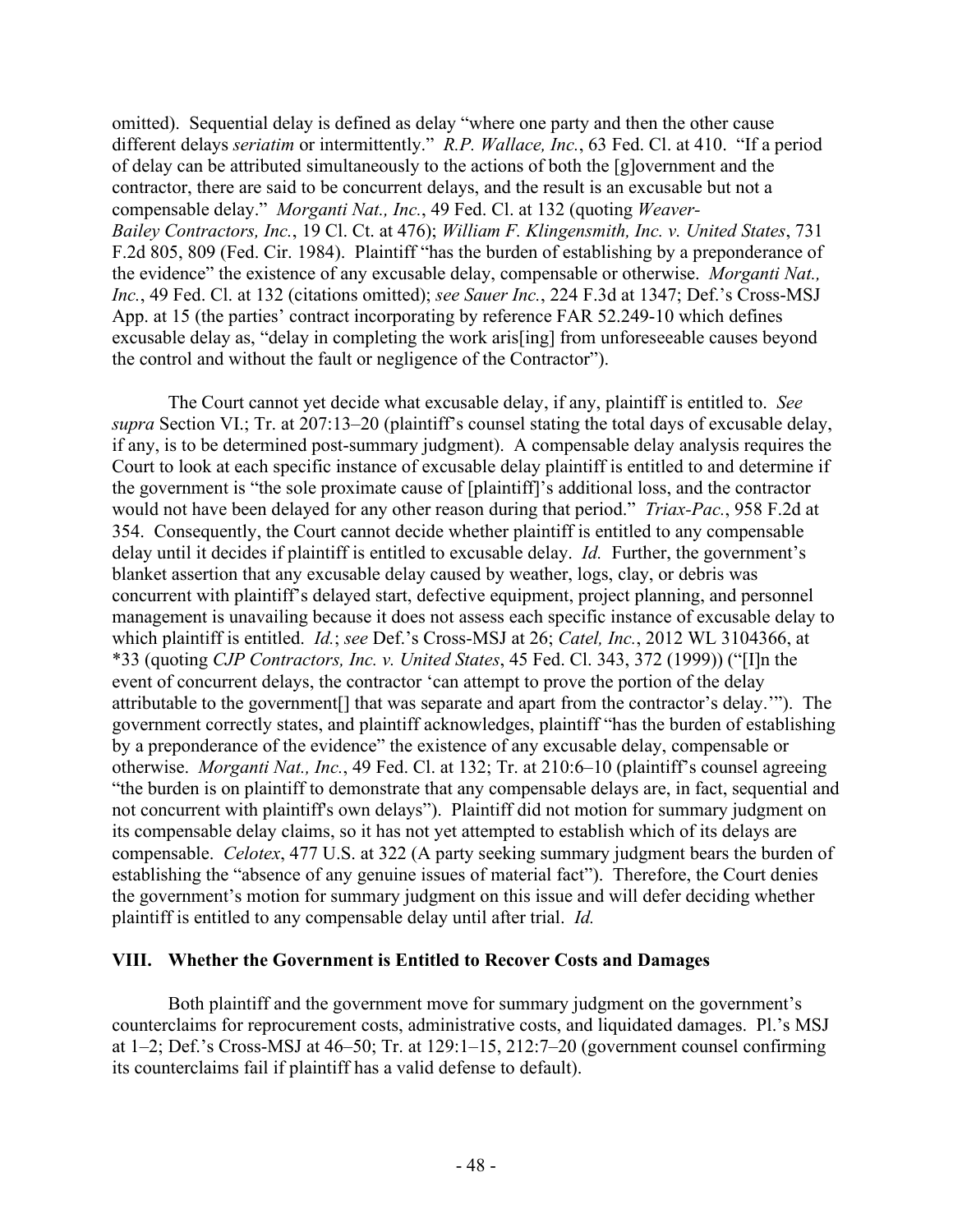#### **A. Whether the Government May Recover Reprocurement Costs**

Plaintiff argues the government is barred from seeking reprocurement costs because it "made substantial and material changes in the physical nature of the work to be performed from the original contract to the re-let contract." Pl.'s MSJ at 24. In the resolicitation contract, plaintiff asserts the government moved the disposal locations, changed the equipment that could be used, lowered the quantity of the material to be removed, and added notice of debris, weather logs, clay, and sunken vessels. *Id.*; Pl.'s Reply at 11–13 (describing the thirty changes to the resolicitation). Plaintiff also claims the government paid a portion of its reprocurement costs to the reprocurement contractor in bad faith. Pl.'s Reply at 13 ("USACE paid the reprocurement contractor \$262,500 when they were only able to verify that \$189,465 dollars was due to the [c]ontractor." (citing Ex. W at 18 (internal USACE emails regarding the reprocurement contractor's equitable adjustment claim)).

The government points out that plaintiff does not dispute that it actually incurred its claimed costs and denies that it made "substantial and material changes" to its reprocurement contract. Def.'s Cross-MSJ at 46–47. The government states, "[t]he purpose of both the reprocurement and [plaintiff's] contract was to complete the same dredging work at the same project site, with no substantial or material changes 'to the work to be performed.'" *Id.* at 47 (quoting Pl.'s MSJ at 20). The government argues the changes plaintiff identifies are "minor technical changes." *Id.* These changes did not impact the dredging work and had no impact on the contract price, according to the government. *Id.* (citing *Seaboard Lumber Co. v. United States*, 308 F.3d 1283, 1301 (Fed. Cir. 2002)); Def.'s Reply at 23 ("[Plaintiff] ignores that the reprocurement contract cost nearly \$7,000 less than the contract awarded to MIC."). The government lastly states no such bad faith payment occurred—"USACE and the contractor ultimately reached a compromise for a net increase of only \$2,392.50 over the original contract price." *Id.* at 24.

The parties' contract in this case incorporates by reference FAR 52.249-10(a), which states a "[c]ontractor . . . shall be liable for any damage to the [g]overnment resulting from the [c]ontractor's . . . failure to complete the work within the specified time . . . . This liability includes any increased costs incurred by the [g]overnment in completing the work." *See* Def.'s Cross-MSJ App. at 15 (the 2014 contract). Under a claim for excess reprocurement costs, "[t]he measure of damages is the reasonable reprocurement price less the original contract price." *Cascade Pac. Int'l v. United States*, 773 F.2d 287, 293 (Fed. Cir. 1985); *see Armour of Am.*, 96 Fed. Cl. at 761–62 (citation omitted) ("In calculating excess reprocurement costs, '[t]he measure of the [g]overnment's damage is the difference between what it cost it to do the work and what it would have cost it to do the work had the appellant not been terminated for default.'"); *see also Gen. Dynamics Corp. v. United States*, 671 F.2d 474, 480 (Ct. Cl. 1982) (concluding that if a plaintiff breached its contract, the government is entitled to the costs of reprocurement which exceeded the amount for which the plaintiff was obligated to perform). The government may recover excess reprocurement costs only when it shows: "(1) the reprocured [services] are the same as or similar to those involved in the termination; (2) the [g]overnment actually incurred excess costs; and (3) the [g]overnment acted reasonably to minimize the excess costs resulting from the default." *Cascade Pac. Int'l*, 773 F.2d at 294 (citations omitted). The first factor is demonstrated by comparing the original contract with the reprocurement contract. *Id.* (citation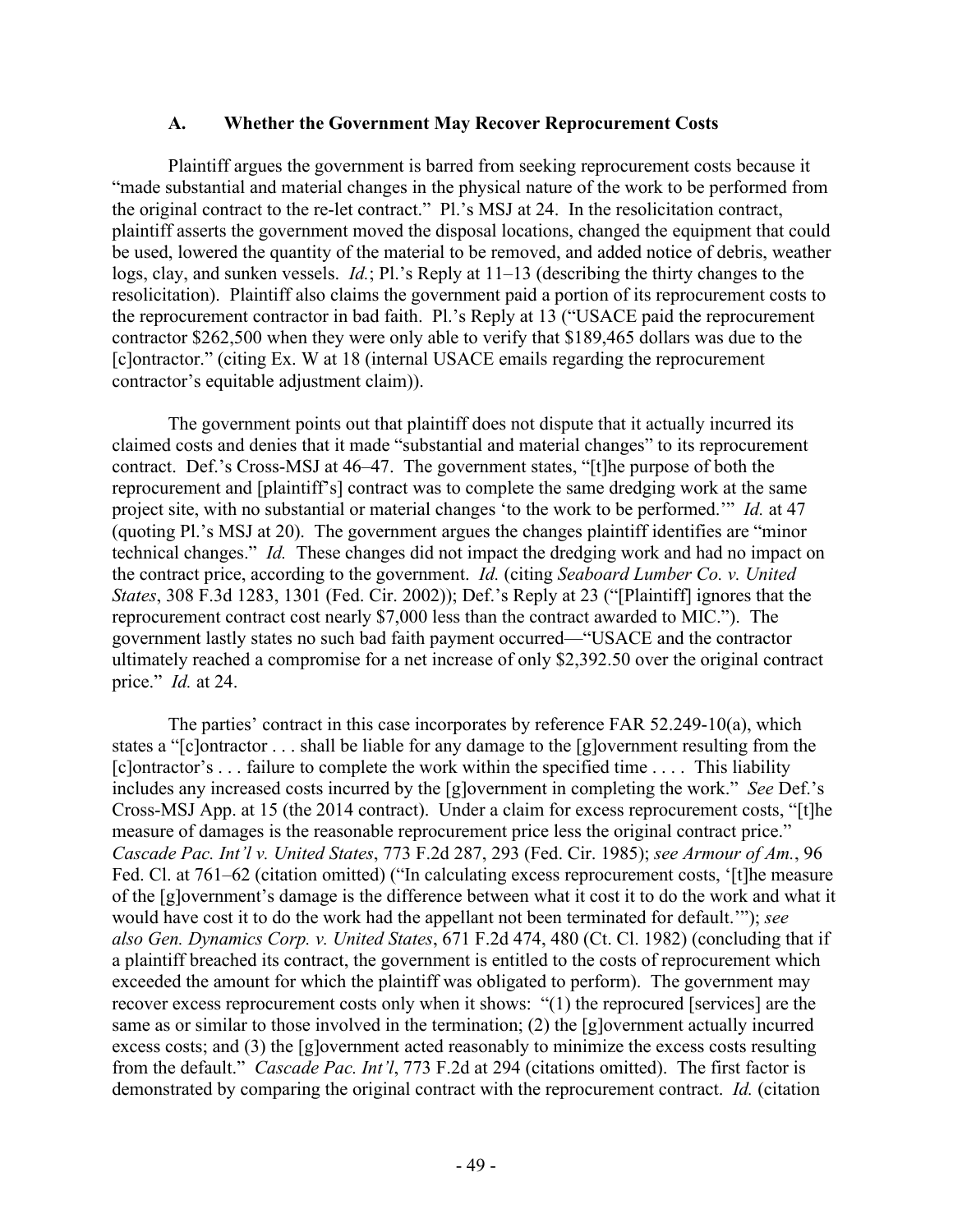omitted). The Court may deny the government its reprocurement costs when it has made "substantial and material changes in the physical nature of the performance, *i.e*., the work to be performed . . . , from the original contract to the re[procurement] contract." *Seaboard Lumber Co.*, 308 F.3d at 1298 (citation omitted). Plaintiff bears "the burden of proving the effects of changes in the reprocurement contract terms on the contract price." *Id.* at 1301. The second factor merely "requires the [g]overnment to show what it spent in reprocurement." *Cascade Pac. Int'l*, 773 F.2d at 294 (citation omitted). "The third condition requires that the [g]overnment act within a reasonable time of the default, use the most efficient method of reprocurement, obtain a reasonable price, and mitigate its losses." *Id.* (footnote omitted).

Regarding the first element, plaintiff identifies thirty changes the government made between its contract in 2014 and the reprocurement contract in 2015. Pl.'s MSJ at 21–22 (comparing Ex. J (2015 resolicitation) and Ex. I (plaintiff's offer on the 2014 solicitation)). The government added new billing items, changed disposal locations, accelerated the timeline, altered insurance requirements, made past dredging records available, reinserted the warnings it removed in 2014, required a cutterhead and 12" discharge pipe, identified sunken vessels, and more. *Id.* The government, no doubt, learned from its experience with plaintiff in 2014. Tr. at 99:4–5 (government counsel stating, "I'm sure this experience informed [the changes] to some degree."). The reprocurement reflects "[t]he fact that the government might not have written a perfect contract" in 2014. Tr. at 215:3–4 (government counsel), 219:19–20 ("Certainly no contract is perfect. I don't think the Corps was perfect in this case." (government counsel)). The reprocurement may imply plaintiff was the victim of "an experiment that failed." Tr. at 199:20 (the Court). No matter how deserving of sympathy plaintiff may be, however, there is no support for plaintiff's conclusion that the changes it identifies "substantial[ly] and material[ly] change[d]" the work to be performed. *Seaboard Lumber Co.*, 308 F.3d at 1298. The two contracts were both for dredging the same waterway in La Push, Washington. Def.'s Cross-MSJ App. at 131 (cover page of the 2014 solicitation); Ex. J at 1 (cover page of the 2015 resolicitation). The reprocurement contract required just 3.8% less material to be dredged. *Compare* Ex. J at 2–4, *with* Ex. I at 3–5 (76,000 cubic yards for the 2015 reprocurement contract, compared to 79,000 for the 2014 contract). The reprocurement contract cost 0.5% less than the contract awarded to plaintiff. Def.'s Reply at 23 ("[Plaintiff] ignores that the reprocurement contract cost nearly \$7,000 less than the contract awarded to MIC." (citing First Am. Answer to Second Am. Compl. and Countercl. at 9). Plaintiff makes no attempt to carry its "burden of proving the effects of changes in the reprocurement contract terms on the contract price." *Seaboard Lumber Co.*, 308 F.3d at 1301. Plaintiff cannot carry this burden because the same service was performed and for less money—the only difference is the reprocurement contractor had the benefit of learning from plaintiff's failure before undertaking the project. *Id.*; *Cascade Pac. Int'l*, 773 F.2d at 294.

To support its position, plaintiff cites several cases in which the court held the government was not entitled to excess reprocurement costs due to substantial and material changes to the reprocurement contract. Pl.'s MSJ at 21–22. Plaintiff ignores the significant impact on contract price the changes to the original contract had in each of the cases cited. *Am. Bonding Co. of Baltimore v. United States*, 167 F. 910, 914, 922 (9th Cir. 1909) (finding substantial changes in the contract led to an almost 27% increase in contract price), *aff'd sub*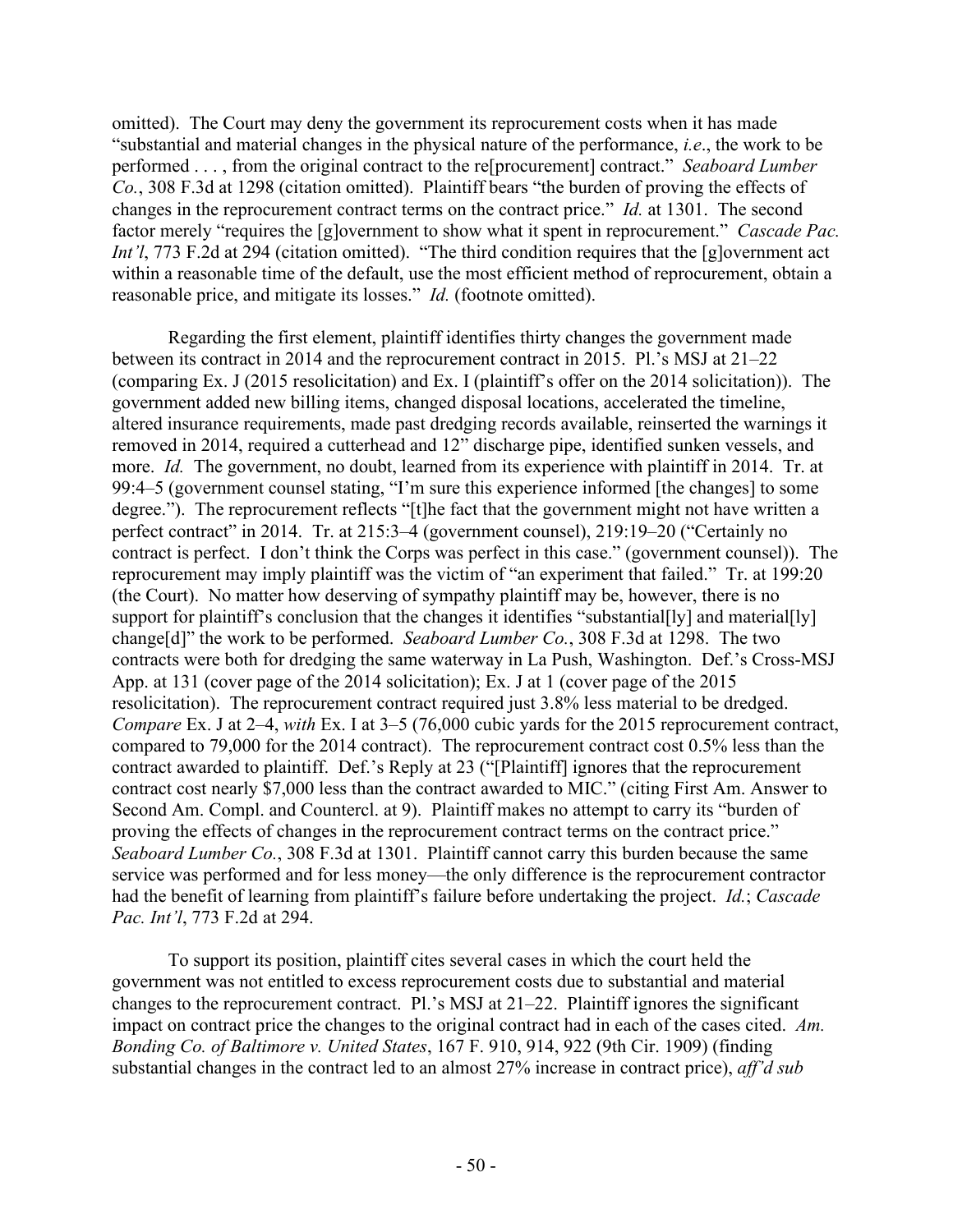*nom. United States v. Axman, 234 U.S. 36 (1914)<sup>14</sup>; <i>Schwartz v. United States, 65 F. Supp. 391,* 392 (Ct. Cl. 1946) (finding the substantial changes to the contract led to a 192% increase in the reprocurement contract price); *Consol. Airborne Sys., Inc.*, 348 F.2d at 943 (48% increase in unit price); *California Bridge & Constr. Co. v. United States*, 50 Ct. Cl. 40, 54–55 (1915) (the government's excess costs were more than 51% higher than plaintiff's aggregate costs and expected profits), *aff'd sub nom. United States v. California Bridge & Constr. Co.*, 245 U.S. 337 (1917); *Rosenberg v. United States*, 76 Ct. Cl. 662, 669 (1933) (52% increase in contract price); *George Leary Constr. Co. v. United States*, 63 Ct. Cl. 206, 212 (1927) (128% increase in contract price). Plaintiff acknowledged it has "the burden of proving the effects of changes in the reprocurement contract terms on the contract price." Pl.'s MSJ at 19 (citing *Seaboard Lumber Co.*, 308 F.3d at 1301). Inexplicably, plaintiff does not even address the reprocurement contract price; accordingly, plaintiff has failed to demonstrate how any change to the reprocurement contract is substantial or material. *Seaboard Lumber Co.*, 308 F.3d at 1301. The Court finds the reprocured services are similar to that which plaintiff was contracted to perform. *Id.*; *Cascade Pac. Int'l*, 773 F.2d at 294.

As for the second element, the government asserts it incurred excess reprocurement costs totaling \$409,345.60. Def.'s Reply at 23 (citing First Am. Answer to Second Am. Compl. and Countercl. at 9) ("Excess reprocurement costs totaling \$409,345.60, calculated as the difference between the amounts paid to plaintiff (\$416,000) . . . plus the amount paid for the follow-on contract (\$1,283,595.50), minus the original contracted amount (\$1,290,250)."). Plaintiff does not dispute the government's asserted excess reprocurement costs, likely because the claim amounts to what is effectively a refund of the project mobilization costs the government paid plaintiff up front. Second Am. Compl. Ex. 3 at 1 (the USACE contracting officer's Final Decision on Reprocurement Costs and Demand for Payment); *see also* Def.'s Cross-MSJ App. at 9 (plaintiff's contract showing the project mobilization line item). Further, plaintiff enjoys the benefit of the nearly \$7,000 discount the government obtained in reprocuring dredging services because the government subtracts that from its claimed amount owed. Second Am. Compl. Ex. 3 at 1. Accordingly, because this is undisputed, the Court finds the government actually incurred excess costs. *Cascade Pac. Int'l*, 773 F.2d at 294; *see Armour of Am.*, 96 Fed. Cl. at 761–62 (citation omitted) ("In calculating excess reprocurement costs, '[t]he measure of the [g]overnment's damage is the difference between what it cost it to do the work and what it would have cost it to do the work had the [contractor] not been terminated for default."").

Regarding the third element, plaintiff alleges the government paid the reprocurement contractor \$73,035 in bad faith. Pl.'s Reply at 13. The government did not pay the reprocurement contractor the alleged \$73,035; rather, the government paid the contractor a

<span id="page-50-0"></span><sup>14</sup> Plaintiff argues *United States v. Axman*, 234 U.S. 36 (1914), stands for the proposition that changing disposal locations is a prima facie material change barring recovery of reprocurement costs. Pl.'s MSJ at 20. *Axman* does not take such a bold and narrow position; rather, after the lower court found the change increased price by 27%, the Supreme Court found the disposal location was "an essential and particular term of the contract" which the contractor was required to comply with to satisfy its performance obligations. *Axman*, 234 U.S. at 43. The Supreme Court held the different disposal location was "a material matter . . . different from the contract first entered upon." *Id.* at 45. Given the reprocurement contract price in this case is less than the original, any change in disposal location in the reprocurement must not be "a material matter." *Id.*; *Seaboard Lumber Co.*, 308 F.3d at 1301 (holding plaintiff bears the "burden of proving the effects of changes in the reprocurement contract terms on the contract price").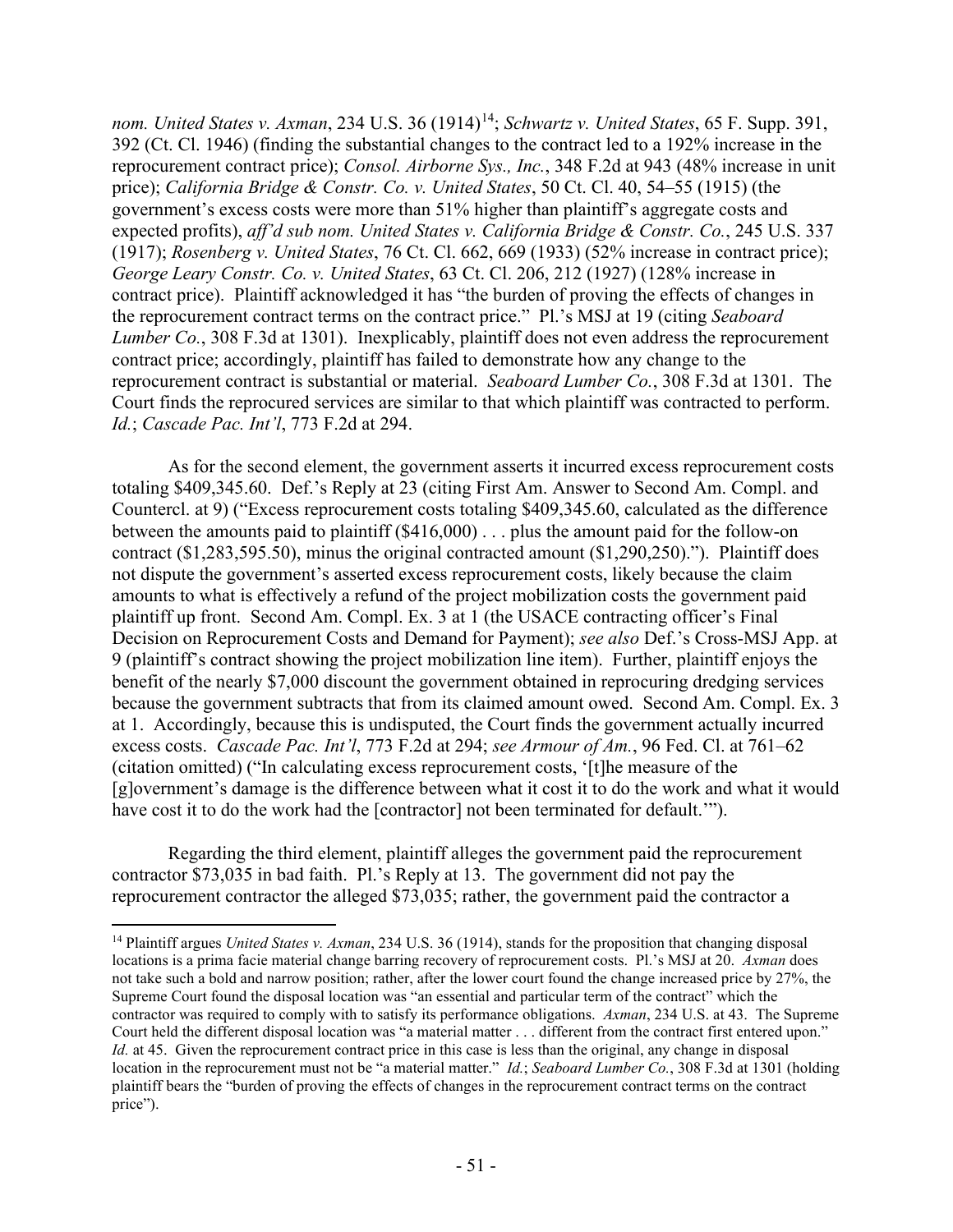veritable \$2,392.50 due to yardage loss from a dredging boundary change. Def.'s Reply at 24 (citing App. to Def.'s Reply ("Def.'s Reply App.") at 3–4, ECF No. 90 (equitable adjustment to the 2015 contract)). Plaintiff presents no other challenge to the reasonableness of the government's excess reprocurement costs. The government reprocured the dredging services immediately so the reprocurement contractor could begin as soon as the fish window ended and did so for a nearly \$7,000 discount. Def.'s Cross-MSJ App. at 524 (2015 contract milestones); Second Am. Compl. Ex. 3 at 1 (the USACE contracting officer's Final Decision on Reprocurement Costs and Demand for Payment). Accordingly, the Court finds "the [g]overnment acted reasonably to minimize the excess costs resulting from the default." *Cascade Pac. Int'l*, 773 F.2d at 294.

Without considering the amount, if any, of reprocurement costs the government is entitled to, or the availability of any remaining defense to this claim, the Court finds no dispute of material fact that the government is entitled to recover its excess reprocurement costs in this case. *Matsushita*, 475 U.S. at 587; *Cascade Pac. Int'l*, 773 F.2d at 294. Accordingly, the Court grants in part the government's motion for summary judgment as to the validity of its claim for reprocurement costs and denies plaintiff's motion for summary judgment on the same. *Seaboard Lumber Co.*, 308 F.3d at 1301; *Cascade Pac. Int'l*, 773 F.2d at 294.

# **B. Whether the Government May Recover Administrative Costs**

In addition to excess reprocurement costs, the government seeks to recover its administrative costs. Def.'s Cross-MSJ at 48. The government argues because plaintiff's "excusable delay defenses fail, and because [plaintiff] does not dispute that USACE actually incurred its claimed administrative costs, the [government] is entitled to summary judgment on its claim for those costs as well." *Id.* Plaintiff argues the government has failed to support this claim to administrative costs with any evidence. Pl.'s Reply at 29. The government replies by directing plaintiff to the "USACE's certified demand for payment, signed by the Contracting Officer." Def.'s Reply at 24 (citing Second Am. Compl. Ex. 3 at 2 (the USACE contracting officer's Final Decision on Reprocurement Costs and Demand for Payment)). Plaintiff has possessed and never challenged the government's breakdown of its costs, the government argues. *Id.* (citing Def.'s Reply App. at 6–7 (costs breakdown)).

The parties' contract incorporates by reference FAR 52.249-10(d), which states, "The rights and remedies of the [g]overnment in this clause are in addition to any other rights and remedies provided by law or under this contract." *See* Def.'s Cross-MSJ App. at 15 (the 2014 contract). This court has routinely held, under nearly identical provisions, "the government has the right to seek common law damages for breach of contract following a termination for default." *Tester Corp. v. United States*, 1 Cl. Ct. 370, 376 (1982), *judgment entered,* 1 Cl. Ct. 368 (1983); *see Armour of Am.*, 96 Fed. Cl. at 770; *Marley v. United States*, 423 F.2d 324, 334– 35 (Ct. Cl. 1970); *Rumley v. United States*, 285 F.2d 773, 776–77 (Ct. Cl. 1961). The government is therefore "not limited solely to the excess dollar amount paid to the reprocurement contractor, the so-called 'excess costs.'" *Tester Corp.*, 1 Cl. Ct. at 376. Accordingly, the government may seek to recover all damages "that are the foreseeable, direct, natural and proximate results of the breach." *Id.* (citing *William Cramp & Sons Ship & Engine Bldg. Co. v. United States*, 50 Ct. Cl. 179, 191 (1915)); *see Armour of Am.*, 96 Fed. Cl. at 770 (awarding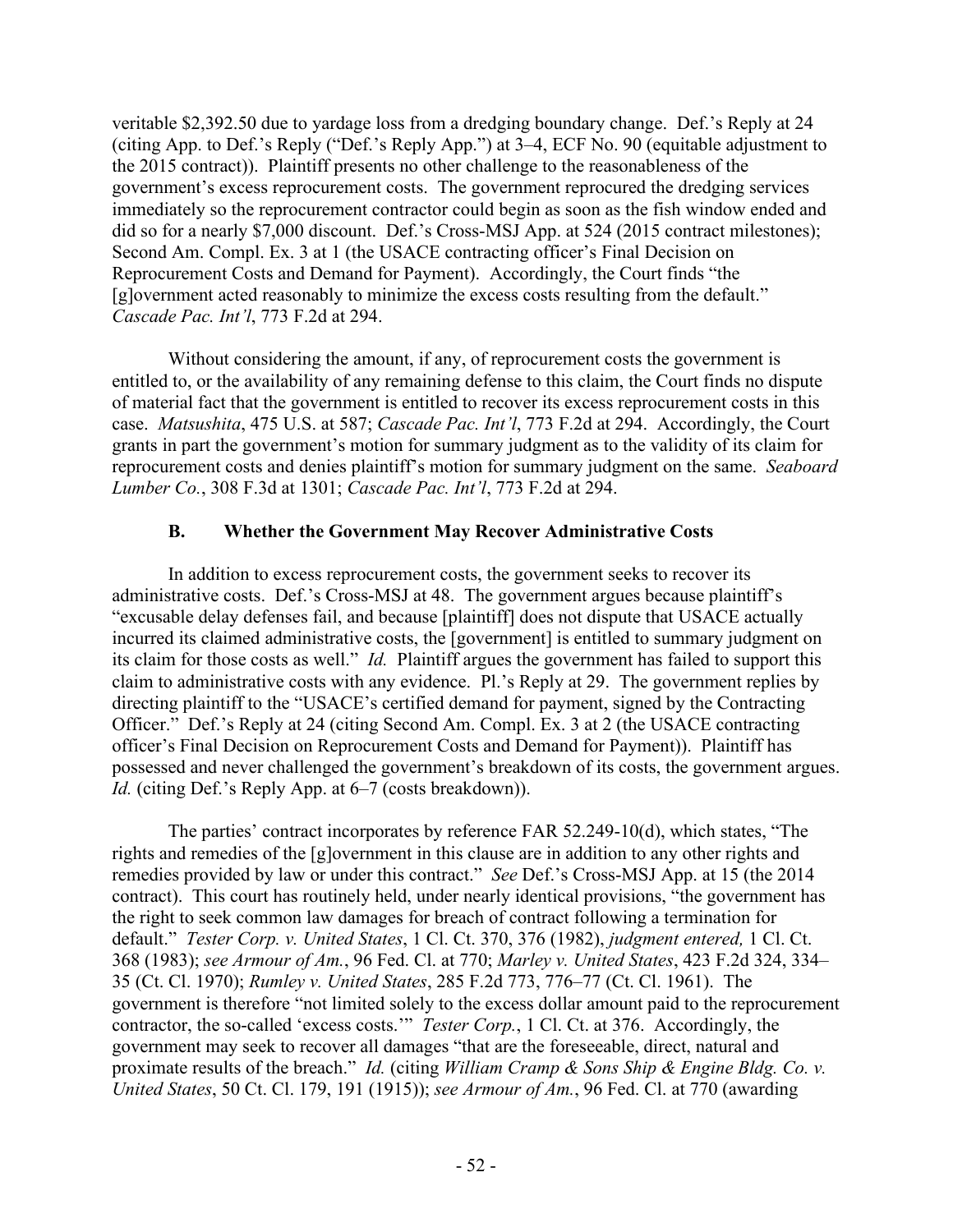administrative costs on top of excess reprocurement costs because "the administrative costs which defendant seeks were 'foreseeable, direct, natural and proximate' costs resulting from plaintiff's failure to fulfill its contract"). "It is clear that, properly established, 'administrative costs,' . . . are recoverable in breach of contract cases." *Tester Corp.*, 1 Cl. Ct. at 377 (citing *Se. Airways Corp. v. United States*, 673 F.2d 368, 378–79 (Ct. Cl. 1982) (a termination for default reprocurement damages case which allowed for recovery of "administrative costs")).

The government claims \$271,006 in administrative costs, "solely attributable to the [g]overnment effort to obtain a follow-on contract to fulfill the requirements that [plaintiff] failed to perform." Second Am. Compl. Ex. 3 at 2 (the USACE contracting officer's Final Decision on Reprocurement Costs and Demand for Payment). The government states: "This amount does not include the amounts spent to close out the above referenced terminated contract, nor does this amount include the amounts expended in administration of the follow-on contract. The reprocurement was for the same requirement using substantially the same contracting method." *Id.* Plaintiff does not argue the government's administrative costs were unforeseeable, or that they are not the proximate result of its failure to perform the contract. *Armour of Am.*, 96 Fed. Cl. at 770. Prior to bidding on the contract, plaintiff certainly could have foreseen the government would have to reprocure dredging services if it was awarded the contract and failed to perform. *Tester Corp.*, 1 Cl. Ct. at 377. It naturally follows someone would have to dredge the waterway if plaintiff did not. *Id.* The government has limited its administrative costs calculation to only those costs which would be the foreseeable result of plaintiff's breach—*i.e.*, the costs to administer the reprocurement. *Id.*; *Armour of Am.*, 96 Fed. Cl. at 770. The Court accordingly finds the government's administrative costs "[are the] foreseeable, direct, natural and proximate results of" plaintiff's failure to perform under the contract. *Tester Corp.*, 1 Cl. Ct. at 376; *Armour of Am.*, 96 Fed. Cl. at 770. The Court already found plaintiff was in default at termination, *see supra* Section V.; thus, the government may recover its administrative costs in this case. *Tester Corp.*, 1 Cl. Ct. at 377; *Armour of Am.*, 96 Fed. Cl. at 770.

Without considering the amount, if any, of administrative costs the government is entitled to, or the availability of any remaining defense to this claim, the Court finds no dispute of material fact that the government is entitled to recover its administrative costs in this case. *Matsushita*, 475 U.S. at 587; *Tester Corp.*, 1 Cl. Ct. at 377; *Armour of Am.*, 96 Fed. Cl. at 770. Accordingly, the Court grants in part the government's motion for summary judgment as to the validity of its claim for administrative costs and denies plaintiff's motion for summary judgment on the same. *Tester Corp.*, 1 Cl. Ct. at 377; *Armour of Am.*, 96 Fed. Cl. at 770.

# **C. Whether the Government May Recover Liquidated Damages**

Liquidated damages are used "to allocate the consequences of a breach before it occurs," *Jennie-O Foods, Inc. v. United States*, 580 F.2d 400, 412 (Ct. Cl. 1978) (per curiam), which "save[s] the time and expense of litigating the issue of damages," *DJ Mfg. Corp. v. United States*, 86 F.3d 1130, 1133 (Fed. Cir. 1996). "When they are fair and reasonable attempts to fix just compensation for anticipated loss caused by breach of contract, they are enforced." *Priebe & Sons v. United States*, 332 U.S. 407, 411 (1947) (citations omitted). Liquidated damages "serve a particularly useful function when damages are uncertain in nature or amount or are unmeasurable, as is the case in many government contracts." *Id.* Conversely, a liquidated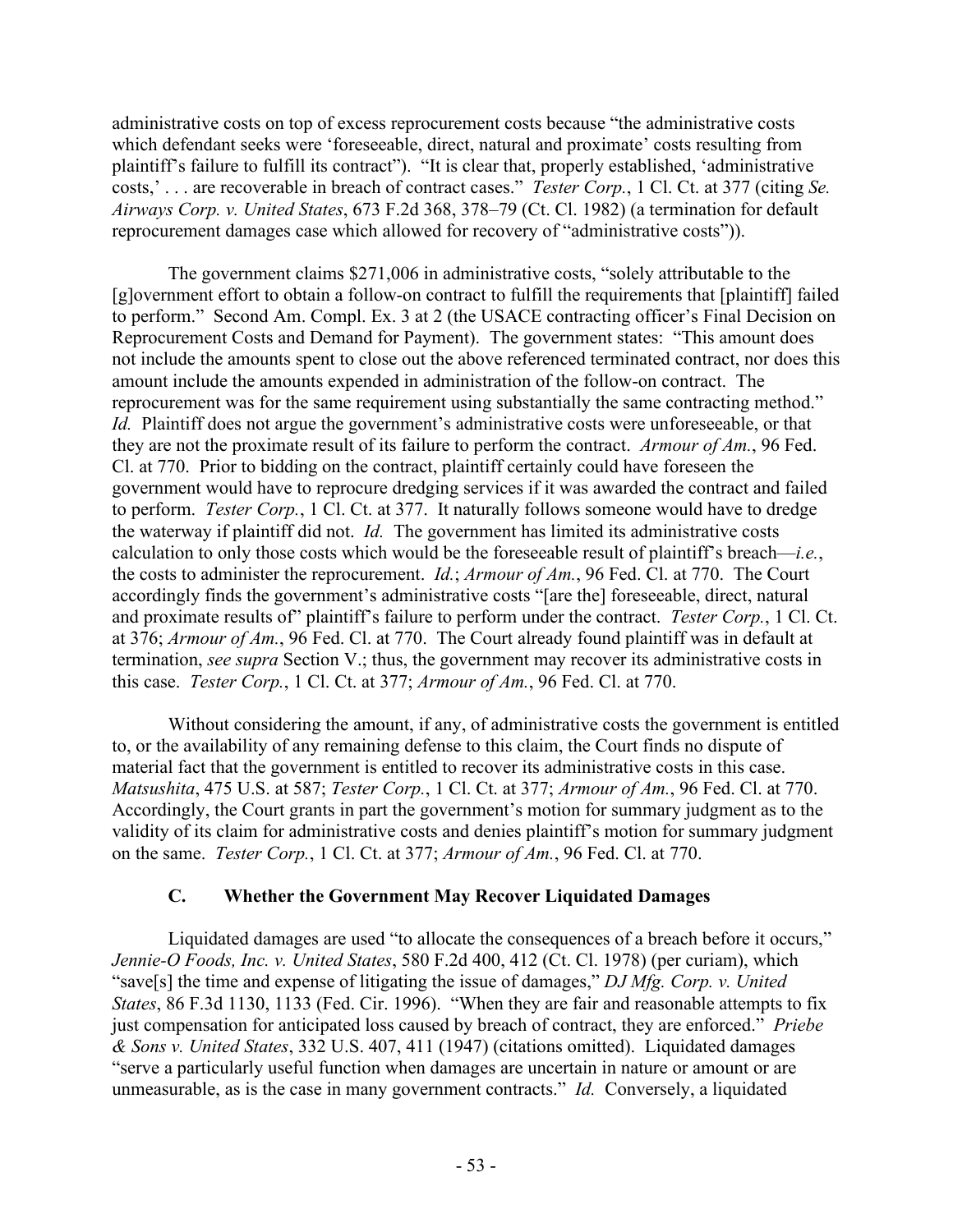damages clause is unenforceable if it is "plainly without reasonable relation to any probable damage which may follow a breach," *Kothe v. R.C. Taylor Tr.*, 280 U.S. 224, 226 (1930), or is "so extravagant, or disproportionate to the amount of property loss, as to show that compensation was not the object aimed at or as to imply fraud, mistake, circumvention, or oppression," *Wise v. United States*, 249 U.S. 361, 365 (1919). In these circumstances, the liquidated damages clause would amount to an impermissible penalty. *Priebe & Sons*, 332 U.S. at 413; *United States v. Bethlehem Steel Co.*, 205 U.S. 105, 118–21 (1907).

"When presented with a challenge to a liquidated damages clause, a court must judge the clause 'as of the time of making the contract' and without regard to the amount of damages, if any, actually incurred by the nonbreaching party." *K-Con Bldg. Sys., Inc. v. United States*, 97 Fed. Cl. 41, 50 (2011) (first citing *Priebe & Sons*, 332 U.S. at 412; and then citing *Bethlehem Steel Co.*, 205 U.S. at 119 (noting courts will enforce liquidated damages clauses "without proof of the damages actually sustained")). The party challenging a liquidated damages provision bears a "heavy" burden, and "it is generally improper for a court 'to inquire into the process that the contracting officer followed in arriving at the liquidated damages figure that was put forth in the solicitation and agreed to in the contract.'" *Id.* (citing *DJ Mfg. Corp.*, 86 F.3d at 1134–37). "That burden is an exacting one, because when damages are uncertain or hard to measure, it naturally follows that it is difficult to conclude that a particular liquidated damages amount or rate is an unreasonable projection of what those damages might be." *DJ Mfg. Corp.*, 86 F.3d at 1134. If it is "certain when the contract was made [and] later proved to be" that a breach "would not occasion damage," however, then the liquidated damages clause is not "a fair estimate of damages to be suffered but . . . serve[s] only as an added spur to performance." *Priebe & Sons*, 332 U.S. at 413. Such an arrangement is unenforceable. *Id.*

#### **1. Whether the Government is Entitled to Liquidated Damages Charged Between 1 March 2015 and 31 August 2015**

Plaintiff argues the government is not entitled to liquidated damages during the fish window because, "[b]y law and contractual limitation, no work could legally be done between March 1 and August 31." Pl.'s MSJ at 83. Plaintiff asserts, "[c]omputing damages for monitoring on-site work for a known time period where on-site work is prohibited by law and the contract is without reasonable relation to any probable damage which may follow a breach for that time period." *Id.* at 84. There are no costs during the fish window, according to plaintiff, so applying liquidated damages during that period would be "a mistake and oppressive." *Id.*; Pl.'s Reply at 28 (also characterizing the damages as a penalty and punitive).

The government responds by stating "the work window was well known 'as of the time of making the contract,' and the liquidated damages provision did not exempt time outside of that period from damages accrual." Def.'s Cross-MSJ at 50. The government argues there is "no evidence to suggest the provision is an impermissible penalty, as opposed to a 'reasonable forecast of just compensation for breach of contract,' intended to account for the time, cost, reputational harm, and any other difficulties that USACE might reasonably expect to encounter if [plaintiff] failed to complete the project." *Id.* (citing *K-Con Bldg. Sys., Inc.*, 97 Fed. Cl. at 49). The liquidated damages accrual during the fish window is not intended to account for "monitoring on-site work," Def.'s Reply at 25 (quoting Pl.'s Reply at 28), according to the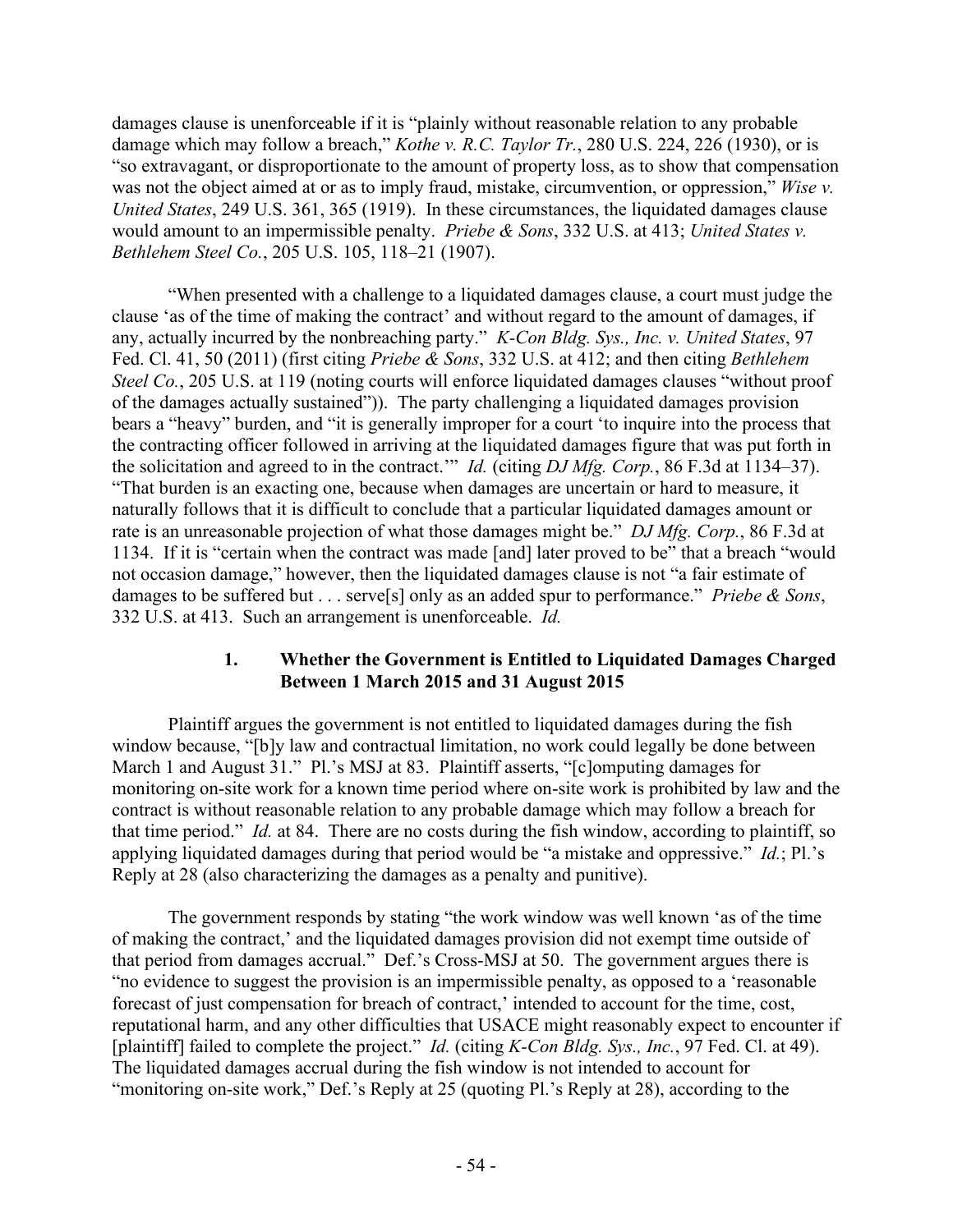government; rather, they are "a pre-agreed remedy 'without regard to the amount of damages, if any, actually incurred by the nonbreaching party.'" *Id.* (quoting *K-Con Bldg. Sys., Inc.*, 97 Fed. Cl. at 50).

The contract's liquidated damages provision states:

(a) If the [c]ontractor fails to complete the work within the time specified in the [c]ontract, or any extension, the [c]ontractor shall pay to the [g]overnment as liquidated damages, the sum of \$1,400.00 for each day of delay until the work is completed or accepted.

(b) If the [g]overnment terminates the [c]ontractor's right to proceed, the resulting damages will continue to accrue until the work is completed. These liquidated damages are in addition to excess cost of repurchase . . . .

Def.'s Cross-MSJ App. at 40 (the 2014 contract). The contract also provided for all work to be completed before 1 March 2015, to accommodate for "the fish window . . . [a] period where dredging cannot occur because of the environmental concerns." Tr. at 111:8–112:2 (government counsel); *see* Def.'s Cross-MSJ App. at 276 (the 2014 solicitation limiting the work window). The reprocurement contract similarly accounted for the fish window, as it prohibited any dredging before 1 September 2015. *See* Ex. J at 79 (the resolicitation). "No[ one is] arguing that dredging should have occurred during the fish window." Tr. at 111:25–112:2 (the Court, to which government counsel responded: "Correct."). Yet despite the total bar on any dredging activity, the liquidated damages clause is silent as to the fish window, so the government seeks to recover \$257,600 in liquidated damages for this period. *See* Def.'s Cross-MSJ App. at 40 (the 2014 contract); Def.'s Cross-MSJ at 49.

The government estimated the \$1,400 per day liquidated damages figure based on the labor and travel costs the government would incur while a contractor was on-site dredging material. *See* Ex. A at 9 (deposition of USACE project manager John Pell at 58:21–59:7 (excerpts)); Bowser Decl. Ex. 19, ECF No. 80-12 (the government estimating its liquidated damages with fairly exact numbers). Plaintiff does not challenge the \$1,400 figure, nor does the Court "inquire into the process that the contracting officer followed in arriving at the liquidated damages figure." *DJ Mfg. Corp.*, 86 F.3d at 1137. What the Court does inquire into is the application of the government's liquidated damages figure. *Priebe & Sons*, 332 U.S. at 412–13. The liquidated damages clause must be "reasonabl[y] relat[ed] to any probable damage which may follow a breach." *Kothe*, 280 U.S. at 226. It is quite clear in this case, however, the application of the liquidated damages provision to the fish window is not "reasonabl[y] relat[ed] to any probable damage." *Id.* Rather, the liquidated damages provision serves to compensate the government for additional dredging days it would have to supervise a contractor in the event plaintiff failed to finish on time. Ex. 19 (liquidated damages calculation). No such dredging or supervision could occur during the fish window; therefore, the liquidated damages during the fish window are completely unrelated to any probable damage the government could have encountered. *Kothe*, 280 U.S. at 226. Since it was "certain when the contract was made [and] later proved to be" that plaintiff's breach "would not occasion damage" during the fish window, the liquidated damages provision cannot be applied between 1 March and 31 August. *Priebe & Sons*, 332 U.S. at 413; *Kothe*, 280 U.S. at 226.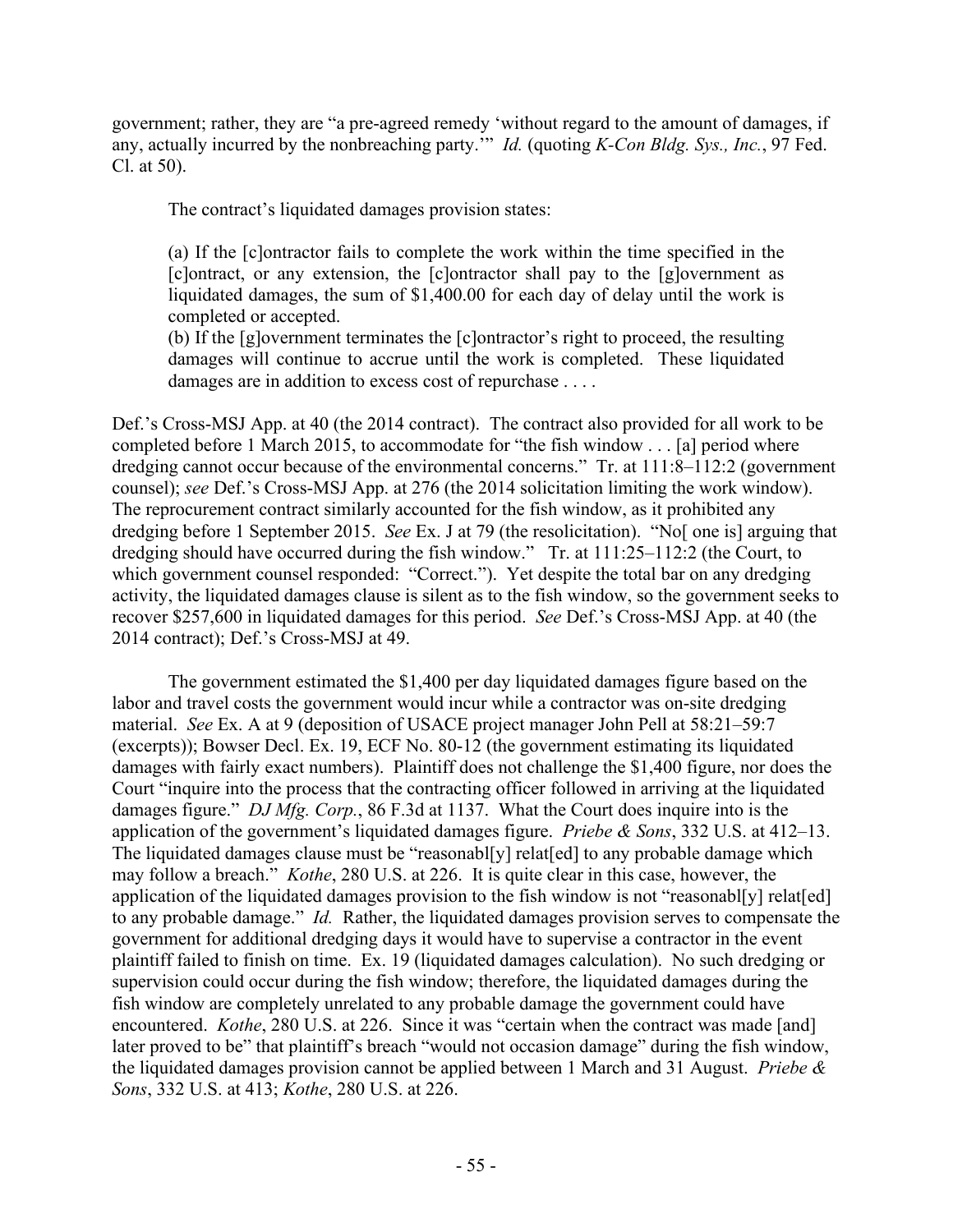Regarding the government's argument the Court must assess the liquidated damages provision "'as of the time of making the contract' and without regard to the amount of damages, if any, actually incurred by the nonbreaching party[,]" the Court does so here. Def.'s Cross-MSJ at 49 (quoting *K-Con Bldg. Sys., Inc.*, 97 Fed. Cl. at 50). All parties to the contract were well aware of the fish window and the limitations on dredging at the time of contract formation. Def.'s Cross-MSJ App. at 263–65 (water quality certification), 276 (2014 solicitation limiting the work window); Tr. at 111:8–112:2, 217:3–4 (government counsel stating "the fish window was a known factor that existed at the time the liquidated damages provision was implemented."); Def.'s Cross-MSJ at 50 ("[T]he work window was well known 'as of the time of making the contract' . . . ."). The government included the liquidated damages provision to account for its costs, estimated at contract formation, associated with a contractor's performance extending beyond 150 days—not simply for days the waterway remained undredged. *See* Ex. 19 (liquidated damages calculation); Def.'s Cross-MSJ App. at 139 (2014 solicitation). Accordingly, "as of the time of making the contract," it could be determined that accruing \$1,400 per day during the fish window, when no dredging could possibly occur, would not actually be associated with "any probable damage which may follow a breach." *Priebe & Sons*, 332 U.S. at 412; *Kothe*, 280 U.S. at 226. The government fails to identify any such probable damage.

The liquidated damages in this case are distinguishable from those discussed in other cases because, here, they are not "uncertain or hard to measure." *DJ Mfg. Corp.*, 86 F.3d at 1134. The government easily calculated what its costs would be per day if plaintiff's performance exceeded the allotted 150 days. *See* Ex. 19 (liquidated damages calculation); Def.'s Cross-MSJ App. at 139 (the 2014 solicitation requiring completion within 150 days). Therefore, "it naturally follows" that applying the liquidated damages clause during the fish window "is an unreasonable projection of what those damages might" have been. *DJ Mfg. Corp.*, 86 F.3d at 1134. The government asserts the liquidated damages clause, regardless of any dredging activity, is simply a "pre-agreed remedy," Def.'s Reply at 25, "intended to account for the time, cost, reputational harm, and any other difficulties th[e] USACE might reasonably expect to encounter."<sup>[15](#page-55-0)</sup> Def.'s Cross-MSJ at 50. While it is possible the government may have encountered some element of harm during the fish window due to plaintiff's breach, the government did not include a liquidated damages provision in the contract to account for that particular harm. *See* Def.'s Cross-MSJ App. at 40 (the 2014 contract liquidated damages clauses). Instead, the government took its relatively certain and measurable liquidated damages for breach during the work window and attempted to claim those for a period of time when such harm was an impossibility. *Priebe & Sons*, 332 U.S. at 411. This liquidated damages claim is

<span id="page-55-0"></span><sup>&</sup>lt;sup>15</sup> At oral argument, the government also asserted liquidated damages are a substitute for the post-award administrative costs it is not claiming. Tr. at 217:17–218:4 ("Mind you, the government did not seek recovery of post-award administrative costs. . . . And they're not being claimed because the parties agree[d] to a liquidated damages provision." (government counsel)). Determining the government is not entitled to liquidated damages during the fish window has only a nominal impact, if any, on the government's ability to recoup its post-award administrative costs, however. The government awarded the resolicitation to the reprocurement contractor on 27 August 2015, just four days before the end of the fish window, and dredging did not begin until 25 September 2015. Def.'s Cross-MSJ App. at 524 (2015 contract milestones). Considering the government is claiming liquidated damages for the entire period between the close of the fish window and completion of the project, the government will still likely recoup its post-award administrative costs, as this finding only eliminates four days of liquidated damages that were post-award. Def.'s Reply at 25.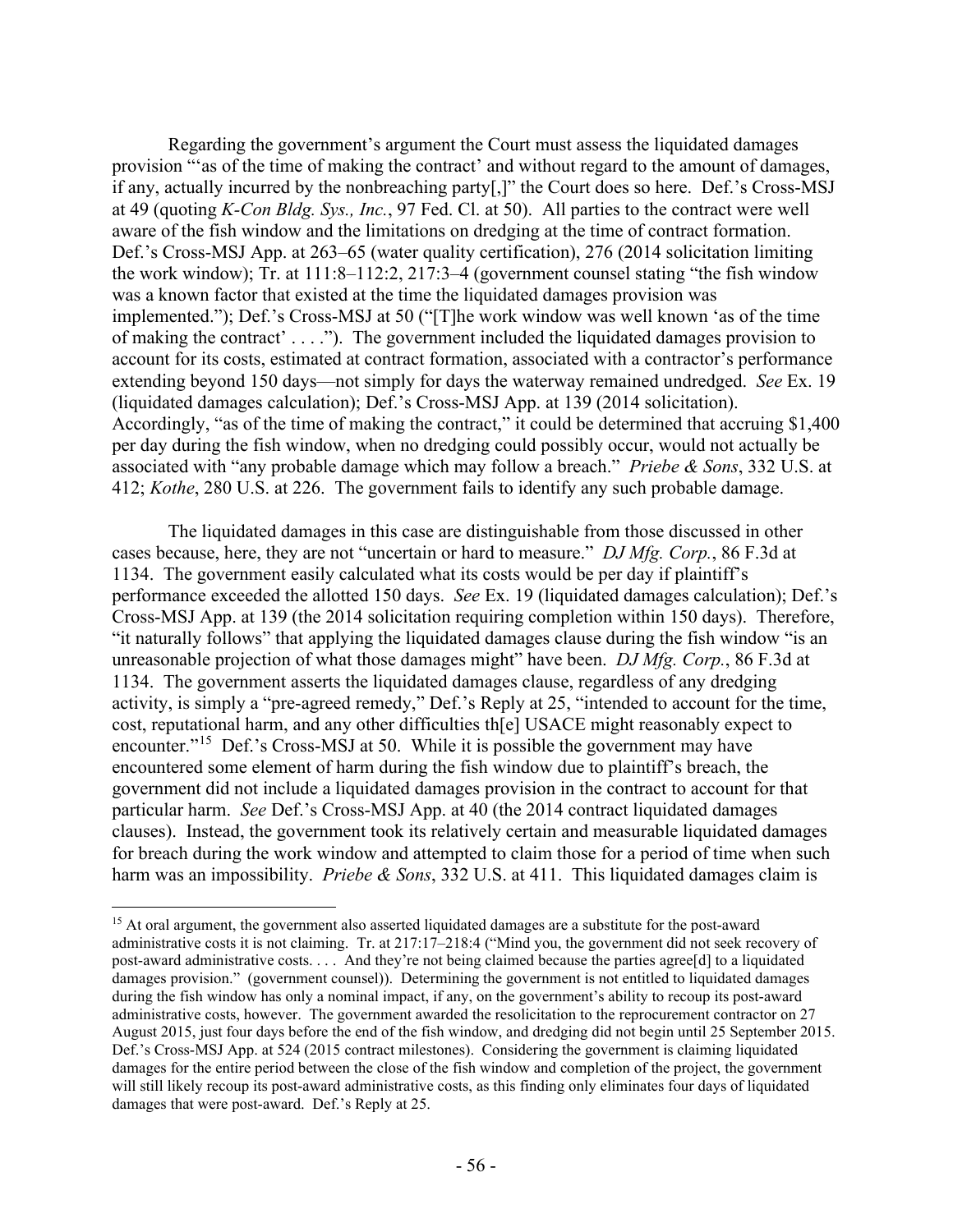"plainly without reasonable relation to any probable damage" that followed plaintiff's breach and arose during the fish window. *Kothe*, 280 U.S. at 226. The liquidated damages clause as applied to the fish window is not "a fair estimate of damages to be suffered but . . . serve[s] only as an added spur to performance." *Priebe & Sons*, 332 U.S. at 413; *Kothe*, 280 U.S. at 226.

The Court finds no dispute of material fact; the government is not entitled to recover under the liquidated damages clause between 1 March 2015 and 31 August 2015. *Priebe & Sons*, 332 U.S. at 413; *Matsushita*, 475 U.S. at 587. Accordingly, the Court grants plaintiff's motion for summary judgment and denies the government's motion for summary judgment on this issue. *Priebe & Sons*, 332 U.S. at 413; *Kothe*, 280 U.S. at 226; *Wise*, 249 U.S. at 365; *DJ Mfg. Corp.*, 86 F.3d at 1134.

# **2. Whether the Government is Entitled to the Remainder of its Liquidated Damages**

The government argues because plaintiff "poses no separate challenge" to the accrual of liquidated damages outside of the fish window, the government "is entitled to at least the \$93,800 in liquidated damages for the 67 days between [plaintiff's] termination for default and the reprocurement contract completion that are outside of the time period that [plaintiff] separately contests." Def.'s Cross-MSJ at 49. Plaintiff argues the government is not entitled to the remainder of its liquidated damages claim because the termination for default was improper. Pl.'s Reply at 27 (citing its various motions for summary judgment).

The government arrived at the \$1,400 per day figure by estimating the labor and travel costs the government would incur while a contractor was on-site dredging material. *See* Ex. A at 9 (deposition of USACE project manager John Pell at 58:21–59:7 (excerpts)); Ex. 19 (the government estimating its liquidated damages with fairly exact numbers). Plaintiff does not challenge the \$1,400 figure or its application to the period of time outside the fish window. The liquidated damages clause, as applied outside the fish window, is "reasonabl[y] relat[ed] to any probable damage which may follow a breach" because it is tied to damages the parties could have anticipated the government would face as a consequence of having to supervise the reprocurement contractor while it dredged the waterway. *Kothe*, 280 U.S. at 226; *see* Ex. A at 9 (deposition of USACE project manager John Pell at 58:21–59:7 (excerpts)); Ex. 19 (liquidated damages calculation). As applied to the work window, the liquidated damages clause is a "fair and reasonable attempt[] to fix just compensation for anticipated loss caused by breach of contract." *Priebe & Sons*, 332 U.S. at 411. Plaintiff presents no challenge to the reasonableness of the liquidated damages provision as applied to the work window, so plaintiff has not met its "heavy" burden. *K-Con Bldg. Sys., Inc.*, 97 Fed. Cl. at 50 (citing *DJ Mfg. Corp.*, 86 F.3d at 1134). Accordingly, the Court finds the government's liquidated damages figure, as applied outside the fish window, is a "fair and reasonable attempt[] to fix just compensation for anticipated loss caused by breach of contract," and is therefore enforceable. *Priebe & Sons*, 332 U.S. at 411; *Kothe*, 280 U.S. at 226.

Without considering the amount, if any, of liquidated damages the government is entitled to, or the availability of any remaining defense to this claim, the Court finds no dispute of material fact the government is entitled to recover under the liquidated damages provision for the